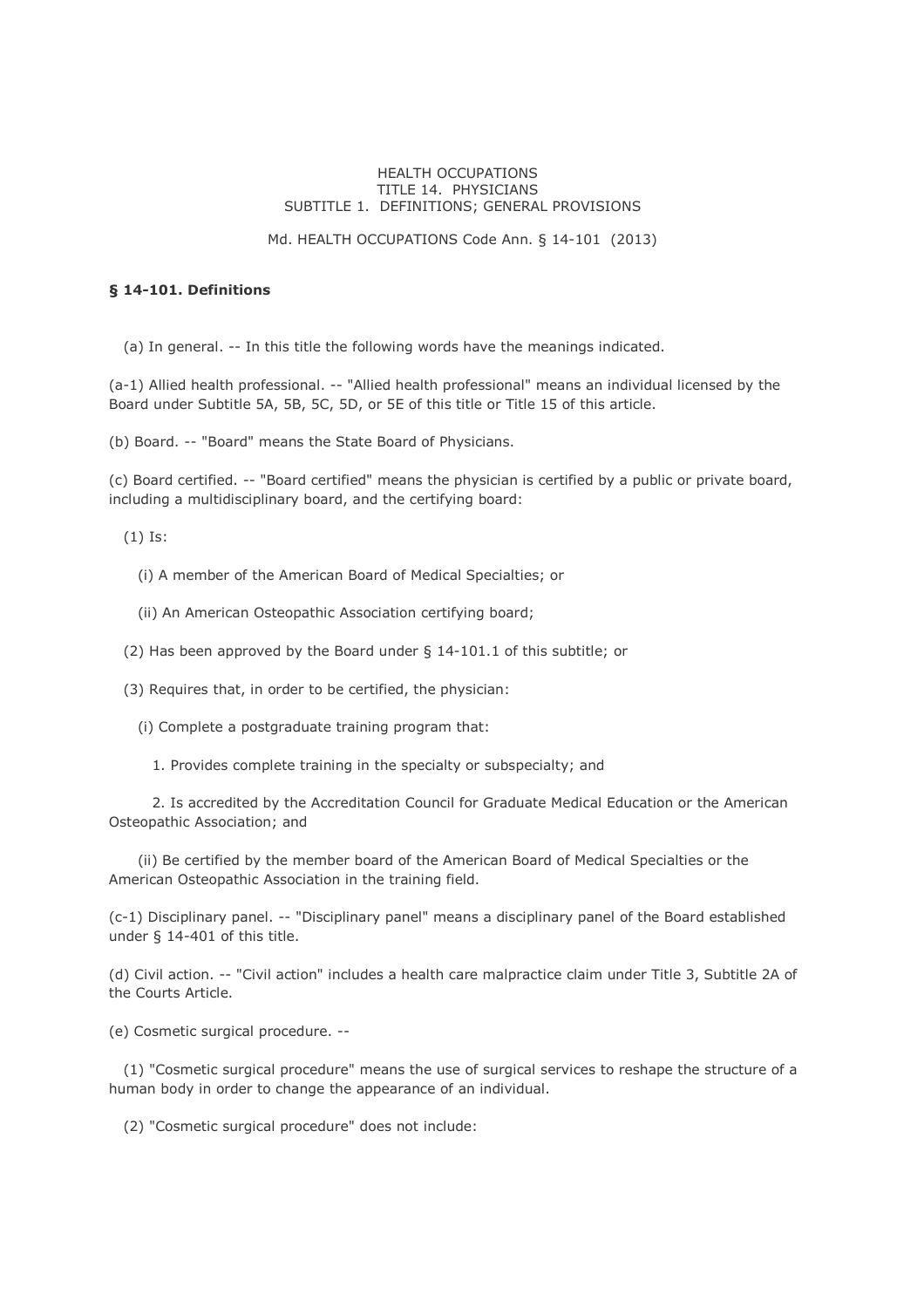(i) A procedure done under local anesthesia or mild sedation; or

(ii) Liposuction that removes less than 1,000 cubic centimeters of aspirate.

(f) Faculty. -- "Faculty" means the Medical and Chirurgical Faculty of the State of Maryland.

(g) Hospital. -- "Hospital" has the meaning stated in § 19-301 of the Health - General Article.

(h) License. -- "License" means, unless the context requires otherwise, a license issued by the Board to practice medicine.

(i) Licensed physician. -- "Licensed physician" means, unless the context requires otherwise, a physician, including a doctor of osteopathy, who is licensed by the Board to practice medicine.

(j) Licensee. -- "Licensee" means an individual to whom a license is issued, including an individual practicing medicine within or as a professional corporation or professional association.

(k) Mild sedation. -- "Mild sedation" means a drug-induced state during which:

- (1) A patient is able to respond to verbal commands;
- (2) A patient's ventilatory and cardiovascular functions are not affected; and
- (3) A patient's cognitive function and coordination may be impaired.

(l) Perform acupuncture. -- "Perform acupuncture" means to stimulate a certain point or points on or near the surface of the human body by the insertion of needles to prevent or modify the perception of pain or to normalize physiological functions, including pain control, for the treatment of ailments or conditions of the body.

(m) Physician. -- "Physician" means an individual who practices medicine.

(n) Physician Rehabilitation Program. -- "Physician Rehabilitation Program" means the program of the Board or the nonprofit entity with which the Board contracts under  $\S$  14-401.1(q) of this title that evaluates and provides assistance to impaired physicians and other health professionals regulated by the Board who are directed by the Board to receive treatment and rehabilitation for alcoholism, chemical dependency, or other physical, emotional, or mental conditions.

(o) Practice medicine. --

- (1) "Practice medicine" means to engage, with or without compensation, in medical:
	- (i) Diagnosis;
	- (ii) Healing;
	- (iii) Treatment; or
	- (iv) Surgery.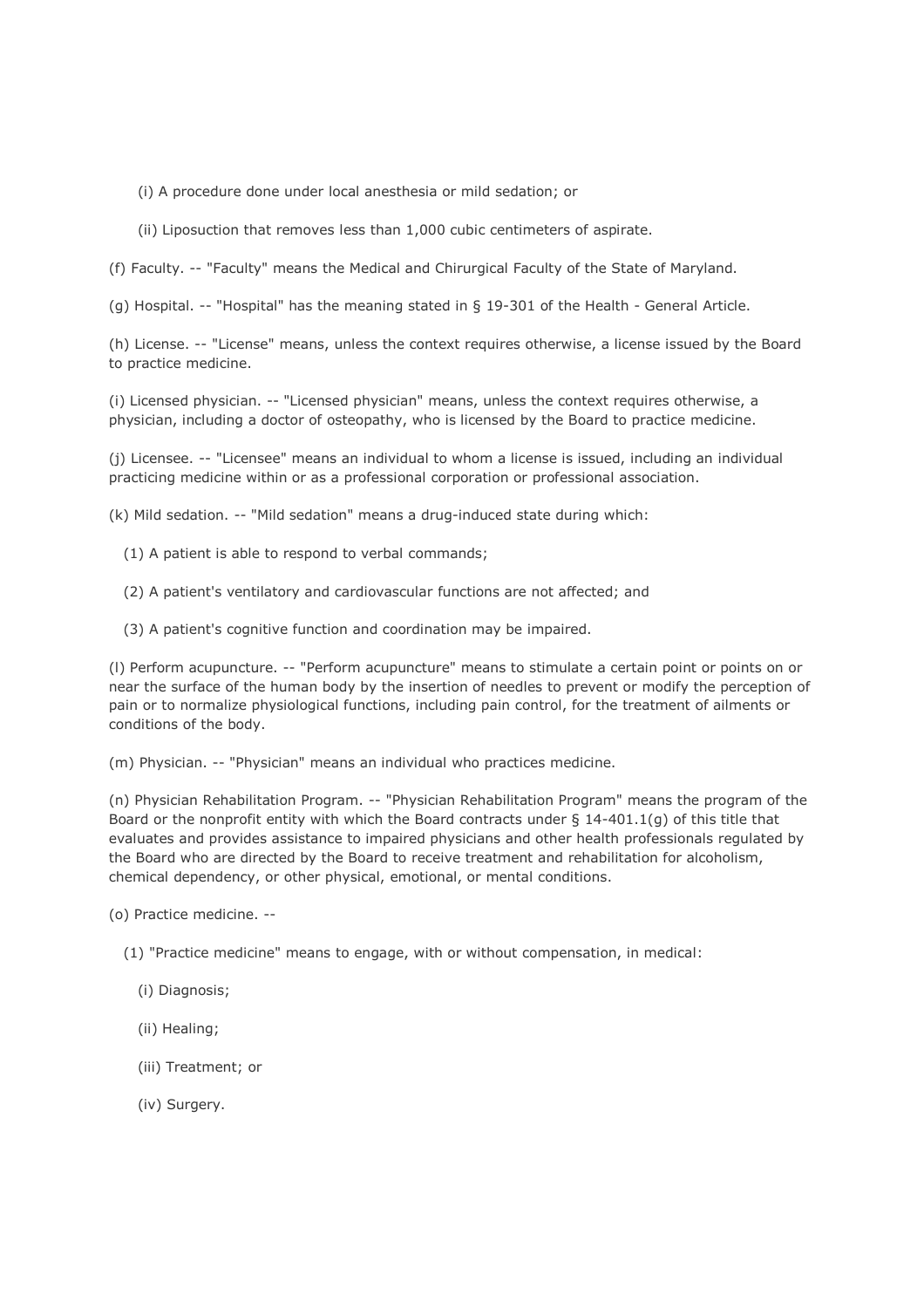(2) "Practice medicine" includes doing, undertaking, professing to do, and attempting any of the following:

 (i) Diagnosing, healing, treating, preventing, prescribing for, or removing any physical, mental, or emotional ailment or supposed ailment of an individual:

 1. By physical, mental, emotional, or other process that is exercised or invoked by the practitioner, the patient, or both; or

2. By appliance, test, drug, operation, or treatment;

(ii) Ending of a human pregnancy; and

(iii) Performing acupuncture as provided under § 14-504 of this title.

(3) "Practice medicine" does not include:

(i) Selling any nonprescription drug or medicine;

(ii) Practicing as an optician; or

(iii) Performing a massage or other manipulation by hand, but by no other means.

(p) Related institution. -- "Related institution" has the meaning stated in § 19-301 of the Health - General Article.

#### **§ 14-101.1. Approval of certifying board.**

 The Board may approve a public or private board including a multidisciplinary board as a certifying board only if the certifying board requires that, in order to be certified, a physician:

(1) Complete a postgraduate training program that:

(i) Provides complete training in the specialty or subspecialty being certified; and

 (ii) Is accredited by the Accreditation Council for Graduate Medical Education or the American Osteopathic Association; and

 (2) Be certified by the American Board of Medical Specialties or the American Osteopathic Association in the same training field.

## **§ 14-102. Scope of title**

(a) Individuals exempt -- In general. -- This title does not limit the right of:

(1) An individual to practice a health occupation that the individual is authorized to practice under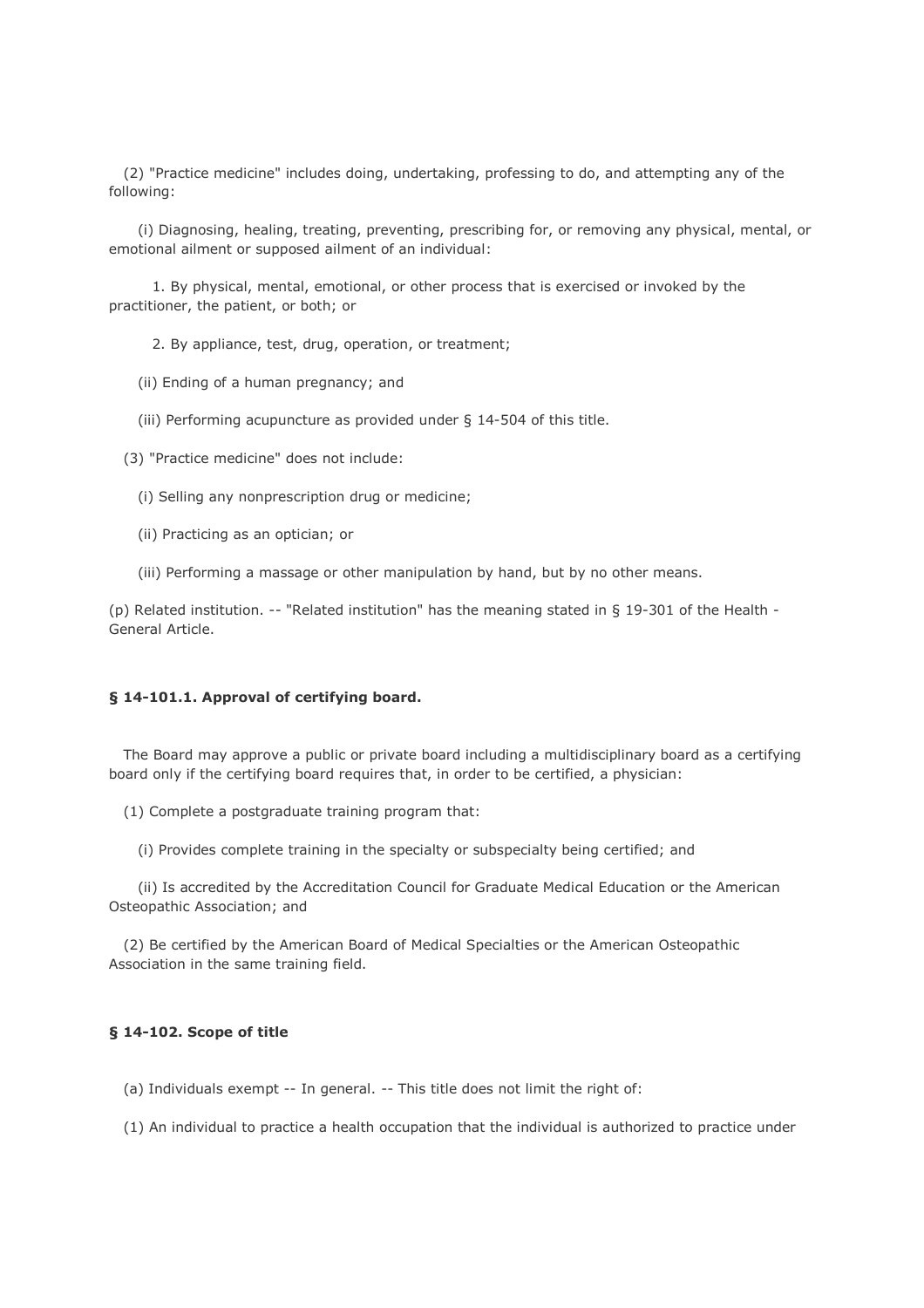this article; or

 (2) A Christian Science practitioner, who is accredited by the First Church of Christ, Scientist, in Boston, Massachusetts, from:

(i) Dealing with human ills in accordance with the tenets of Christian Science; and

(ii) Charging for services.

(b) Individuals exempt -- Dentist administering anesthesia. -- This title does not prohibit a licensed dentist or any other individual authorized to practice dentistry under Title 4 of this article, who has administered anesthesia regularly in hospitals in this State for at least 15 years before June 1, 1962, from practicing anesthesiology or administering anesthesia for medical purposes.

## **§ 14-201. Board established**

There is a State Board of Physicians in the Department.

§ 14-202. Membership

(a) Composition; appointment. --

 (1) The Board shall consist of 22 members appointed by the Governor with the advice of the Secretary and the advice and consent of the Senate.

(2) Of the 22 members:

 (i) 11 shall be practicing licensed physicians, at least one of whom shall be a doctor of osteopathy, appointed as provided in subsections (d) and (e) of this section;

(ii) 1 shall be a practicing licensed physician appointed at the Governor's discretion;

(iii) 1 shall be a representative of the Department nominated by the Secretary;

 (iv) 1 shall be a licensed physician assistant appointed at the Governor's discretion as provided in subsections (f) and (g) of this section;

 (v) 2 shall be practicing licensed physicians with full-time faculty appointments appointed to serve as representatives of academic medical institutions in the State and of whom:

 1. 1 shall be appointed from a list containing 3 names submitted by the Johns Hopkins University School of Medicine; and

 2. 1 shall be appointed from a list containing 3 names submitted by the University of Maryland School of Medicine;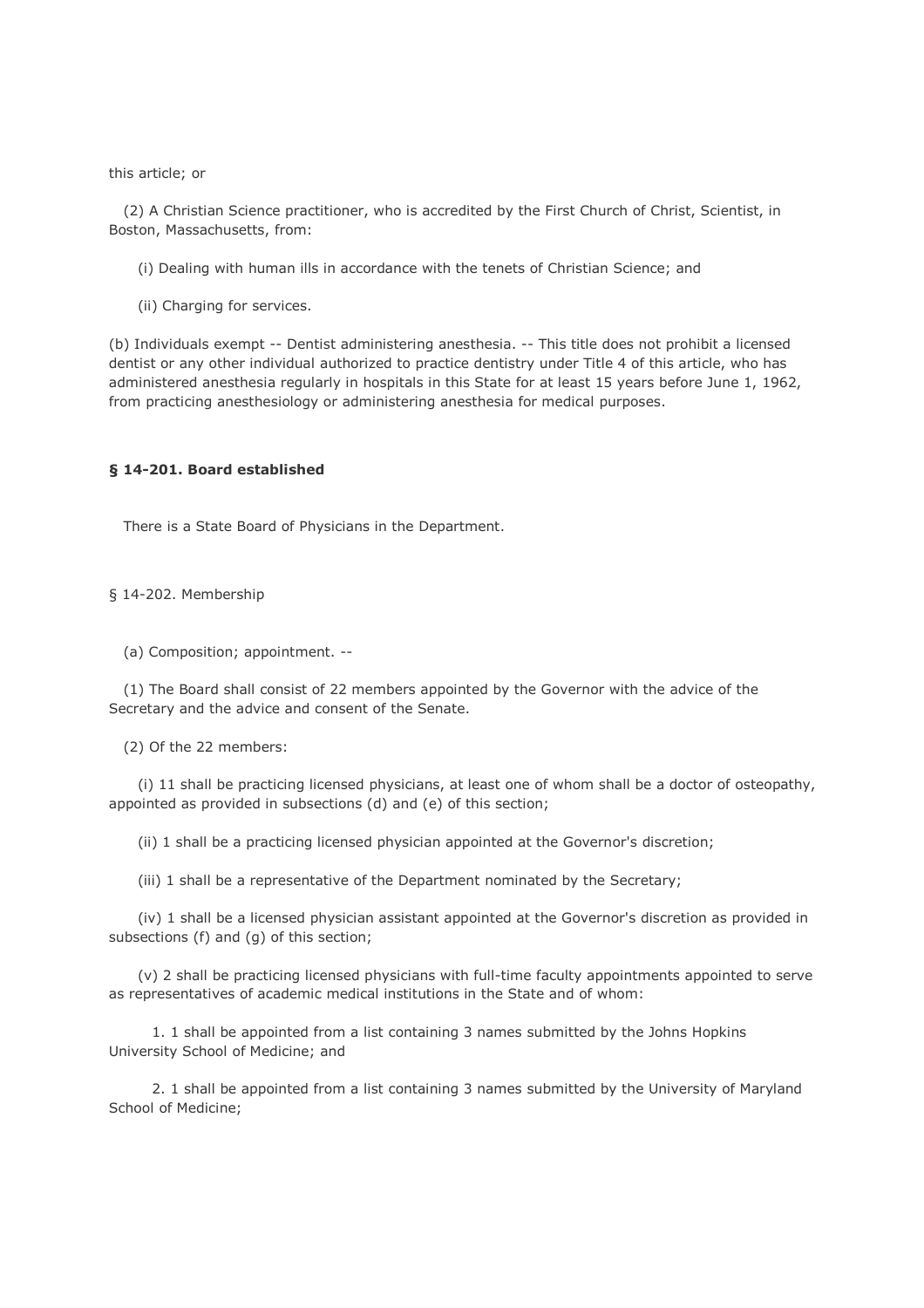(vi) 5 shall be consumer members; and

 (vii) 1 shall be a public member knowledgeable in risk management or quality assurance matters appointed from a list submitted by the Maryland Hospital Association.

(b) Qualifications of consumer members. --

(1) Each consumer or public member of the Board:

(i) Shall be a member of the general public;

(ii) Shall be a resident of the State for at least 5 years;

(iii) May not be or ever have been a physician or in training to become a physician;

(iv) May not have a household member who is a physician or in training to become a physician;

 (v) May not have a household member who participates in a commercial or professional field related to medicine; and

 (vi) May not have had within 2 years before appointment a substantial financial interest in a person regulated by the Board.

 (2) A consumer member of the Board may not have a substantial personal, business, professional, or pecuniary connection with a medical field or with an institution of medical education or a health care facility.

(c) Requirements of consumer and public members. -- While serving as a member of the Board, each consumer member and the public member shall continue to meet the requirements of subsection (b) of this section.

(d) Vacancy of practicing licensed physician -- Duties of Board. --

 (1) For each vacancy of a practicing licensed physician appointed in accordance with subsection (a) (2) (i) of this section, the Board shall:

 (i) Notify all practicing licensed physicians and professional organizations representing at least 25 licensed physicians in the State of the vacancy;

 (ii) Provide information regarding the selection process as provided under subsection (a) (2) (i) of this section;

(iii) Solicit nominations for the vacancy; and

(iv) Forward to the Governor:

 1. Valid nominations submitted by professional organizations representing at least 25 licensed physicians in the State; and

2. Valid petitions submitted by practicing licensed physicians.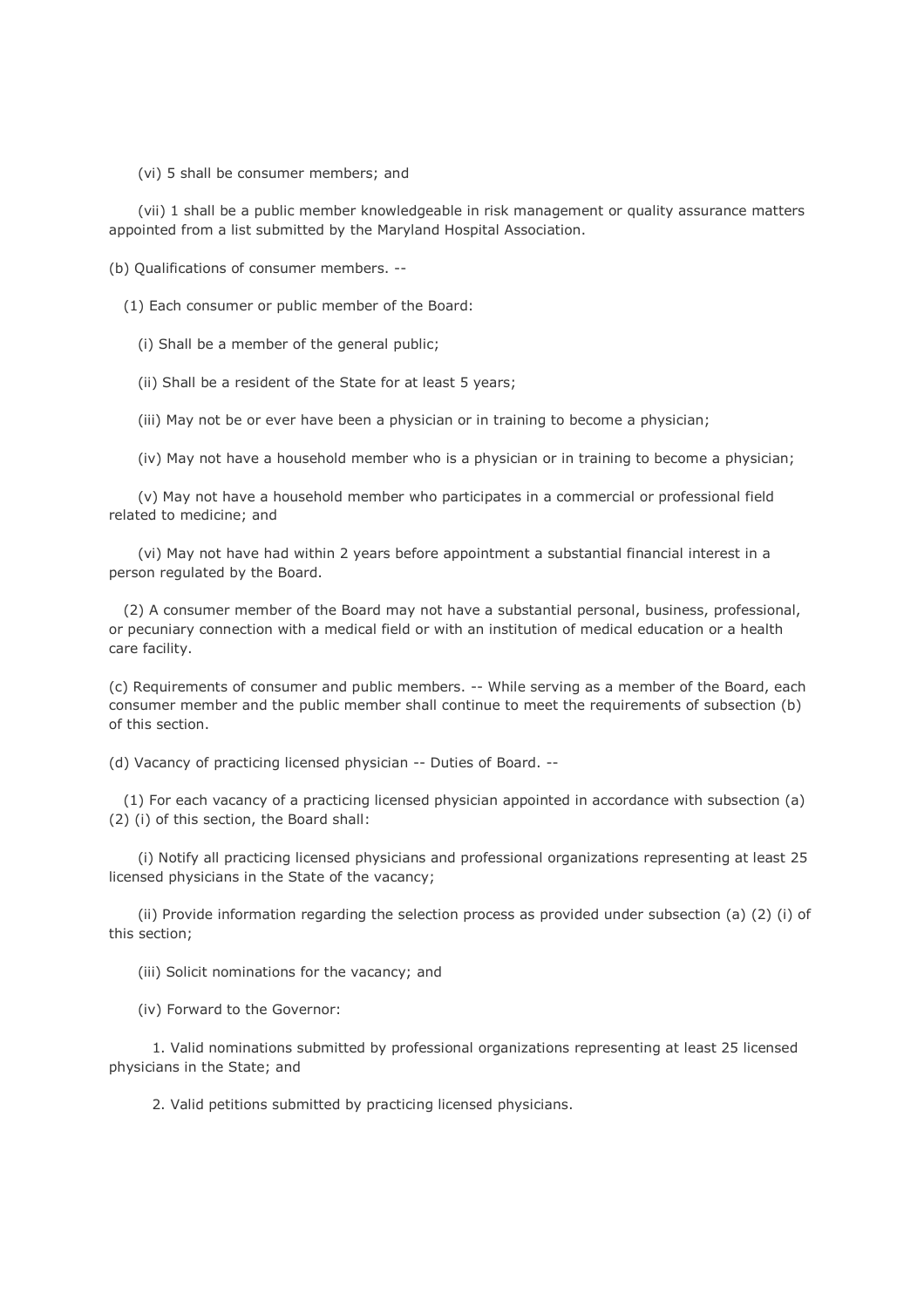(2) The Board shall meet the requirements of paragraph (1) of this subsection within:

(i) 4 months prior to an upcoming vacancy on the Board; or

(ii) 2 months after a vacancy exists on the Board.

(e) Vacancy of practicing licensed physician -- Duties of Governor. -- For each vacancy of a practicing licensed physician appointed in accordance with subsection (a) (2) (i) of this section, the Governor:

(1) May:

(i) Reappoint a member who has not served for more than 2 consecutive full terms; or

 (ii) Appoint a practicing licensed physician in accordance with subsection (a) (2) (i) of this section from lists submitted by the Board as provided in subsection (d) (1) (iv) of this section; and

 (2) May not reappoint or appoint a practicing licensed physician from a particular medical specialty if there are two current members serving on the Board from the same medical specialty.

(f) Vacancy of certified physician assistant -- Duties of Board. --

 (1) For the vacancy of a certified physician assistant appointed in accordance with subsection (a) (2) (iv) of this section, the Board shall:

 (i) Notify all practicing certified physician assistants and professional organizations representing at least 25 certified physician assistants in the State of the vacancy;

 (ii) Provide information regarding the selection process as provided under subsection (a) (2) (iv) of this section;

(iii) Solicit nominations for the vacancy; and

(iv) Forward to the Governor:

 1. Valid nominations submitted by professional organizations representing at least 25 certified physician assistants in the State; and

 2. Valid petitions submitted by practicing certified physician assistants supporting the appointment of the certified physician assistant to the Board that are signed by at least 25 practicing certified physician assistants in the State.

(2) The Board shall meet the requirements of paragraph (1) of this subsection within:

(i) 4 months prior to an upcoming vacancy on the Board; or

(ii) 2 months after a vacancy exists on the Board.

(g) Vacancy of certified physician assistant--Duties of Governor. -- For each vacancy of a certified physician assistant appointed in accordance with subsection (a) (2) (iv) of this section, the Governor may: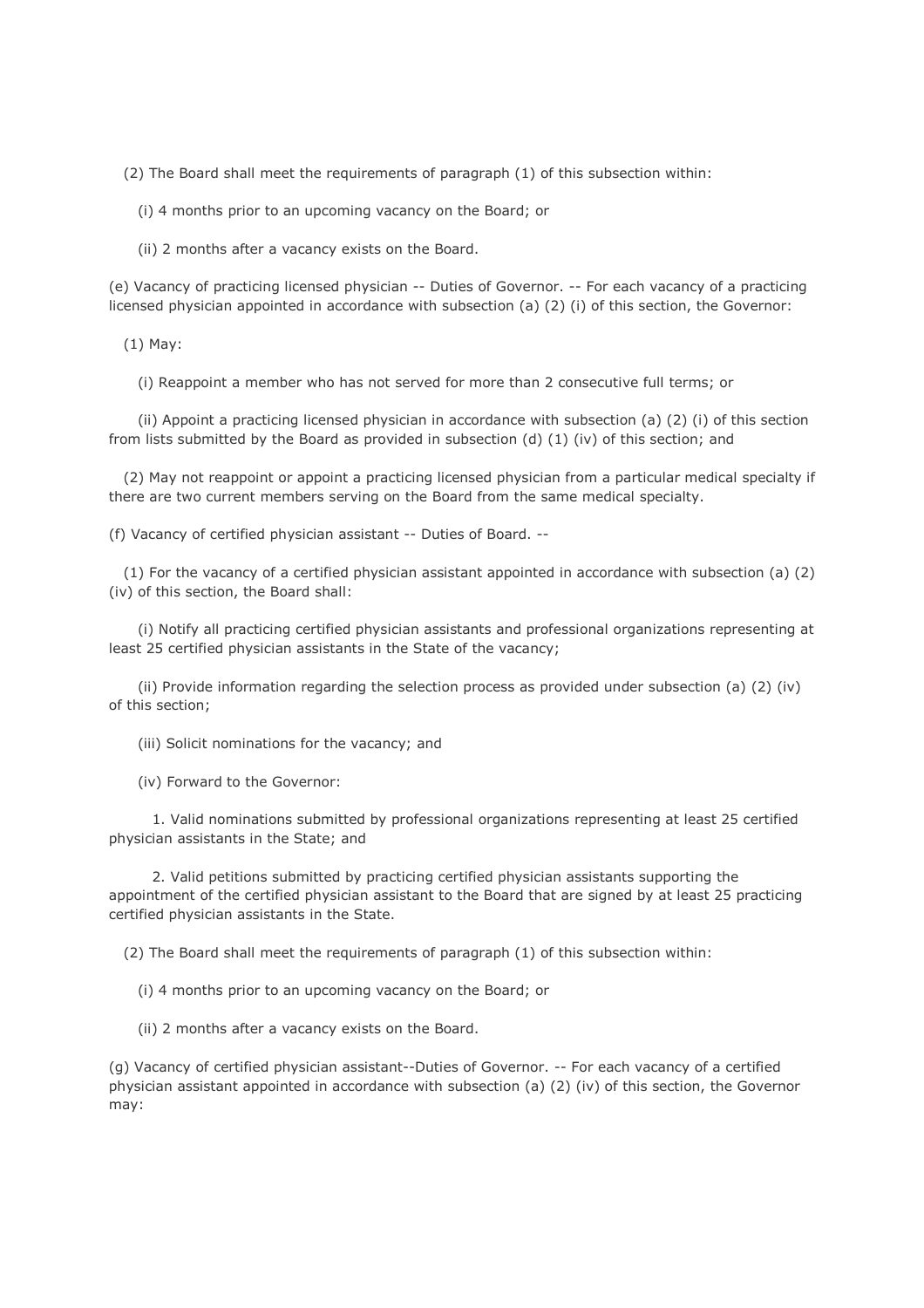(1) Reappoint a member who has not served for more than two consecutive full terms; or

 (2) Appoint a certified physician assistant in accordance with subsection (a) (2) (iv) of this section from lists submitted by the Board as provided in subsection (f) (1) (iv) of this section.

(h) Oath. -- Before taking office, each appointee to the Board shall take the oath required by Article I, § 9 of the Maryland Constitution.

(i) Tenure. --

(1) The term of a member is 4 years.

 (2) The terms of members are staggered as required by the terms provided for members of the Board on August 1, 2003.

(3) At the end of a term, a member continues to serve until a successor is appointed and qualifies.

(4) A member may not serve more than 2 consecutive full terms.

(j) Vacancies. --

 (1) If a vacancy occurs as to a member, the Governor shall appoint a new member to serve only for the rest of the term and until a successor is appointed and qualifies.

 (2) To the extent practicable, the Governor shall fill any vacancy on the Board within 60 days of the date of the vacancy.

(k) Removal. --

 (1) On the recommendation of the Board, the Secretary may remove any member of the Board for neglect of duty, misconduct, malfeasance, or misfeasance in office.

 (2) Upon the recommendation of the Secretary, the Governor may remove a member whom the Secretary finds to have been absent from 2 successive Board meetings without adequate reason.

(3) The Governor may remove a member for incompetence or misconduct.

## **§ 14-203. Chair and officers.**

(a) Chair; term. --

(1) The Governor shall appoint the chair of the Board.

(2) The term of office of the chair is 2 years.

(b) In general. -- From among its members, the Board shall elect any officers, other than the chair, that it considers necessary.

(c) Election; terms; duties. -- The Board shall determine: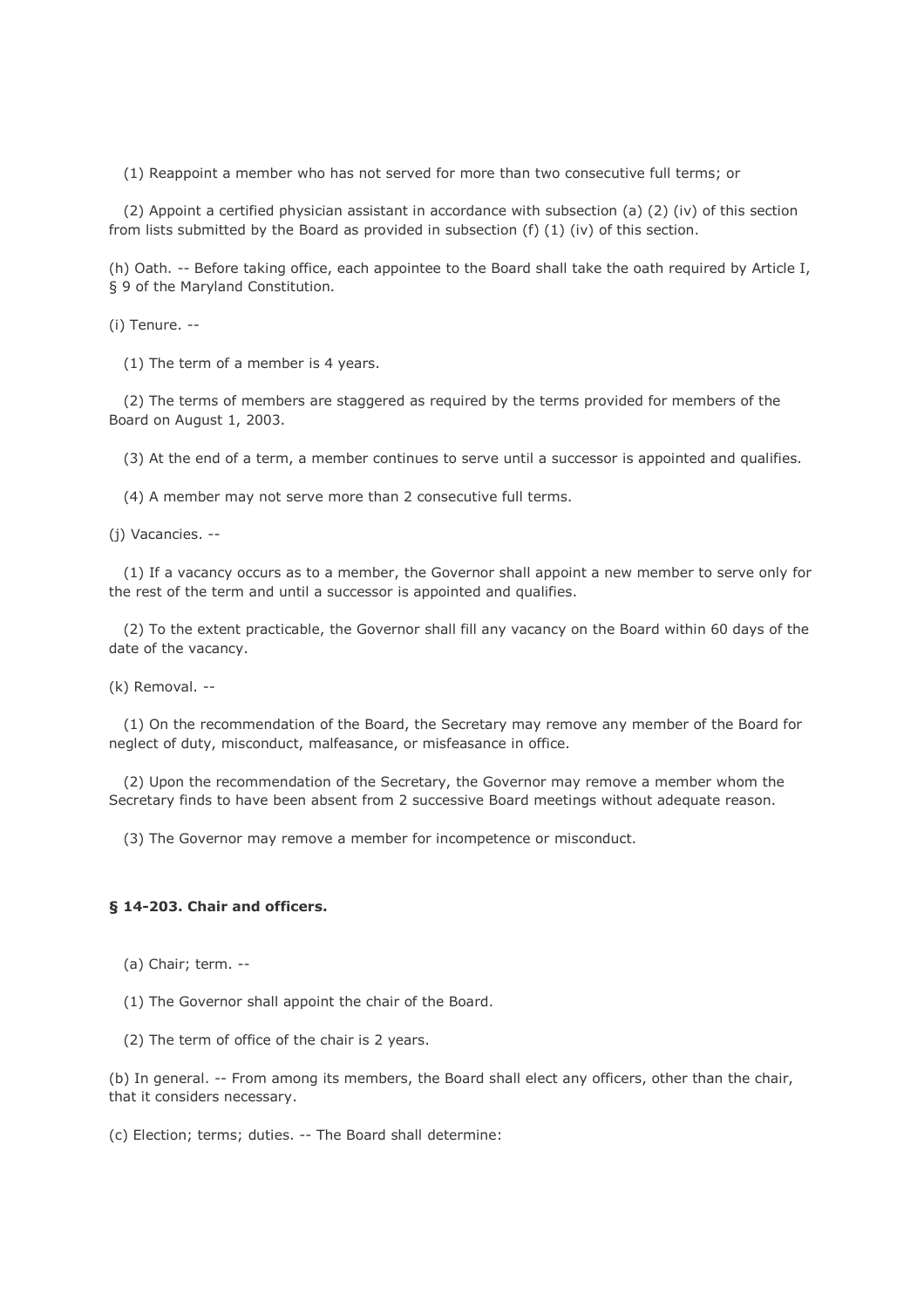- (1) The manner of election of officers;
- (2) The term of office of each officer; and
- (3) The duties of each officer.

### **§ 14-204. Quorum; meetings; compensation; staff; executive director; assistance**

- (a) Quorum. -- A majority of the members then serving on the Board is a quorum.
- (b) Meetings. -- The Board shall meet:
	- (1) At the times and places that it determines; and
	- (2) As requested by the Secretary.

(c) Compensation and reimbursement for expenses. -- Each member of the Board is entitled to:

(1) Compensation in accordance with the State budget; and

 (2) Reimbursement for expenses under the Standard State Travel Regulations, as provided in the State budget.

(d) Staff; executive director. --

 (1) The Secretary may employ a staff for the Board in accordance with the State budget. The Secretary may designate one of the staff as an executive director.

(2) The Secretary shall determine the appropriate job classifications and grades for all staff.

(e) Assistance. -- To provide adequate assistance in the investigation, development, and prosecution of cases referred to the Board, the Board shall be assigned a sufficient number of:

- (1) Assistant Attorneys General by the Attorney General; and
- (2) Investigators and hearing officers by the Secretary.

### **§ 14-205. Miscellaneous powers and duties**

 (a) In general. -- In addition to the powers and duties set forth in this title and in Title 15 of this article, the Board shall:

(1) Enforce this title and Title 15 of this article;

(2) Adopt regulations to carry out the provisions of this title and Title 15 of this article;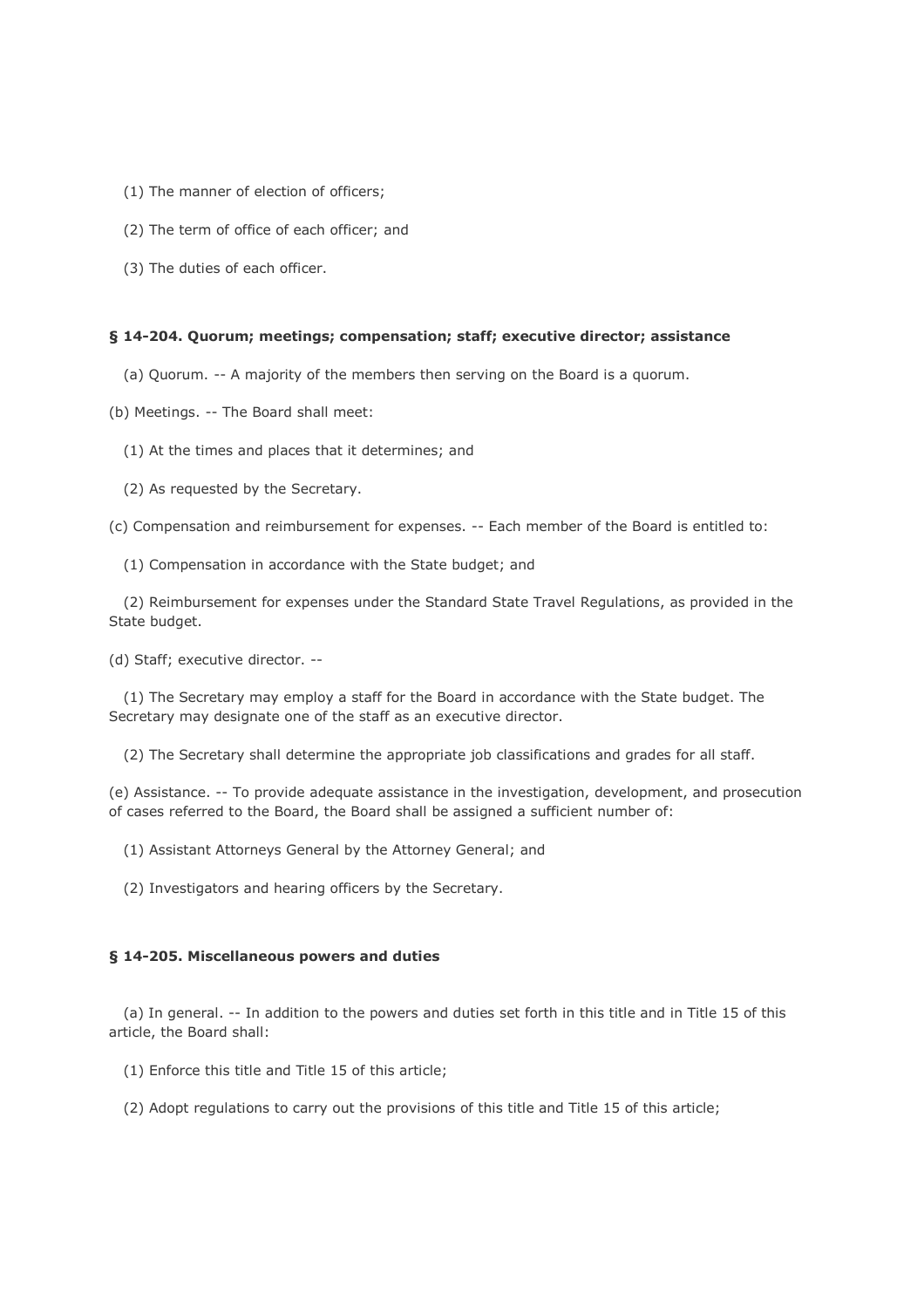(3) Establish policies for Board operations;

 (4) Maintain the rules, regulations, and policies of the Board so that the rules, regulations, and policies reflect the current practices of the Board;

(5) Oversee:

(i) The licensing requirements for physicians and the allied health professionals; and

(ii) The issuance and renewal of licenses;

(6) Maintain secure and complete records;

 (7) Review and preliminarily investigate complaints, including acknowledging receipt of complaints and informing complainants of the final disposition of complaints;

(8) Develop and implement methods to:

(i) Assess and improve licensee practices; and

(ii) Ensure the ongoing competence of licensees;

 (9) Ensure that an opportunity for a hearing is provided to an individual, in accordance with law, before any action is taken against the individual;

(10) Adjudicate nondisciplinary matters within the Board's jurisdiction;

(11) Report on all disciplinary actions, license denials, and license surrenders;

 (12) Establish appropriate fees that are adequate to fund the effective regulation of physicians and allied health professionals;

(13) Make recommendations that benefit the health, safety, and welfare of the public;

 (14) Provide ongoing education and training for Board members to ensure that the Board members can competently discharge their duties;

(15) Direct educational outreach to and communicate with licensees and the public;

 (16) Develop and adopt a budget that reflects revenues and supports the costs associated with each allied health profession regulated by the Board;

 (17) Develop and approve an annual report and other required reports for submission to the Secretary, the Governor, the General Assembly, and the public;

(18) Approve contracts as needed and within budgetary limits;

(19) Appoint standing and ad hoc committees from among Board members as necessary;

 (20) Delegate to the executive director of the Board the authority to discharge Board duties, as deemed appropriate and necessary by the Board, and hold the executive director accountable to the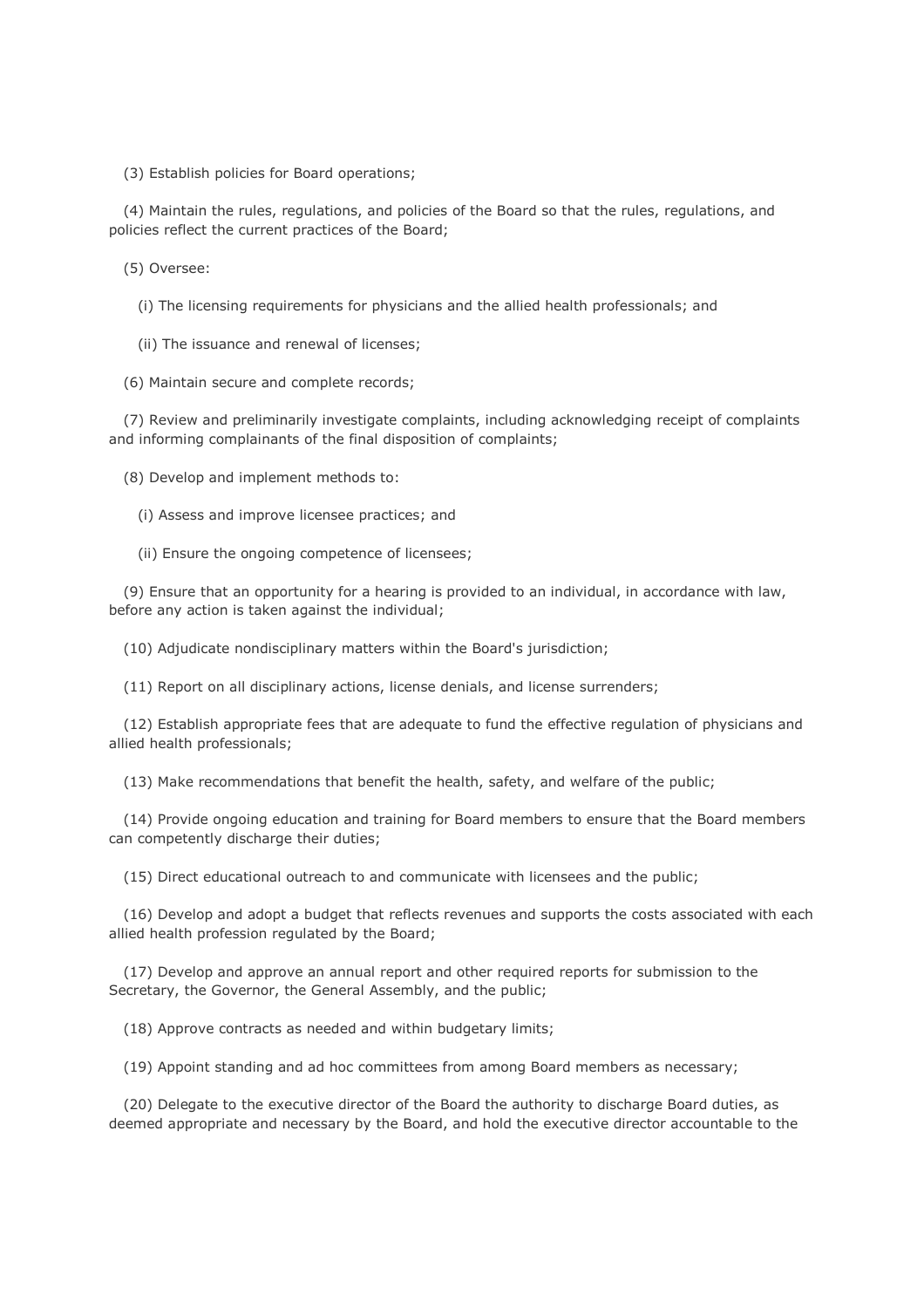Board; and

(21) Appoint members of the disciplinary panels.

(b) Additional powers. --

(1) In addition to the powers set forth elsewhere in this title, the Board may:

 (i) Adopt regulations to regulate the performance of acupuncture, but only to the extent authorized by § 14-504 of this title;

 (ii) After consulting with the State Board of Pharmacy, adopt rules and regulations regarding the dispensing of prescription drugs by a licensed physician;

 (iii) Subject to the Administrative Procedure Act, deny a license to an applicant or, if an applicant has failed to renew the applicant's license, refuse to renew or reinstate an applicant's license for any of the reasons that are grounds for action under § 14-404 of this title;

 (iv) On receipt of a written and signed complaint, including a referral from the Commissioner of Labor and Industry, conduct an unannounced inspection of the office of a physician or acupuncturist, other than an office of a physician or acupuncturist in a hospital, related institution, freestanding medical facility, or a freestanding birthing center, to determine compliance at that office with the Centers for Disease Control and Prevention's guidelines on universal precautions; and

 (v) Contract with others for the purchase of administrative and examination services to carry out the provisions of this title.

(2) The Board or a disciplinary panel may investigate an alleged violation of this title.

(c) Additional duties. --

(1) In addition to the duties set forth elsewhere in this title, the Board shall:

(i) Submit an annual report to the Faculty and to the Secretary;

 (ii) Issue, for use in other jurisdictions, a certificate of professional standing to any licensed physician; and

(iii) Keep a list of all license applicants.

(2) (i) The Board shall keep a list of all physicians who are currently licensed.

(ii) The list shall include each physician's designated public address.

 (iii) A physician's designated public address may be a post office box only if the physician provides to the Board a nonpublic address, under paragraph (3) of this subsection, that is not a post office box.

(iv) Each list prepared under this paragraph shall be kept as a permanent record of the Board.

(v) The list of currently licensed physicians is a public record.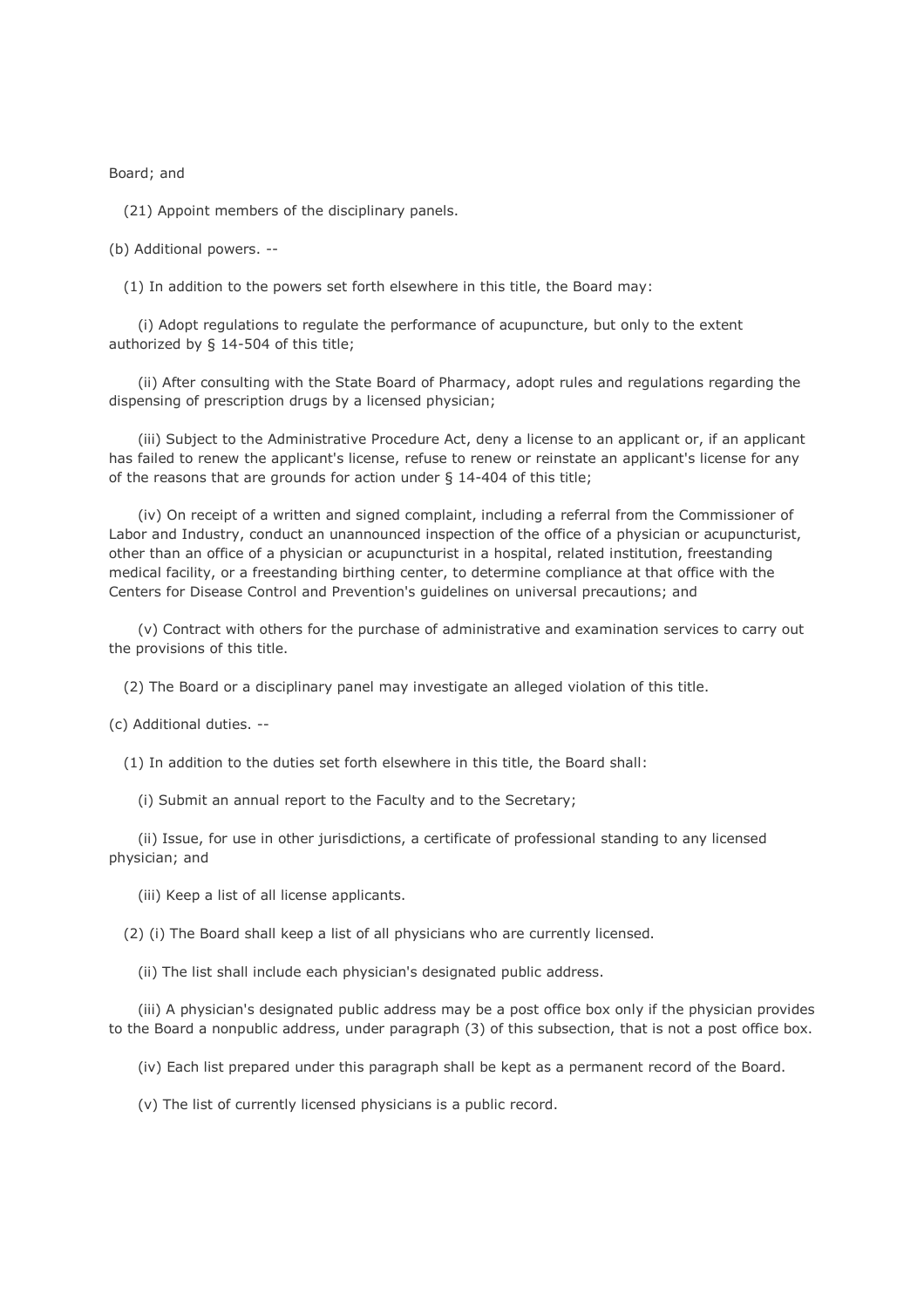(3) (i) The Board shall maintain on file a physician's designated nonpublic address, if provided by the physician, to facilitate communication between the physician and the Board.

 (ii) The Board shall offer a physician the opportunity to designate a nonpublic address, in addition to the physician's public address, at the time of initial licensure and license renewal.

(iii) A physician shall designate an address where the Board may send the physician mail.

 (iv) A physician's designated nonpublic address is not a public record and may not be released by the Board.

#### **§ 14-206. Judicial powers**

 (a) Subpoenas and oaths. -- Over the signature of an officer, the executive director, or the deputy director of the Board, the Board may issue subpoenas and administer oaths in connection with any investigation under this title and any hearings or proceedings before it.

(b) Contempt of court. -- If, without lawful excuse, a person disobeys a subpoena from the Board or an order by the Board to take an oath or to testify or answer a question, then, on petition of the Board, a court of competent jurisdiction may punish the person as for contempt of court.

(c) Ex parte hearings. -- If after due notice the individual against whom the action is contemplated fails or refuses to appear, nevertheless the Board may hear and determine the matter.

(d) Entry onto premises. --

 (1) If the entry is necessary to carry out a duty under this title, the Board's executive director or other duly authorized agent or investigator of the Board may enter at any reasonable hour:

(i) A place of business of a licensed physician; or

(ii) Public premises.

(2) A person may not deny or interfere with an entry under this subsection.

 (3) A person who violates any provision of this subsection is guilty of a misdemeanor and on conviction is subject to a fine not exceeding \$ 100.

(e) Cease and desist orders; injunctions. -- The Board may issue a cease and desist order or obtain injunctive relief for practicing medicine without a license.

## **§ 14-206.1. Search warrants.**

 (a) Application to District Court judge. -- Based on a complaint received by the Board, the executive director of the Board may apply to a judge of the District Court or a circuit court for a search warrant to enter private premises where the Board or a disciplinary panel suspects that a person who is not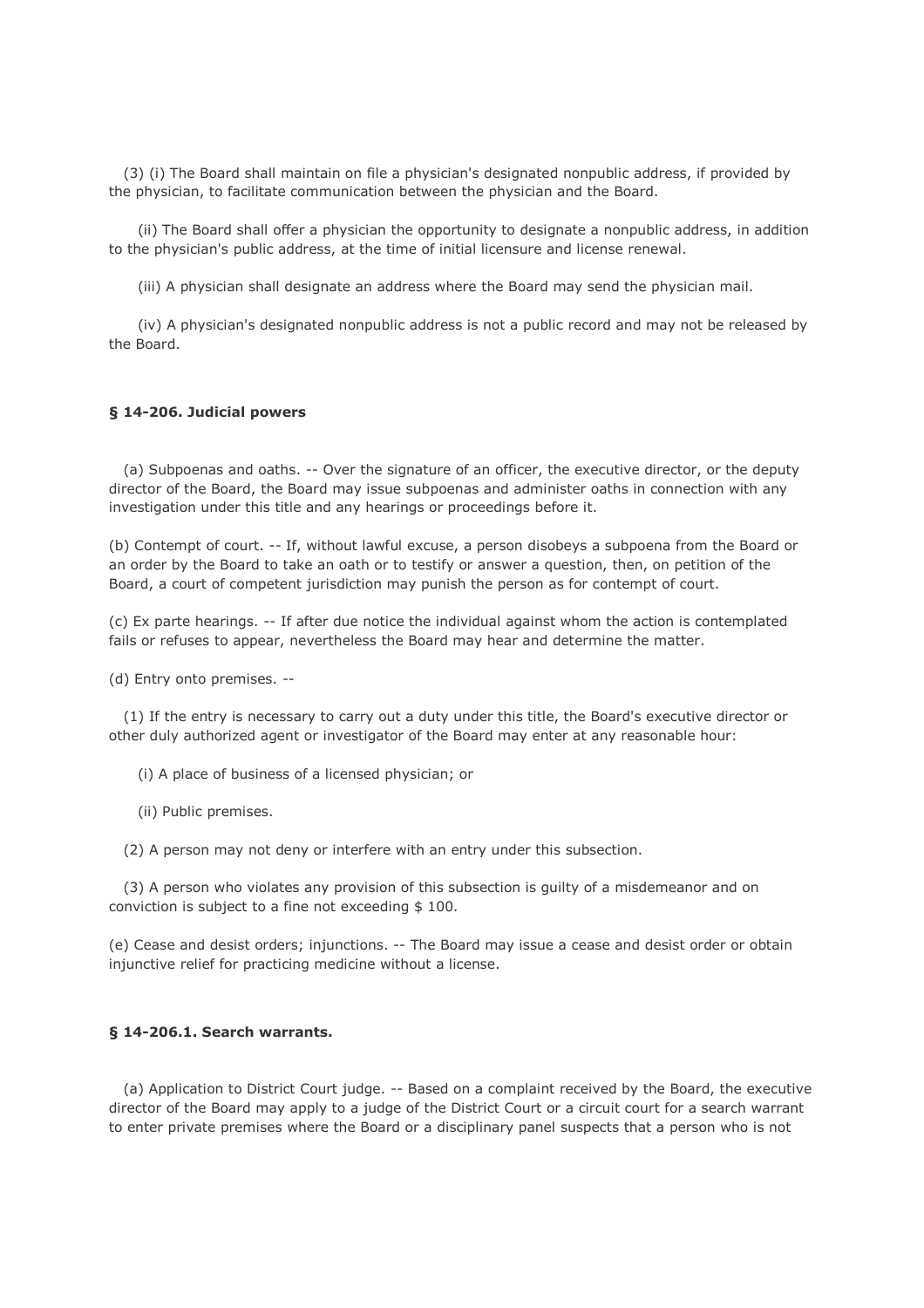licensed by the Board is practicing, attempting to practice, or offering to practice medicine.

(b) Contents. -- An application for a search warrant shall:

(1) Be in writing;

(2) Be verified by the applicant; and

(3) Describe the premises to be searched and the nature, scope, and purpose of the search.

(c) Requirements for issuance. -- A judge who receives an application for a search warrant may issue a warrant on a finding that:

(1) The scope of the proposed search is reasonable;

(2) The request for a search warrant is based on a complaint received by the Board; and

 (3) Obtaining consent to enter the premises may jeopardize the attempt to determine whether a person who is not licensed by the Board is practicing, attempting to practice, or offering to practice medicine.

(d) Specifics of search. --

 (1) A search warrant issued under this section shall specify the location of the premises to be searched.

 (2) A search conducted in accordance with a search warrant issued under this section may not exceed the limits specified in the warrant.

(e) Execution and return. -- A search warrant issued under this section shall be executed and returned to the issuing judge:

 (1) Within the period specified in the warrant, which may not exceed 30 days after the date of issuance; or

(2) Within 15 days after the date of issuance, if no period is specified in the warrant.

## **§ 14-207. Board of Physicians Fund; establishment of fees; disposition of funds**

(a) Fund established. -- There is a Board of Physicians Fund.

(b) Establishment of fees; uses. --

 (1) The Board may set reasonable fees for the issuance and renewal of licenses and its other services.

 (2) The fees charged shall be set so as to approximate the cost of maintaining the Board, including the cost of providing a rehabilitation program for physicians under  $\S$  14-401.1(q) of this title.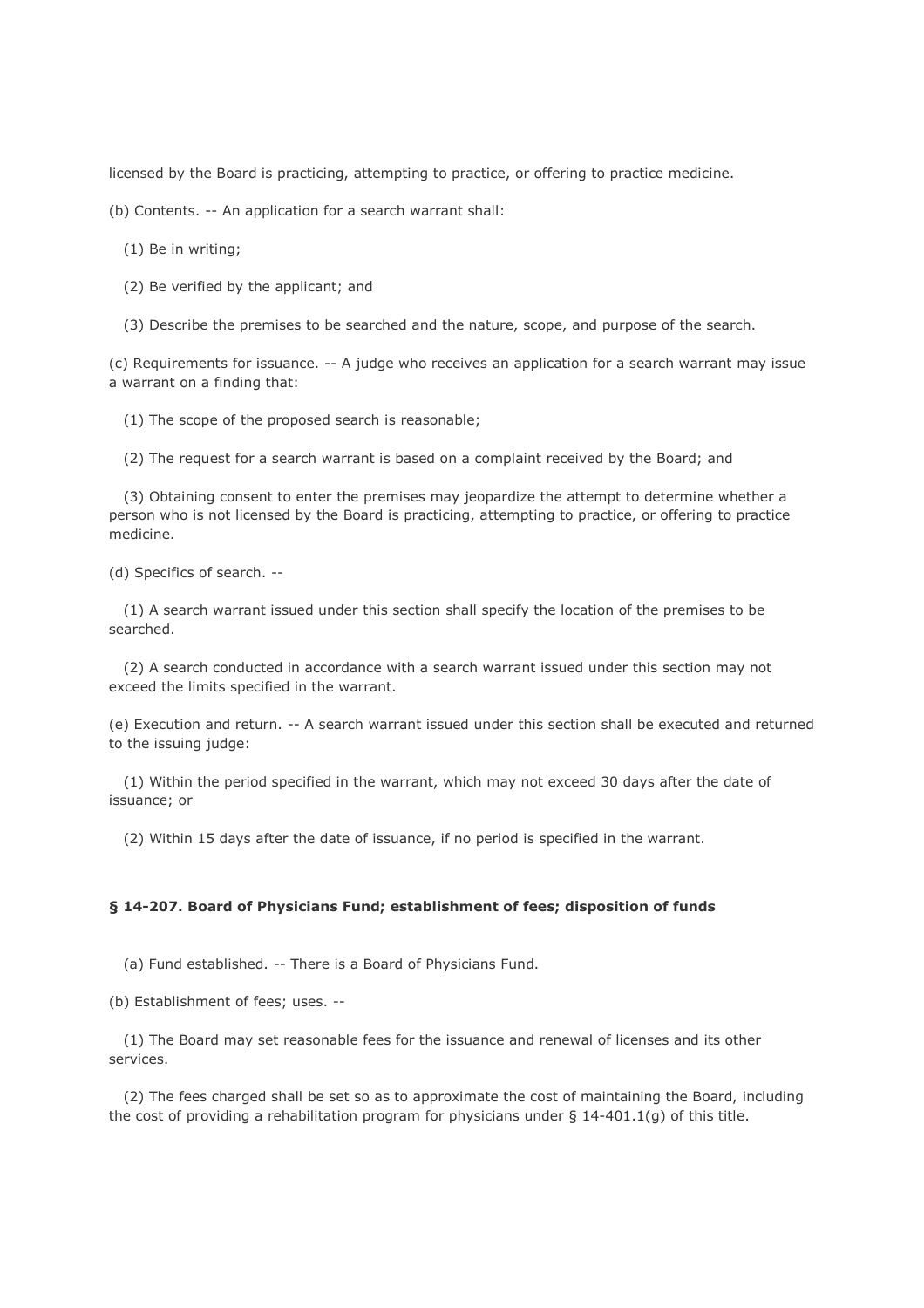(3) Funds to cover the compensation and expenses of the Board members shall be generated by fees set under this section.

(c) Disposition of funds. --

 (1) The Board shall pay all fees collected under the provisions of this title to the Comptroller of the State.

 (2) (i) If the Governor does not include in the State budget at least \$ 750,000 for the operation of the Health Personnel Shortage Incentive Grant Program under § 18-803 of the Education Article and the Maryland Loan Assistance Repayment Program for Physicians under Title 18, Subtitle 28 of the Education Article, as administered by the Maryland Higher Education Commission, the Comptroller shall distribute:

 1. Except as provided in subparagraph (ii) of this paragraph, 12 percent of the fees received from the Board to the Office of Student Financial Assistance to be used as follows:

 A. One-half to make grants under the Health Personnel Shortage Incentive Grant Program under § 18-803 of the Education Article; and

 B. One-half to make grants under the Maryland Loan Assistance Repayment Program for Physicians under Title 18, Subtitle 28 of the Education Article to physicians engaged in primary care or to medical residents specializing in primary care who agree to practice for at least 2 years as primary care physicians in a geographic area of the State that has been designated by the Secretary of Health and Mental Hygiene as being medically underserved; and

2. The balance of the fees to the Board of Physicians Fund.

 (ii) For fiscal 2008, if the Governor does not include in the State budget the funds specified under subparagraph (i) of this paragraph, the Comptroller shall distribute 14 percent of the fees received from the Board to the Office of Student Financial Assistance to be used as provided under subparagraph (i) of this paragraph.

 (iii) If the Governor includes in the State budget at least \$ 750,000 for the operation of the Health Personnel Shortage Incentive Grant Program under § 18-803 of the Education Article and the Maryland Loan Assistance Repayment Program for Physicians of the Education Article, as administered by the Maryland Higher Education Commission, the Comptroller shall distribute the fees to the Board of Physicians Fund.

(d) Fund -- Uses, nature, reversion; funding. --

 (1) The Fund shall be used exclusively to cover the actual documented direct and indirect costs of fulfilling the statutory and regulatory duties of the Board as provided by the provisions of this title.

 (2) (i) The Fund is a continuing, nonlapsing fund, not subject to § 7-302 of the State Finance and Procurement Article.

 (ii) Any unspent portions of the Fund may not be transferred or revert to the General Fund of the State, but shall remain in the Fund to be used for the purposes specified in this title.

(3) Interest or other income earned on the investment of moneys in the Fund shall be paid into the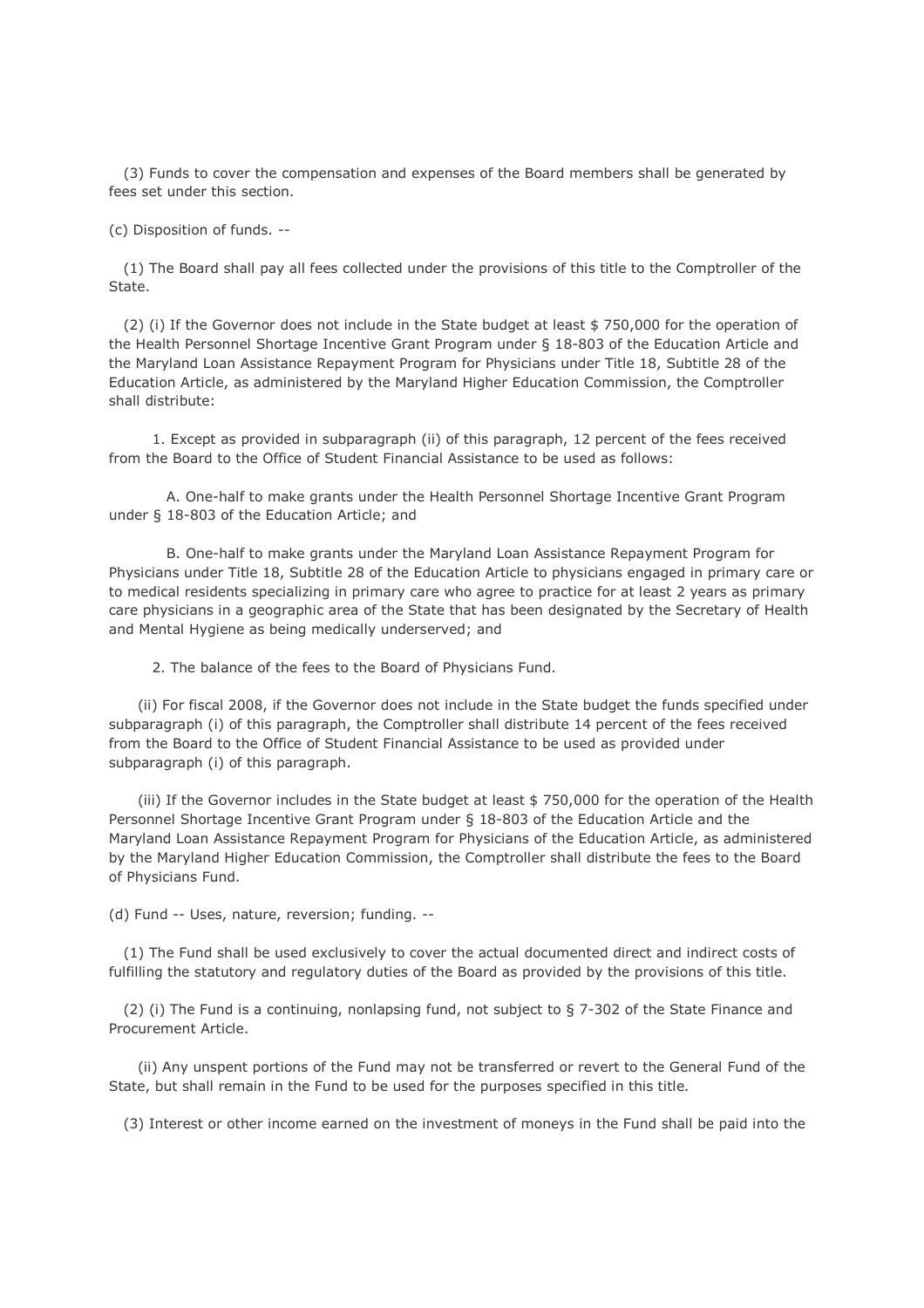Fund.

(4) No other State money may be used to support the Fund.

(e) Fund -- Source and allocation of money. --

 (1) In addition to the requirements of subsection (d) of this section, the Board shall fund the budget of the Physician Rehabilitation Program with fees set, collected, and distributed to the Fund under this title.

 (2) After review and approval by the Board of a budget submitted by the Physician Rehabilitation Program, the Board may allocate moneys from the Fund to the Physician Rehabilitation Program.

(f) Fund -- Administration; expenditures. --

(1) The chair of the Board or the designee of the chair shall administer the Fund.

 (2) Moneys in the Fund may be expended only for any lawful purpose authorized by the provisions of this title.

(g) Audit. -- The Legislative Auditor shall audit the accounts and transactions of the Fund as provided in § 2-1220 of the State Government Article.

#### **§ 14-208. Bonds**

The executive director and the Board chair shall be bonded in an amount fixed by the Board.

## **§ 14-301. License required**

 Except as otherwise provided in this title or § 13-516 of the Education Article, an individual shall be licensed by the Board before the individual may practice medicine in this State.

#### **§ 14-302. Exceptions from licensing -- In general**

 Subject to the rules, regulations, and orders of the Board, the following individuals may practice medicine without a license:

 (1) A medical student or an individual in a postgraduate medical training program that is approved by the Board, while doing the assigned duties at any office of a licensed physician, hospital, clinic, or similar facility;

(2) A physician licensed by and residing in another jurisdiction, if the physician: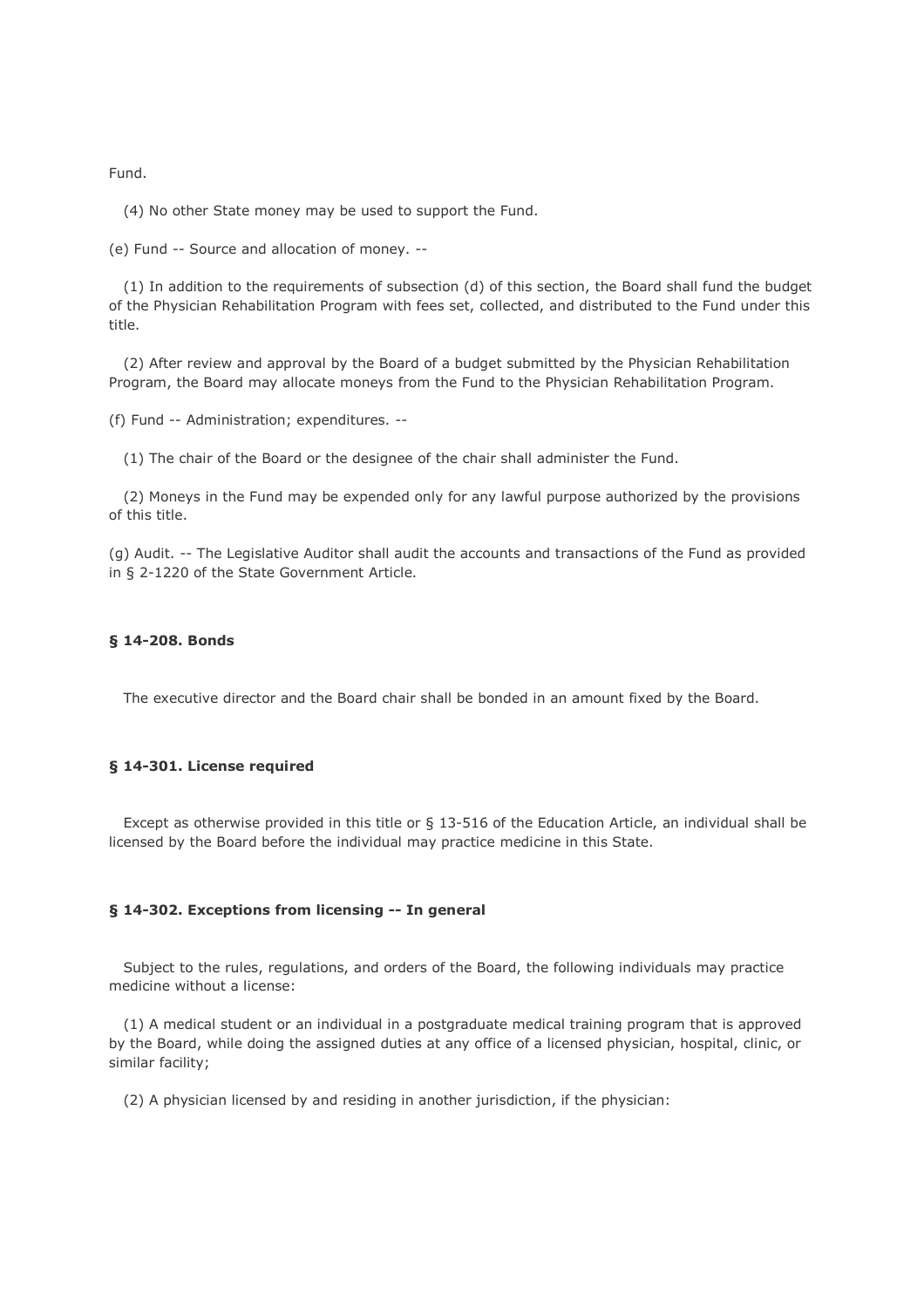(i) Is engaged in consultation with a physician licensed in the State about a particular patient and does not direct patient care; or

(ii) Meets the requirements of  $\S$  14-302.1 of this subtitle;

 (3) A physician employed in the service of the federal government while performing the duties incident to that employment;

 (4) A physician who resides in and is authorized to practice medicine by any state adjoining this State and whose practice extends into this State, if:

 (i) The physician does not have an office or other regularly appointed place in this State to meet patients; and

 (ii) The same privileges are extended to licensed physicians of this State by the adjoining state; and

 (5) An individual while under the supervision of a licensed physician who has specialty training in psychiatry, and whose specialty training in psychiatry has been approved by the Board, if the individual submits an application to the Board on or before October 1, 1993, and either:

(i) 1. Has a master's degree from an accredited college or university; and

 2. Has completed a graduate program accepted by the Board in a behavioral science that includes 1,000 hours of supervised clinical psychotherapy experience; or

(ii) 1. Has a baccalaureate degree from an accredited college or university; and

2. Has 4,000 hours of supervised clinical experience that is approved by the Board.

## **§ 14-302.1. Exceptions from licensing -- Physician licensed in other jurisdiction engaged in clinical training with licensed physician.**

 A physician who is licensed and resides in another jurisdiction may practice medicine without a license while engaged in clinical training with a licensed physician if:

(1) The Board finds, on application by a hospital in the State, that:

(i) The physician possesses a skill or uses a procedure that:

 1. Is advanced beyond those skills or procedures normally taught or exercised in the hospital and in standard medical education or training;

 2. Could not be otherwise conveniently taught or demonstrated in standard medical education or training in that hospital; and

3. Is likely to benefit Maryland patients in this instance;

(ii) The demonstration of the skill or procedure would take no more than 14 consecutive days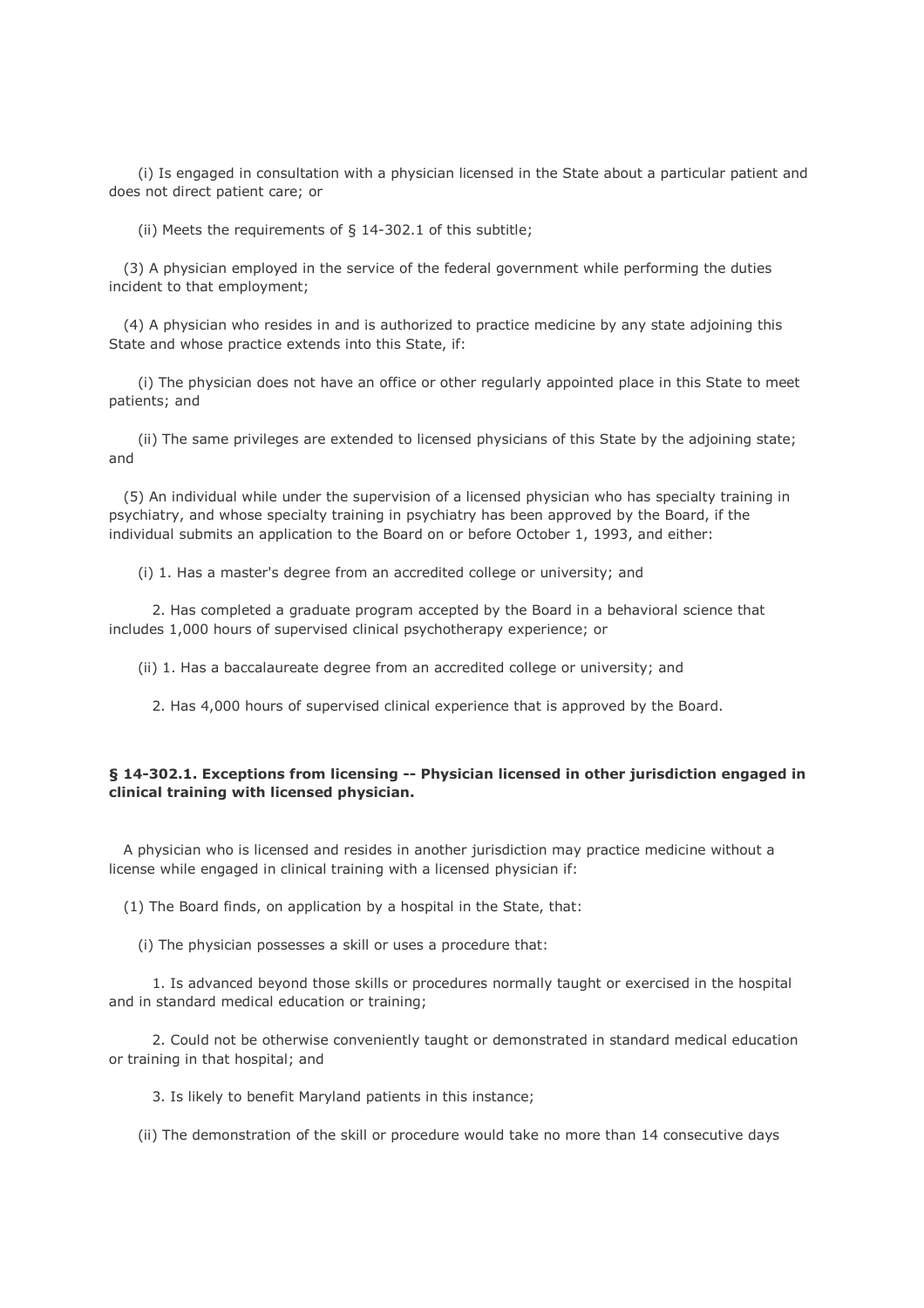within a calendar year;

 (iii) A licensed physician who practices at a hospital in the State has certified to the Board that the licensed physician will be responsible for the medical care provided by that visiting physician to patients in the State;

 (iv) The visiting physician has no history of any medical disciplinary action in any other state, territory, nation, or any branch of the United States uniformed services or the Veterans Administration, and has no significant detrimental malpractice history in the judgment of the Board;

 (v) The physician is covered by malpractice insurance in the jurisdiction in which the physician practices; and

 (vi) The hospital assures the Board that the patients will be protected by adequate malpractice insurance; or

(2) The Board finds, on application by a Maryland hospital, that:

(i) The hospital provides training in a skill or uses a procedure that:

 1. Is advanced beyond those skills or procedures normally taught or exercised in standard medical education or training;

 2. Could not be otherwise conveniently taught or demonstrated in the visiting physician's practice; and

3. Is likely to benefit Maryland patients in this instance;

 (ii) The demonstration or exercise of the skill or procedure will take no more than 14 consecutive days within a calendar year;

 (iii) A hospital physician licensed in the State has certified to the Board that the physician will be responsible for the medical care provided by that visiting physician to patients in the State;

 (iv) The visiting physician has no history of any medical disciplinary action in any other state, territory, nation, or any branch of the United States uniformed services or the Veterans Administration, and has no significant detrimental malpractice history in the judgment of the Board;

 (v) The physician is covered by malpractice insurance in the jurisdiction where the physician practices; and

 (vi) The hospital assures the Board that the patients will be protected by adequate malpractice insurance.

### **§ 14-303. Exceptions from licensing -- Cardiac rescue technicians**

**§ 14-304. Exceptions from licensing -- Aviation trauma technician**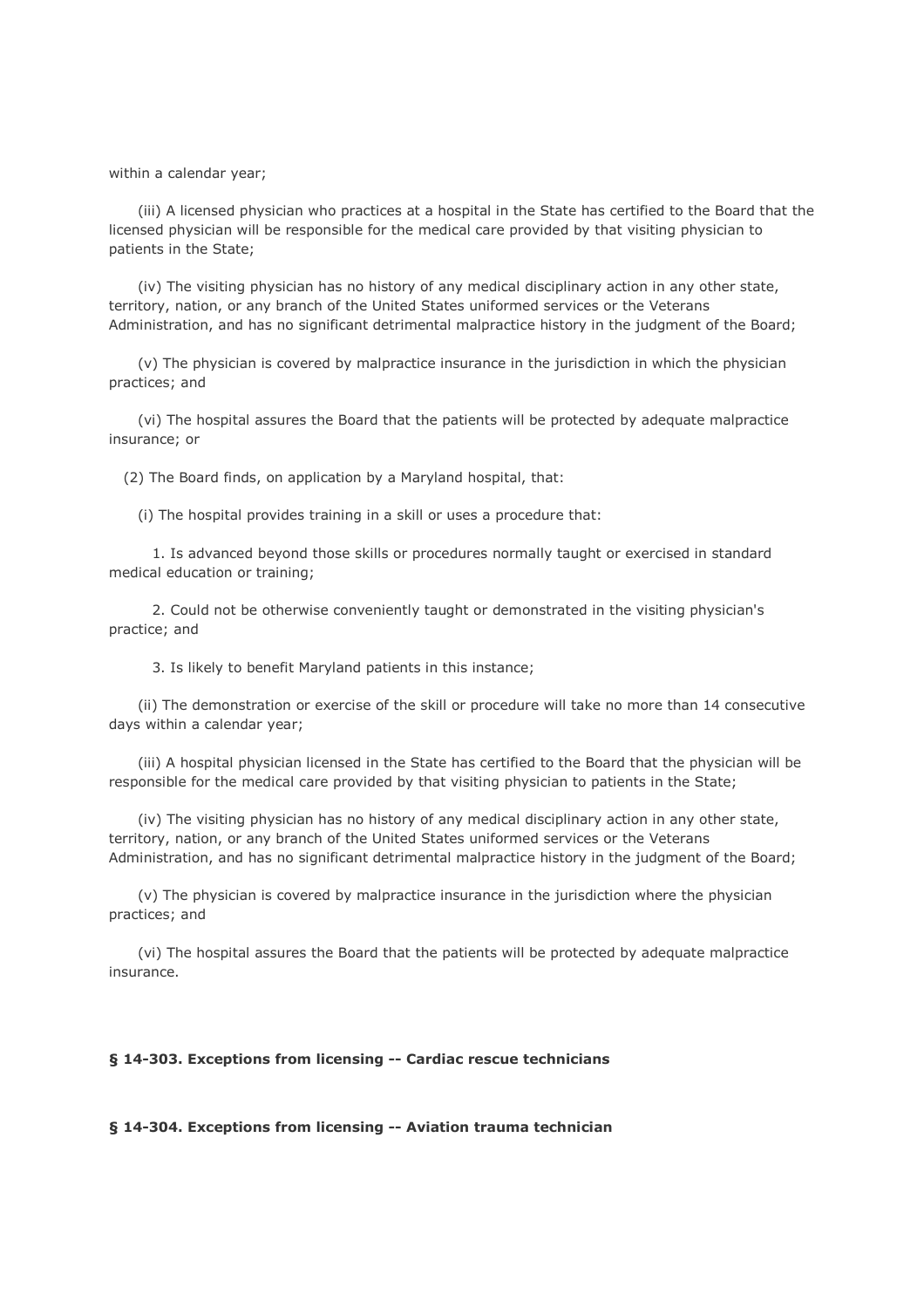## **§ 14-305. Exceptions from licensing -- Emergency medical technician-paramedic**

## **§ 14-306. Duties delegated by a licensed physician**

 (a) Scope of exemption. -- To the extent permitted by the rules, regulations, and orders of the Board, an individual to whom duties are delegated by a licensed physician may perform those duties without a license as provided in this section.

(b) Practitioners of other health occupations included. -- The individuals to whom duties may be delegated under this section include any individual authorized to practice any other health occupation regulated under this article or § 13-516 of the Education Article.

(c) Board required to adopt rules and regulations. -- The Board shall adopt rules and regulations to delineate the scope of this section. Before it adopts any rule or regulation under this section, the Board shall invite and consider proposals from any individual or health group that could be affected by the rule or regulation.

(d) Joint adoption of rules and regulations relating to other occupations. --

 (1) If a duty that is to be delegated under this section is a part of the practice of a health occupation that is regulated under this article by another board, any rule or regulation concerning that duty shall be adopted jointly by the Board of Physicians and the board that regulates the other health occupation.

 (2) If the two boards cannot agree on a proposed rule or regulation, the proposal shall be submitted to the Secretary for a final decision.

(e) X-rays. -- An individual may perform X-ray duties without a license only if the duties:

- (1) Do not include:
	- (i) Computerized or noncomputerized tomography;
	- (ii) Fluoroscopy;
	- (iii) Invasive radiology;
	- (iv) Mammography;
	- (v) Nuclear medicine;
	- (vi) Radiation therapy; or
	- (vii) Xerography.
- (2) Are limited to X-ray procedures of the:
	- (i) Chest, anterior-posterior and lateral;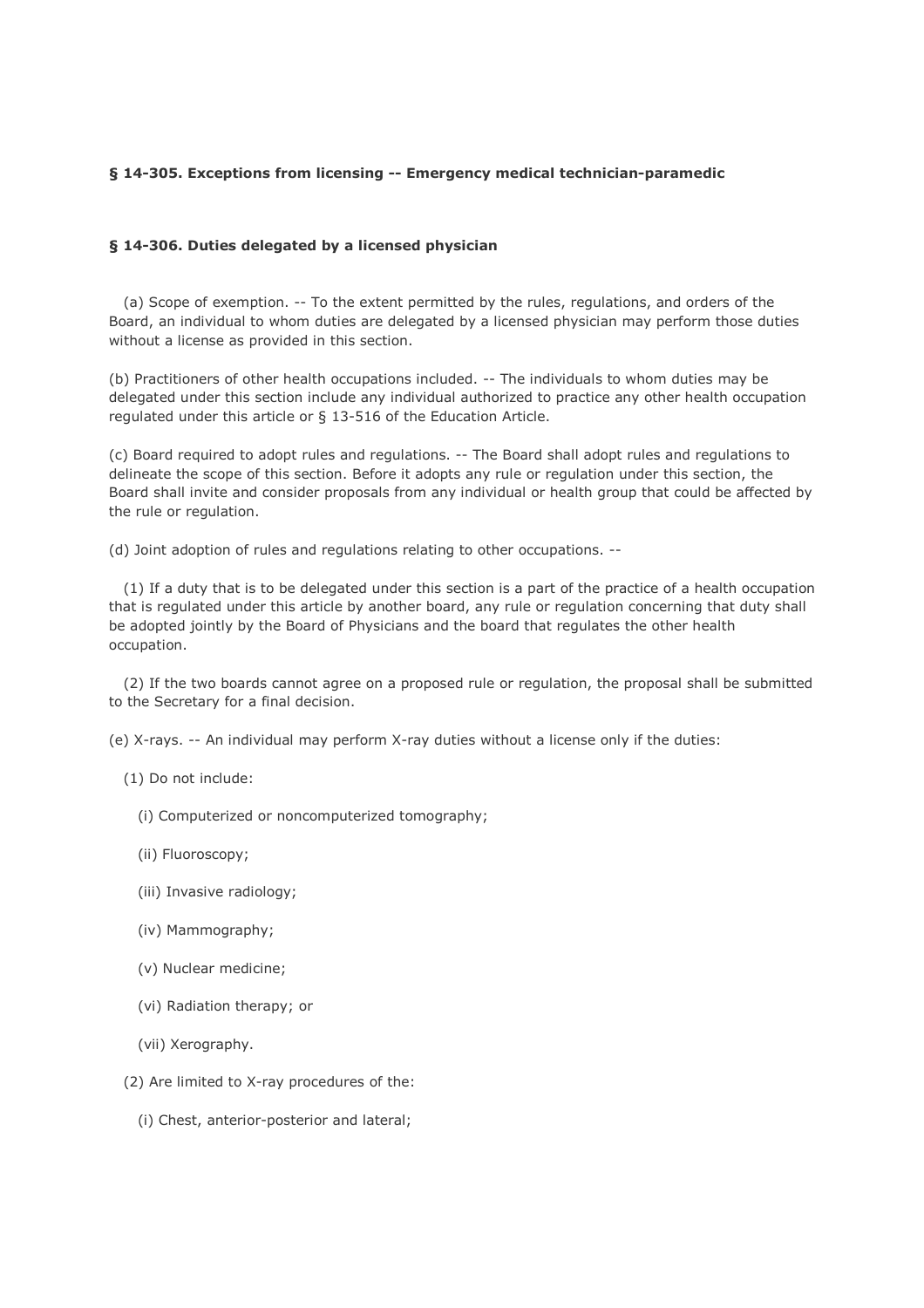(ii) Spine, anterior-posterior and lateral; or

(iii) Extremities, anterior-posterior and lateral, not including the head.

(3) Are performed:

(i) By an individual who is not employed primarily to perform X-ray duties;

(ii) In the medical office of the physician who delegates the duties; and

(iii) By an individual who, before October 1, 2002, has:

 1. Taken a course consisting of at least 30 hours of training in performing X-ray procedures approved by the Maryland Radiological Society in consultation with the Maryland Society of Radiologic Technologists; and

 2. Successfully passed an examination based on that course that has been approved by the Maryland Radiological Society in consultation with the Maryland Society of Radiologic Technologists.

#### **§ 14-307. Qualifications of applicants**

 (a) In general. -- To qualify for a license, an applicant shall be an individual who meets the requirements of this section.

(b) Moral character. -- The applicant shall be of good moral character.

(c) Age. -- The applicant shall be at least 18 years old.

(d) Education. -- Except as provided in § 14-308 of this subtitle, the applicant shall:

 (1) (i) Have a degree of doctor of medicine from a medical school that is accredited by an accrediting organization that the Board recognizes in its regulations; and

 (ii) Submit evidence acceptable to the Board of successful completion of 1 year of training in a postgraduate medical training program that is accredited by an accrediting organization that the Board recognizes in its regulations; or

 (2) (i) Have a degree of doctor of osteopathy from a school of osteopathy in the United States, its territories or possessions, Puerto Rico, or Canada that has standards for graduation equivalent to those established by the American Osteopathic Association; and

 (ii) Submit evidence acceptable to the Board of successful completion of 1 year of training in a postgraduate medical training program accredited by an accrediting organization that the Board recognizes in its regulations.

(e) Examination. -- Except as otherwise provided in this title, the applicant shall pass an examination required by the Board under this subtitle.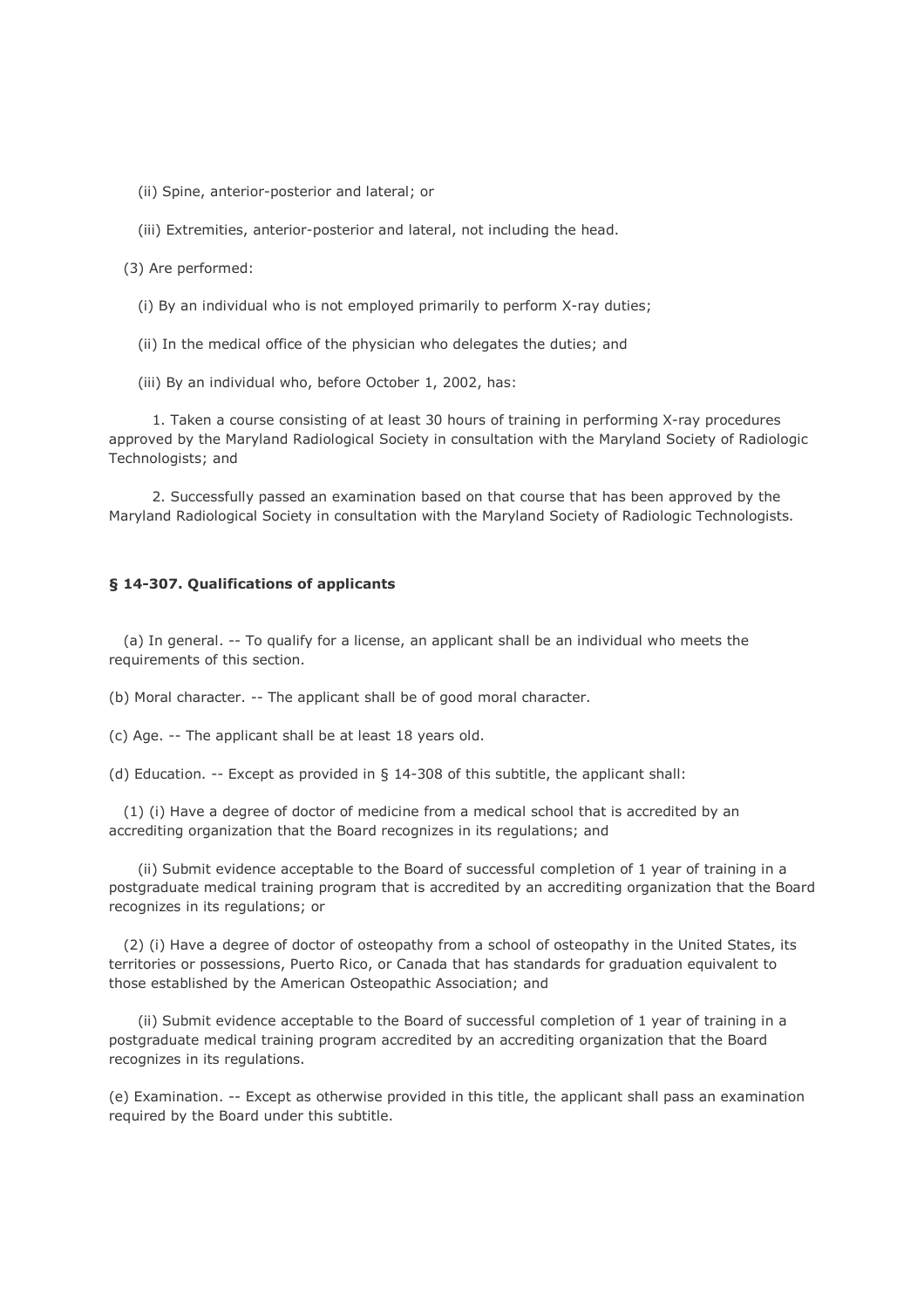(f) Additional requirements -- In general. -- The applicant shall meet any other qualifications that the Board establishes in its regulations for license applicants.

(g) Additional requirements -- Additional training. -- An applicant who has failed the examination or any part of the examination 3 or more times may qualify for a license if the applicant:

 (1) Has successfully completed 2 or more years of a residency or fellowship accredited by the Accreditation Council on Graduate Medical Education or the American Osteopathic Association;

(2) (i) Has a minimum of 5 years of clinical practice of medicine:

1. In the United States or in Canada;

 2. With at least 3 of the 5 years having occurred within 5 years of the date of the application; and

3. That occurred under a full unrestricted license to practice medicine; and

 (ii) Has no disciplinary action pending and has had no disciplinary action taken against the applicant that would be grounds for discipline under § 14-404 of this title; or

(3) Is board certified.

(h) English language competency. --

 (1) The Board shall require as part of its examination or licensing procedures that an applicant for a license to practice medicine demonstrate an oral competency in the English language.

 (2) Graduation from a recognized English-speaking undergraduate school or high school, including General Education Development (GED), after at least 3 years of enrollment, or from a recognized English-speaking professional school is acceptable as proof of proficiency in the oral communication of the English language under this section.

 (3) By regulation, the Board shall develop a procedure for testing individuals who because of their speech impairment are unable to complete satisfactorily a Board approved standardized test of oral competency.

 (4) If any disciplinary charges or action that involves a problem with the oral communication of the English language are brought against a licensee under this title, the Board shall require the licensee to take and pass a Board approved standardized test of oral competency.

#### **§ 14-308. Alternative education qualification**

(a) Definitions. --

(1) In this section the following terms have the meanings indicated.

 (2) "Fifth pathway program" means a program that the Board approves in its regulations for a student who: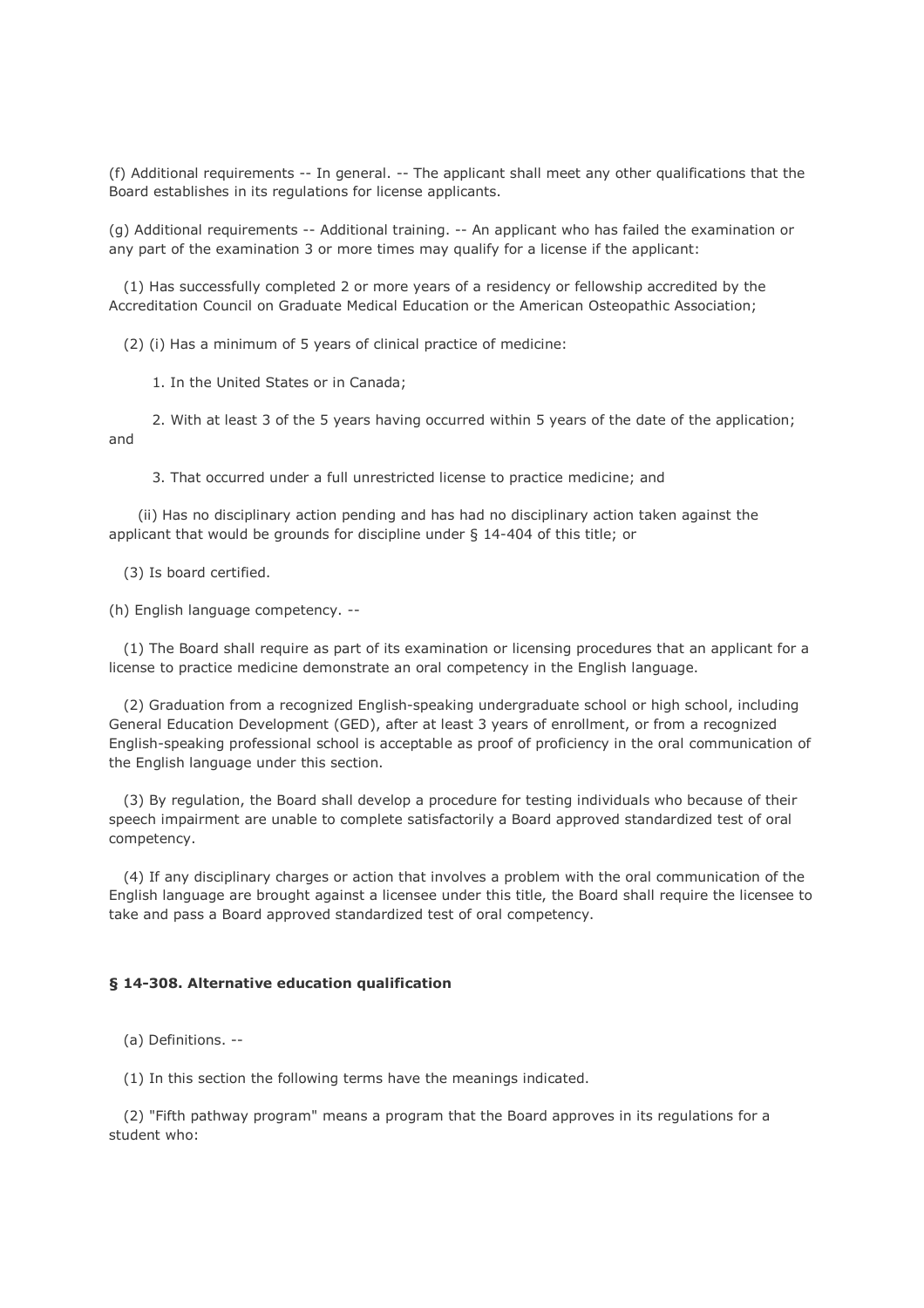(i) Has studied medicine at a foreign medical school;

(ii) Was a United States citizen when the student enrolled in the foreign medical school; and

 (iii) Has completed all of the formal requirements for graduation from the foreign medical school, except for any social service or postgraduate requirements.

 (3) "Foreign medical school" means a medical school located outside of the United States, its territories or possessions, Puerto Rico, or Canada.

(b) In general. -- An applicant for a license is exempt from the educational requirements of § 14-307 of this subtitle, if the applicant:

(1) Has studied medicine at a foreign medical school;

 (2) Is certified by the Educational Commission for Foreign Medical Graduates or by its successor as approved by the Board;

(3) Passes a qualifying examination for foreign medical school graduates required by the Board;

 (4) Meets any other qualifications for foreign medical school graduates that the Board establishes in its regulation for licensing of applicants;

 (5) Submits acceptable evidence to the Board of the requirements set in the Board's regulations; and

(6) Meets one of the following requirements:

 (i) The applicant graduated from any foreign medical school and submits evidence acceptable to the Board of successful completion of 2 years of training in a postgraduate medical education program accredited by an accrediting organization recognized by the Board; or

 (ii) The applicant successfully completed a fifth pathway program and submits evidence acceptable to the Board that the applicant:

 1. Has a document issued by the foreign medical school certifying that the applicant completed all of the formal requirements of that school for the study of medicine, except for the postgraduate or social service components as required by the foreign country or its medical school;

2. Has successfully completed a fifth pathway program; and

 3. Has successfully completed 2 years of training in a postgraduate medical education program following completion of a Board approved fifth pathway program.

## **§ 14-309. Applications for licenses**

(a) License application. -- To apply for a license, an applicant shall: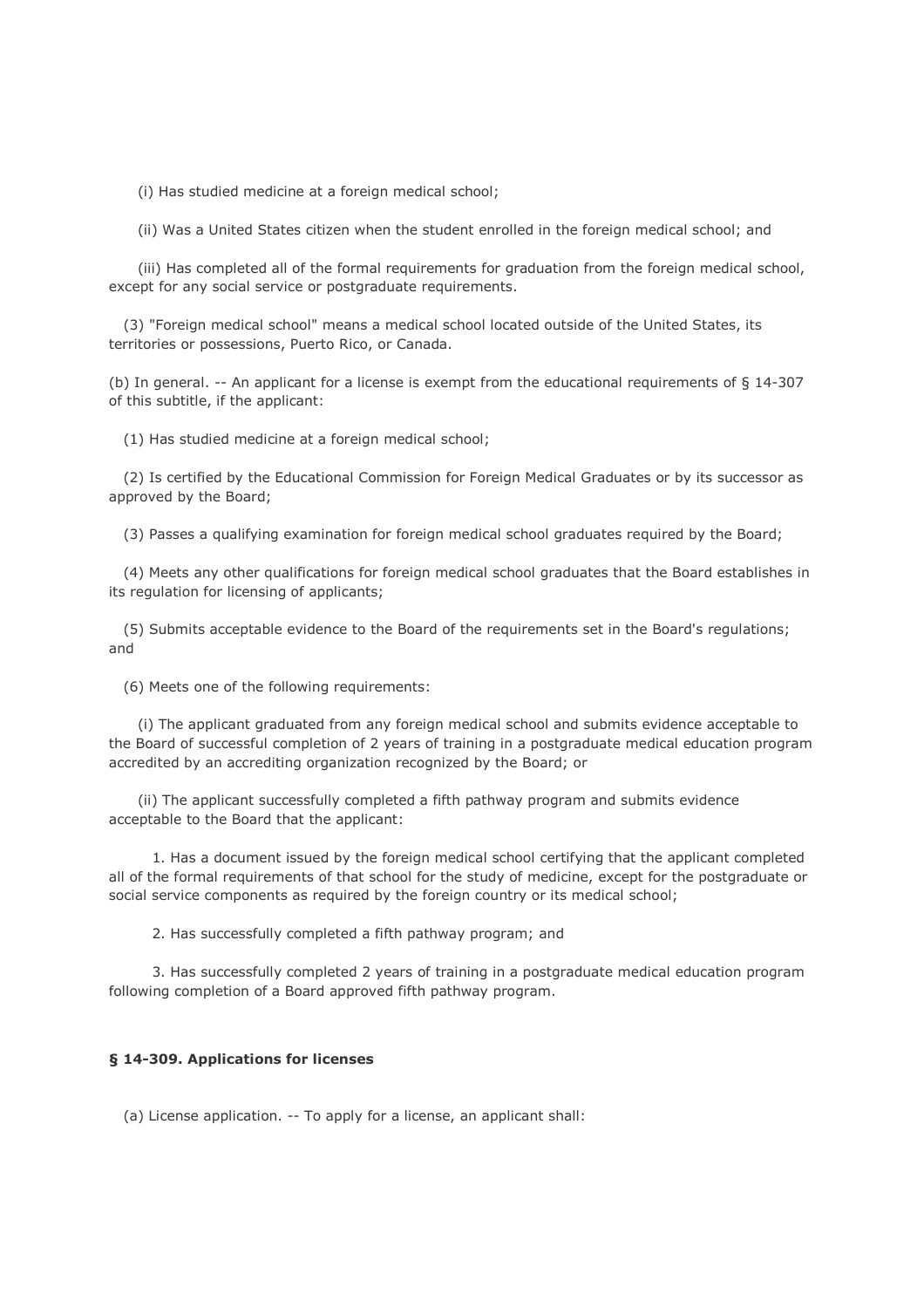- (1) Submit an application to the Board on the form that the Board requires; and
- (2) Pay to the Board the application fee set by the Board.
- (b) Confidentiality. -- The Board may not release a list of applicants for licensure.

## **§ 14-310. Examinations**

## **§ 14-311. Entitlement to sit for examination; passing scores or other indications of proficiency**

 (a) Entitlement to sit for examination. -- An applicant who otherwise qualifies for a license under this title is entitled to sit for an examination as provided under this section or any regulations adopted to carry out this section.

(b) Passing scores or other indications of proficiency. -- An applicant shall:

 (1) Attain on the federation licensing examination or the United States Medical Licensing Examination a passing score as set by the Board under its rules and regulations; or

(2) Hold a certificate of proficiency and professional standing of:

(i) The National Board of Medical Examiners;

 (ii) The board of medical examiners of this State or any other state that was issued before January 1, 1985;

 (iii) The National Board of Examiners for Osteopathic Physicians and Surgeons, if the certificate is issued after January 1, 1971; or

(iv) The Licentiate of the Medical Council of Canada.

## **§ 14-312. Waiver of examination requirements for doctors of osteopathy**

 (a) "Approved school of osteopathy" defined. -- In this section, "approved school of osteopathy" means a school of osteopathy that is approved by the American Osteopathic Association.

(b) In general. -- Subject to the provisions of this section, the Board shall waive the examination requirements of this subtitle for an applicant who is licensed to practice osteopathy.

(c) Conditions -- Doctors of osteopathy licensed in this State. -- If the applicant is licensed to practice osteopathy in this State under § 14-321 of this subtitle, the Board may grant a waiver under this section only if the applicant:

(1) Submits the application fee required by the Board under § 14-309 of this subtitle; and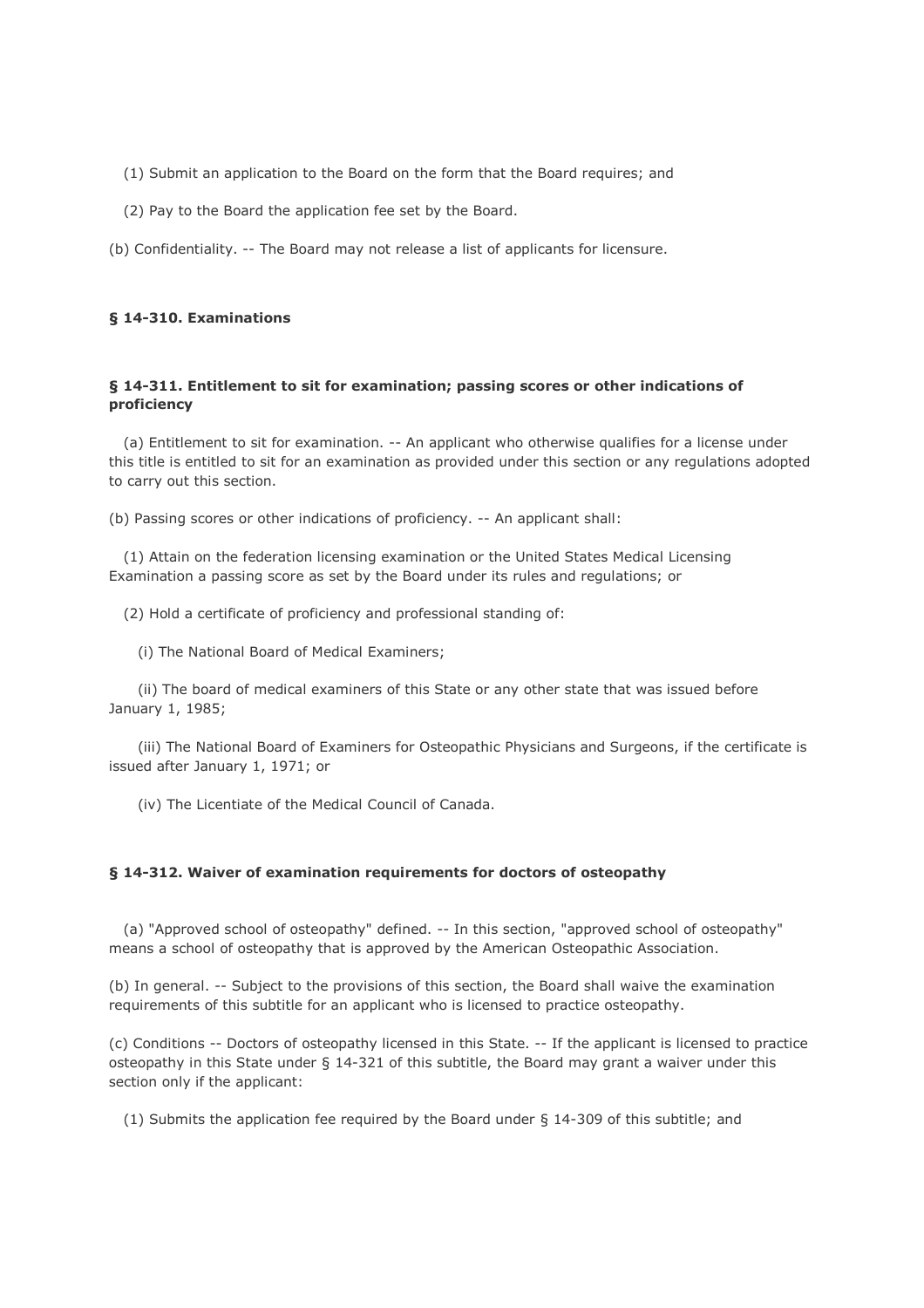(2) Provides adequate evidence that the applicant:

- (i) Meets the qualifications otherwise required by this title; and
- (ii) 1. Practiced osteopathy and resided in this State on June 1, 1967;
	- 2. Graduated in or after 1940 from an approved school of osteopathy; or

 3. Graduated before 1940 from an approved school of osteopathy and completed a refresher education course approved by the Board.

(d) Conditions -- Doctors of osteopathy licensed in another state. -- If the applicant is licensed as a doctor of osteopathy to practice medicine in another state, the Board may grant a waiver under this section only if:

(1) The applicant submits the application fee set by the Board under § 14-309 of this subtitle;

- (2) The applicant provides adequate evidence that the applicant:
	- (i) Meets the qualifications otherwise required by this title;
	- (ii) Graduated after January 1, 1960 from an approved school of osteopathy; and

 (iii) Became licensed in the other state after passing in that state an examination for the practice of medicine given by the appropriate authority in the other state to graduates of approved medical schools; and

 (3) The other state waives the examination of licensees of this State to a similar extent as this State waives the examination of individuals licensed in that state.

### **§ 14-313. Issuance of license**

The Board shall issue a license to any applicant who meets the requirements of this title.

### **§ 14-314. Scope of license; name**

 (a) Scope of license. -- Except as otherwise provided in this title, a license authorizes the licensee to practice medicine while the license is effective.

(b) Name. -- A licensee may practice medicine using only the name in which the license is issued.

### **§ 14-315. Exemption from license fee**

(a) In general. -- The Board shall issue a license free of charge to any physician who: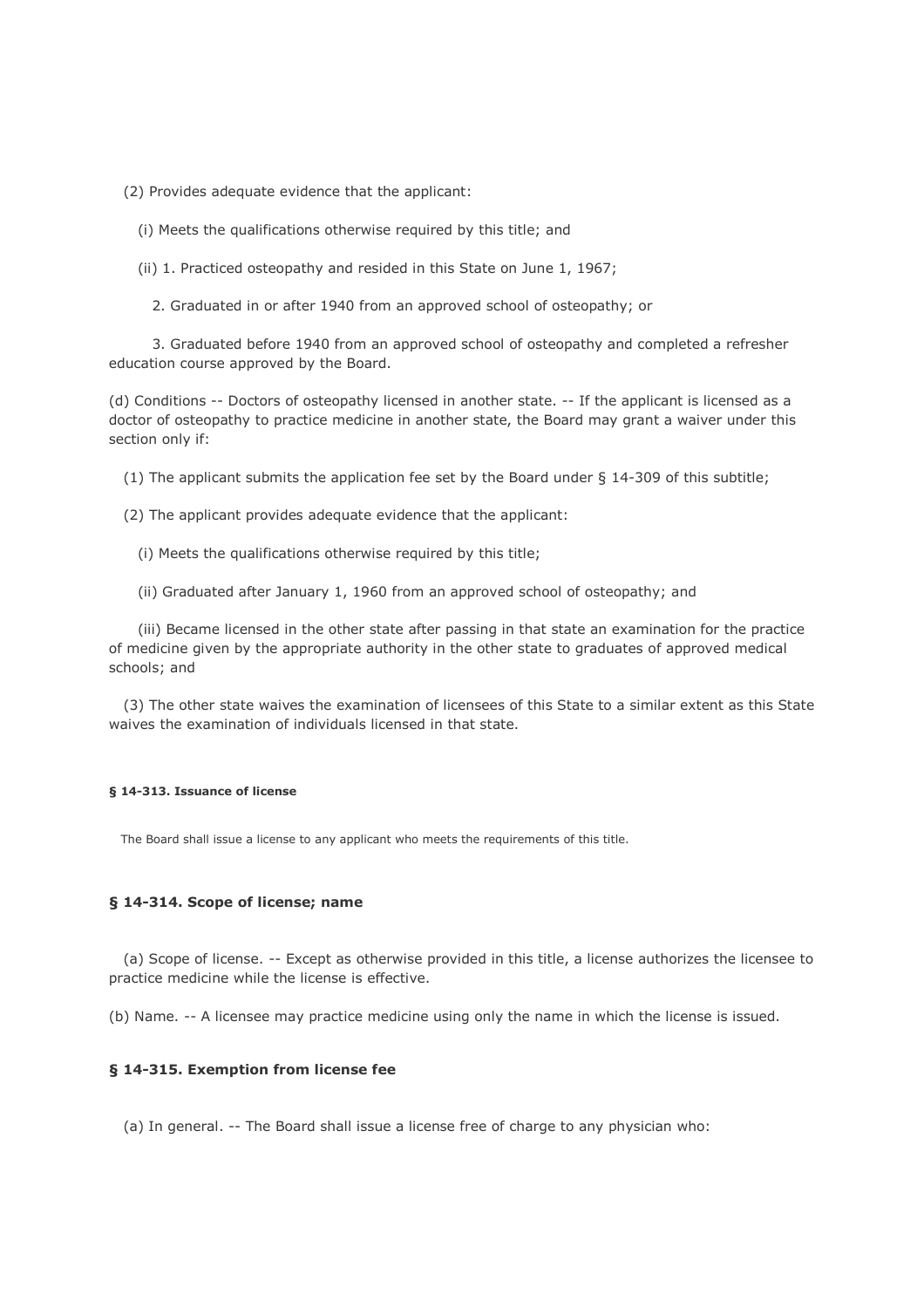(1) Provides medical services to patients for which the physician receives no personal remuneration;

(2) Is not engaged in the private practice of medicine; and

(3) Otherwise qualifies for a license under this title.

(b) Term and renewal of license. -- Except as provided in subsection (c) of this section, each license issued under this section expires on the second anniversary of the date on which it is issued and may be renewed every 2 years on application to the Board.

(c) Termination of fee exemption. --

 (1) If, at any time, a physician licensed under this section ceases to meet the requirements of subsection (a) (1) or (2) of this section, the licensee shall notify the Board of the status change.

 (2) On receipt of this notice, the Board shall charge the physician the license fee otherwise required under this subtitle.

### **§ 14-316. Term and renewal of licenses; notice of change of physician's address**

(a) Term of license. --

(1) The Board shall provide for the term and renewal of licenses under this section.

(2) The term of a license may not be more than 3 years.

 (3) A license expires at the end of its term, unless the license is renewed for a term as provided by the Board.

(b) Renewal notice. --

 (1) Subject to paragraph (2) of this subsection, at least 1 month before the license expires, the Board shall send to the licensee, by electronic or first-class mail to the last known electronic or physical address of the licensee:

(i) A renewal notice that states:

1. The date on which the current license expires;

 2. The date by which the renewal application must be received by the Board for the renewal to be issued and mailed before the license expires; and

3. The amount of the renewal fee; and

(ii) A blank panel data sheet supplied by the Health Care Alternative Dispute Resolution Office.

 (2) If the Board chooses to send renewal notices exclusively by electronic mail under paragraph (1) of this subsection, the Board shall send a renewal notice by first-class mail to a licensee on request of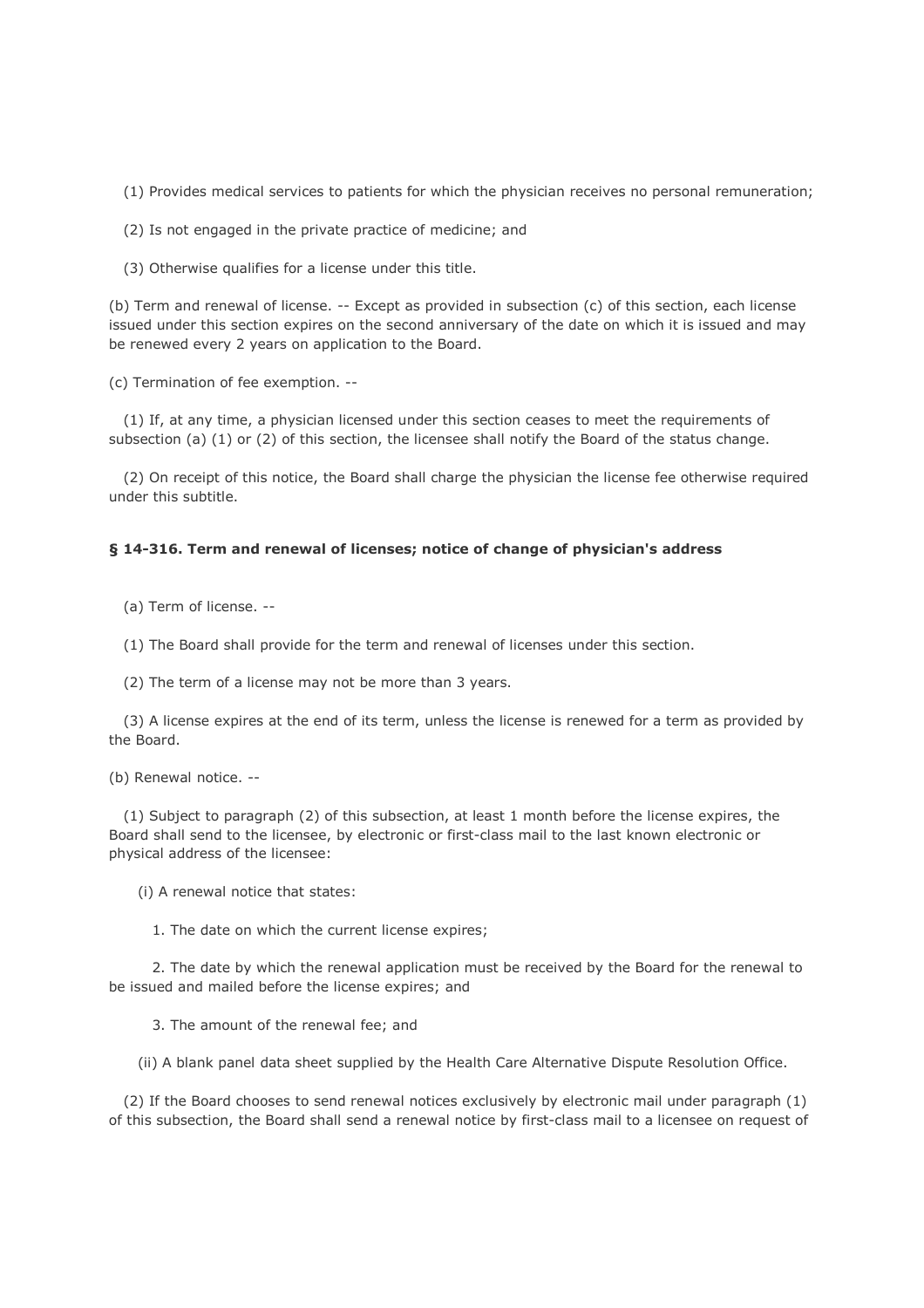the licensee.

(c) Applications for renewal. -- Before the license expires, the licensee periodically may renew it for an additional term, if the licensee:

- (1) Otherwise is entitled to be licensed;
- (2) Pays to the Board a renewal fee set by the Board; and
- (3) Submits to the Board:
	- (i) A renewal application on the form that the Board requires; and

 (ii) Satisfactory evidence of compliance with any continuing education requirements set under this section for license renewal.

(d) Continuing education. --

 (1) In addition to any other qualifications and requirements established by the Board, the Board may establish continuing education requirements as a condition to the renewal of licenses under this section.

 (2) In establishing these requirements, the Board shall evaluate existing methods, devices, and programs in use among the various medical specialties and other recognized medical groups.

 (3) The Board shall adopt regulations that allow a licensee seeking renewal to receive up to 5 continuing education credits per renewal period for providing uncompensated, voluntary medical services during each renewal period.

 (4) The Board may not establish or enforce these requirements if they would so reduce the number of physicians in a community as to jeopardize the availability of adequate medical care in that community.

 (5) The Board may impose a civil penalty of up to \$ 100 per continuing medical education credit in lieu of a sanction under § 14-404 of this title, for a first offense, for the failure of a licensee to obtain the continuing medical education credits required by the Board.

(e) Issuance of renewal. -- The Board shall renew the license of each licensee who meets the requirements of this section.

(f) Change of name or address. --

 (1) Each licensee shall notify the secretary of the Board in writing of any change in the licensee's name or address within 60 days after the change.

 (2) If a licensee fails to notify the secretary of the Board within the time required under this section, the licensee is subject to an administrative penalty of \$ 100.

## **§ 14-317. Reinstatement of expired licenses**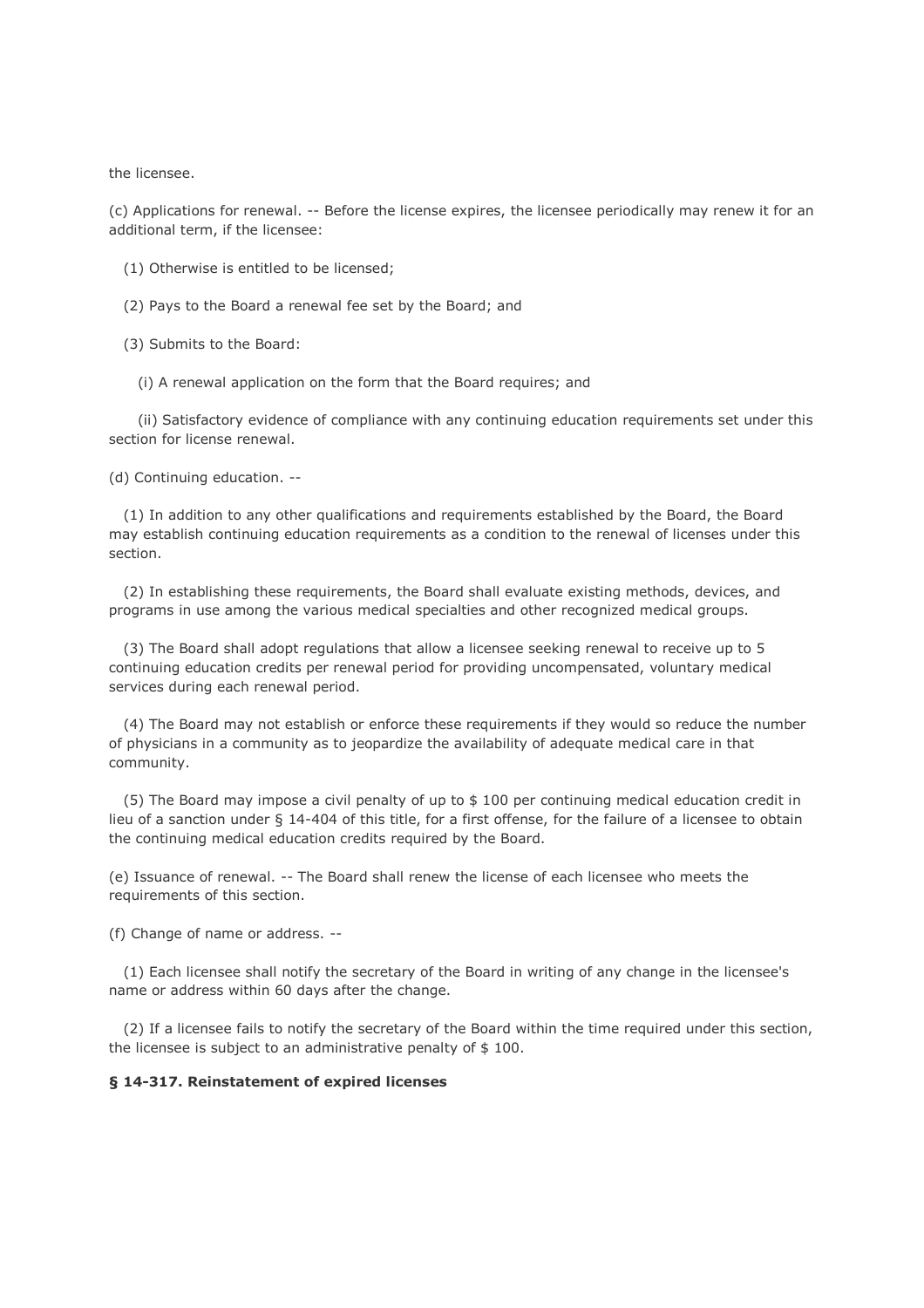The Board shall reinstate the license of a physician who has failed to renew the license for any reason if the physician:

- (1) Meets the renewal requirements of § 14-316 of this subtitle;
- (2) Pays to the Board a reinstatement fee set by the Board; and

 (3) Submits to the Board satisfactory evidence of compliance with the qualifications and requirements established under this title for license reinstatements.

### **§ 14-318. Limited license for postgraduate teaching**

 (a) Issuance of limited license. -- If an applicant is qualified as a postgraduate teacher, the Board may:

(1) Waive the examination requirements of this subtitle for the applicant; and

(2) Issue to the applicant a limited license to practice medicine for postgraduate teaching.

(b) Term of limited license. -- Each limited license issued under this section expires on the first anniversary of its effective date.

## **§ 14-319. Licensure of eminent physicians**

(a) In general. -- The Board may:

 (1) License an applicant by virtue of the conceded eminence and authority of the applicant in the profession if the applicant:

- (i) Is recommended to the Board by:
	- 1. The dean of a school of medicine in the State; or
	- 2. The Director of the National Institutes of Health;

 (ii) Is to receive an appointment at the institution making the recommendation under item (i) of this paragraph; and

(iii) Meets any other requirement the Board may adopt by regulation under this section;

 (2) Define by regulation the term "conceded eminence and authority in the profession" and, for this purpose, shall consider such criteria as:

- (i) Academic appointments;
- (ii) Length of time in the profession;
- (iii) Scholarly publications; and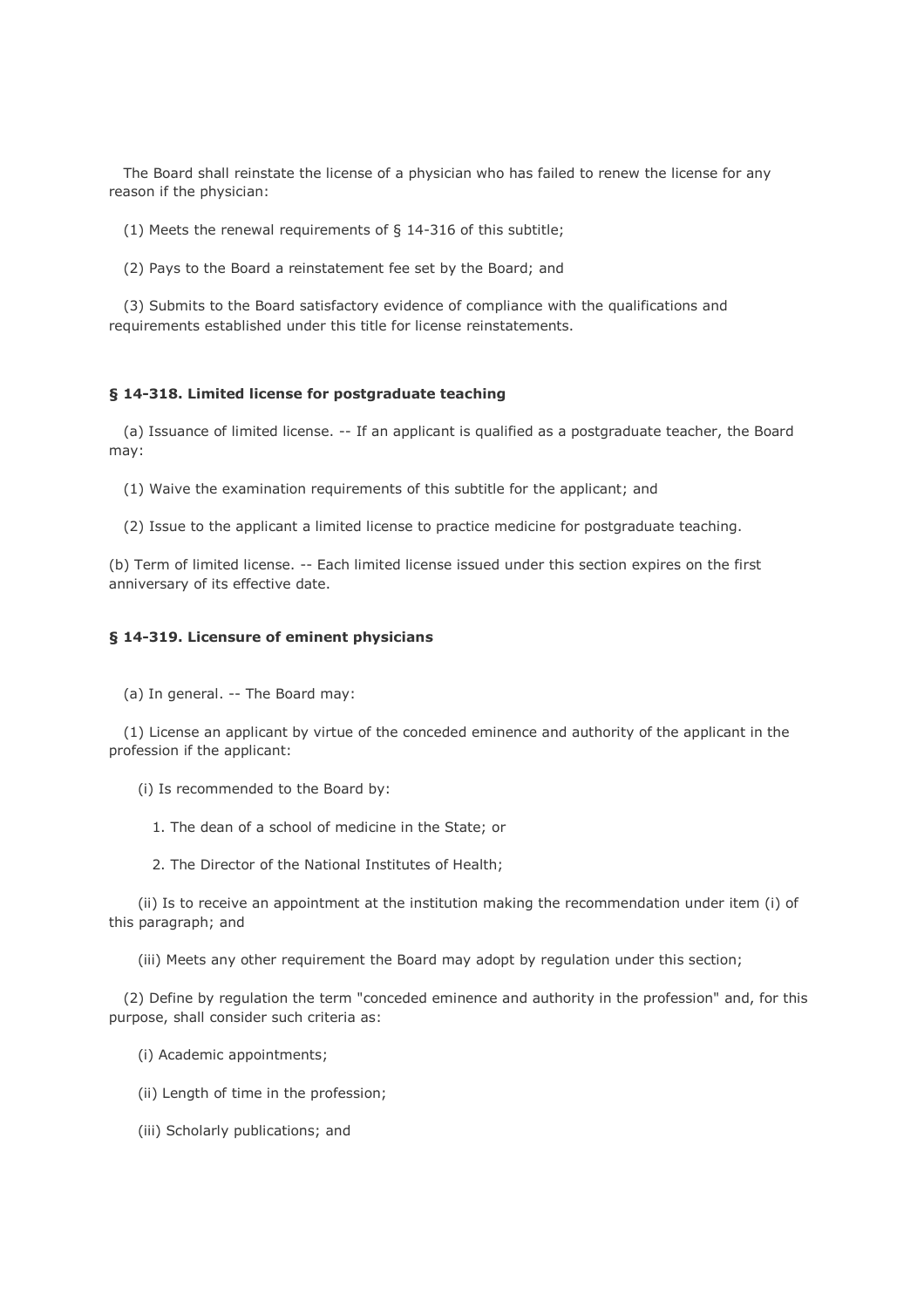(iv) Professional accomplishments;

 (3) Adopt regulations concerning the further qualifications of an applicant for licensure, including conditions of employment, application procedures, and fees under this section;

 (4) Allow an exception to the general education and examination requirements of § 14-307 (d) and (e) of this subtitle, but may not permit waiver of the requirements of § 14-307 (a) through (c) of this subtitle;

(5) Qualify, restrict, or otherwise limit a license granted under this section; and

 (6) Require a 6-month probationary period during which the medical services performed by the applicant granted a license under this section are supervised by another licensed physician.

(b) Deference accorded Board determination. -- Upon judicial review, a determination by the Board under this section shall be accorded the maximum deference permitted by law.

## **§ 14-320. Inactive status**

 (a) Placement in status. -- The Board may place a licensee on inactive status, if the licensee submits to the Board:

- (1) An application for inactive status on the form required by the Board; and
- (2) The inactive status fee set by the Board.

(b) Licenses. -- The Board shall issue a license to an individual who is on inactive status if the individual:

(1) Submits to the Board:

 (i) Satisfactory evidence of compliance with the continuing education requirements the Board adopts for this purpose; and

- (ii) A reinstatement fee set by the Board; and
- (2) Is otherwise entitled to be licensed.

## **§ 14-321. Restricted license to practice osteopathy**

(a) Definitions. --

- (1) In this section the following words have the meanings indicated.
- (2) "Practice osteopathy" means to treat a disease or ailment of the human body by manipulation.
- (3) "Restricted license" means a license issued by the Board to practice osteopathy.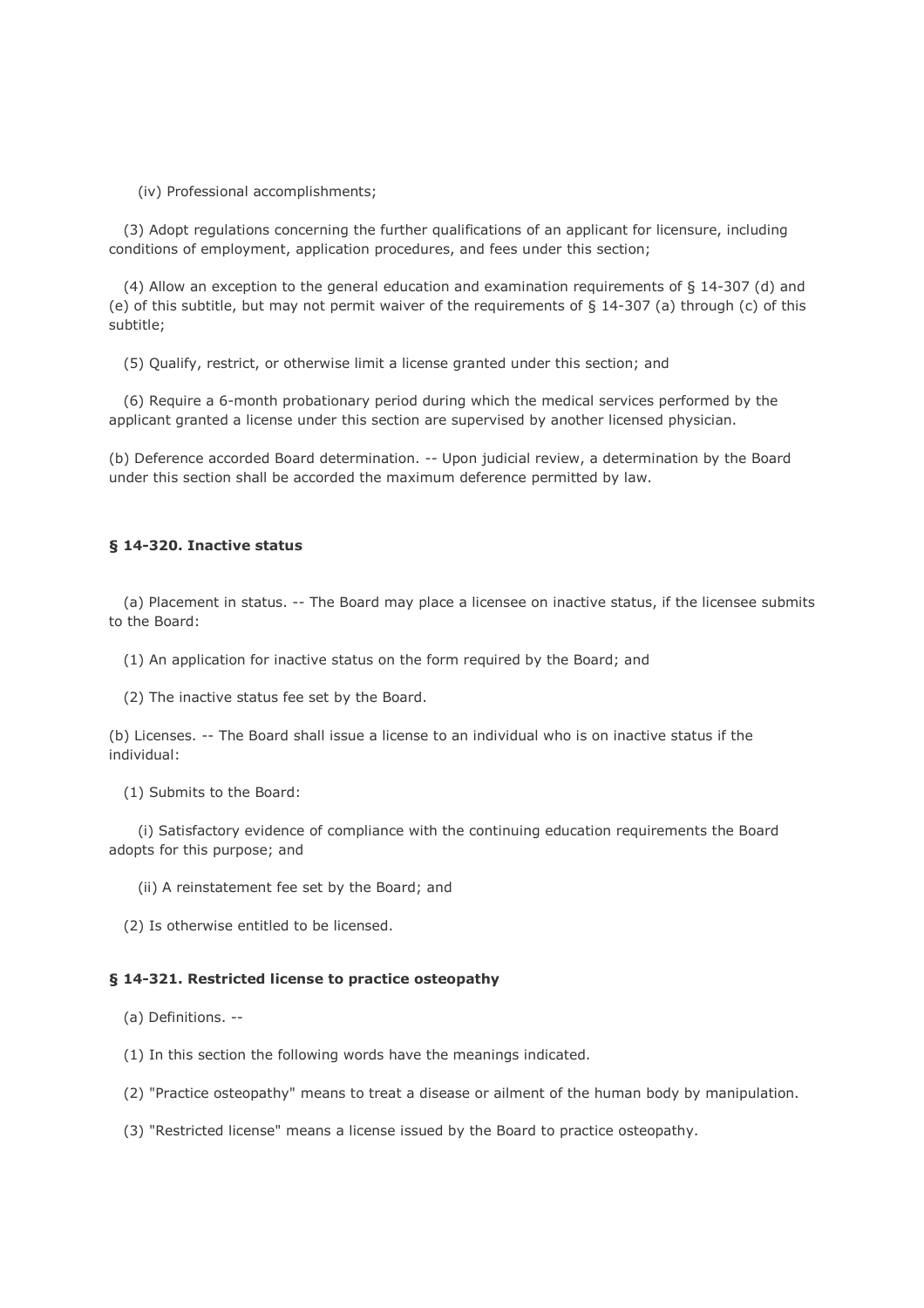(b) Issuance of license. -- The Board shall issue a restricted license only to an applicant who:

(1) Was licensed to practice osteopathy in this State or in another state on June 30, 1980;

 (2) Is licensed to practice osteopathy in this State or in another state on the date that the application for a restricted license is submitted to the Board;

(3) Submits an application to the Board on the form that the Board requires;

- (4) Pays to the Board the restricted license fee set by the Board; and
- (5) Meets any other requirement set by the Board.

(c) Scope of license. -- A restricted license authorizes the license holder to practice osteopathy while the restricted license is effective.

(d) Term and renewal. -- The term and renewal of a restricted license shall be as provided for a license under § 14-316 of this subtitle.

(e) Reprimand, probation, suspension, and revocation. --

 (1) Subject to the requirements of the Administrative Procedure Act, the Board on the affirmative vote of a majority of its quorum, may reprimand a restricted license holder, may place any restricted license holder on probation, or suspend or revoke a restricted license for any of the grounds for Board action under § 14-404 of this title.

 (2) The Board may only dismiss a case against a restricted license holder on the affirmative vote of a majority of its quorum.

# **§ 14-401. Disciplinary panels.**

 (a) Panels established. -- There are two disciplinary panels through which allegations of grounds for disciplinary action against a licensed physician or an allied health professional shall be resolved.

(b) Membership; chair; quorum. --

 (1) The chair of the Board shall assign each member of the Board to one of the disciplinary panels established under subsection (a) of this section.

(2) Each disciplinary panel shall consist of 11 Board members.

- (3) Of the 11 members on a disciplinary panel:
	- (i) 6 shall be practicing licensed physicians;
	- (ii) 1 shall be a practicing licensed physician with a full-time faculty appointment;
	- (iii) 1 shall be a representative of the Department or a licensed physician assistant; and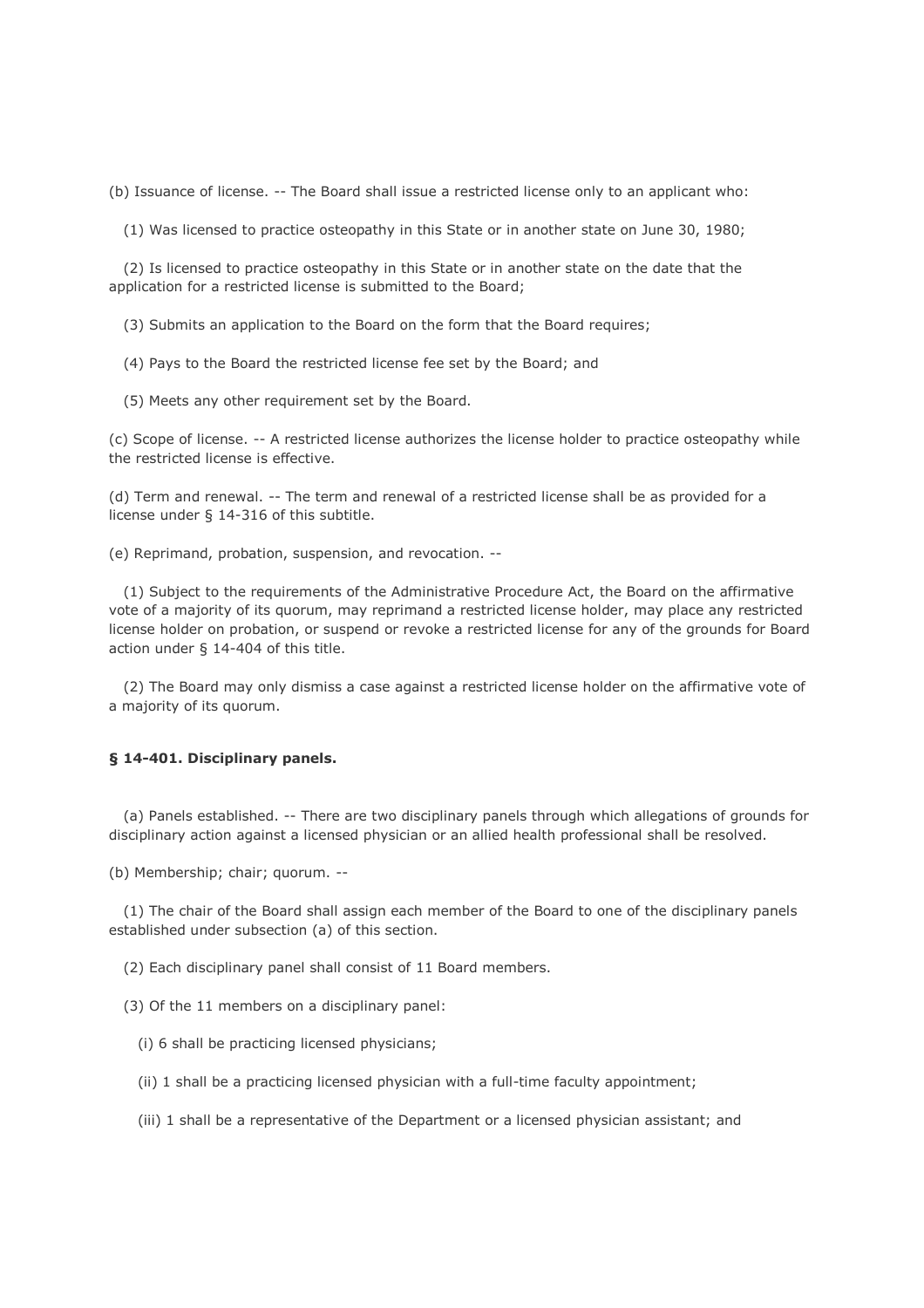(iv) 3 shall be members of the public.

 (4) The chair of the Board may serve as an ex-officio member of the disciplinary panel to which the chair was not assigned as a member under paragraph (1) of this subsection.

 (5) The chair of the Board shall select a member of each disciplinary panel to be the chair of the disciplinary panel.

(6) A quorum of a disciplinary panel consists of 7 members.

#### **§ 14-401.1. Investigations**

(a) Preliminary Board investigation; assignment to and investigation by disciplinary panel. --

 (1) The Board shall perform any necessary preliminary investigation regarding an allegation of grounds for disciplinary or other action brought to the Board's attention before the allegation is assigned to a disciplinary panel.

 (2) (i) After the completion of any necessary preliminary investigation under paragraph (1) of this subsection, a complaint shall be assigned to a disciplinary panel.

(ii) Subject to the provisions of this section, a disciplinary panel:

 1. Shall determine the final disposition of a complaint against a physician or an allied health professional; and

 2. Has the independent authority to make a determination regarding the final disposition of a complaint.

 (iii) The Board may not vote to approve or disapprove any action taken by a disciplinary panel, including the final disposition of a complaint.

(3) A disciplinary panel that is assigned a complaint under paragraph (2)(i) of this subsection may:

 (i) Conduct any additional investigation into a complaint that is deemed necessary to determine whether a violation of this title or Title 15 of this article has occurred; and

 (ii) Enter into a consent order with a physician or an allied health professional after conducting a meeting between the disciplinary panel and the physician or allied health professional to discuss any proposed disposition of the complaint.

 (4) A disciplinary panel that is assigned a complaint against an allied health professional under paragraph (2)(i) of this subsection shall consult with the chair of the appropriate allied health advisory committee, or the chair's designee, before taking disciplinary action against the allied health professional.

 (5) (i) If a complaint proceeds to a hearing under § 14-405, § 14-5A-17, § 14-5B-14, § 14-5C-17, § 14-5D-15, or § 14-5E-16 of this title or § 15-315 of this article, the chair of the disciplinary panel that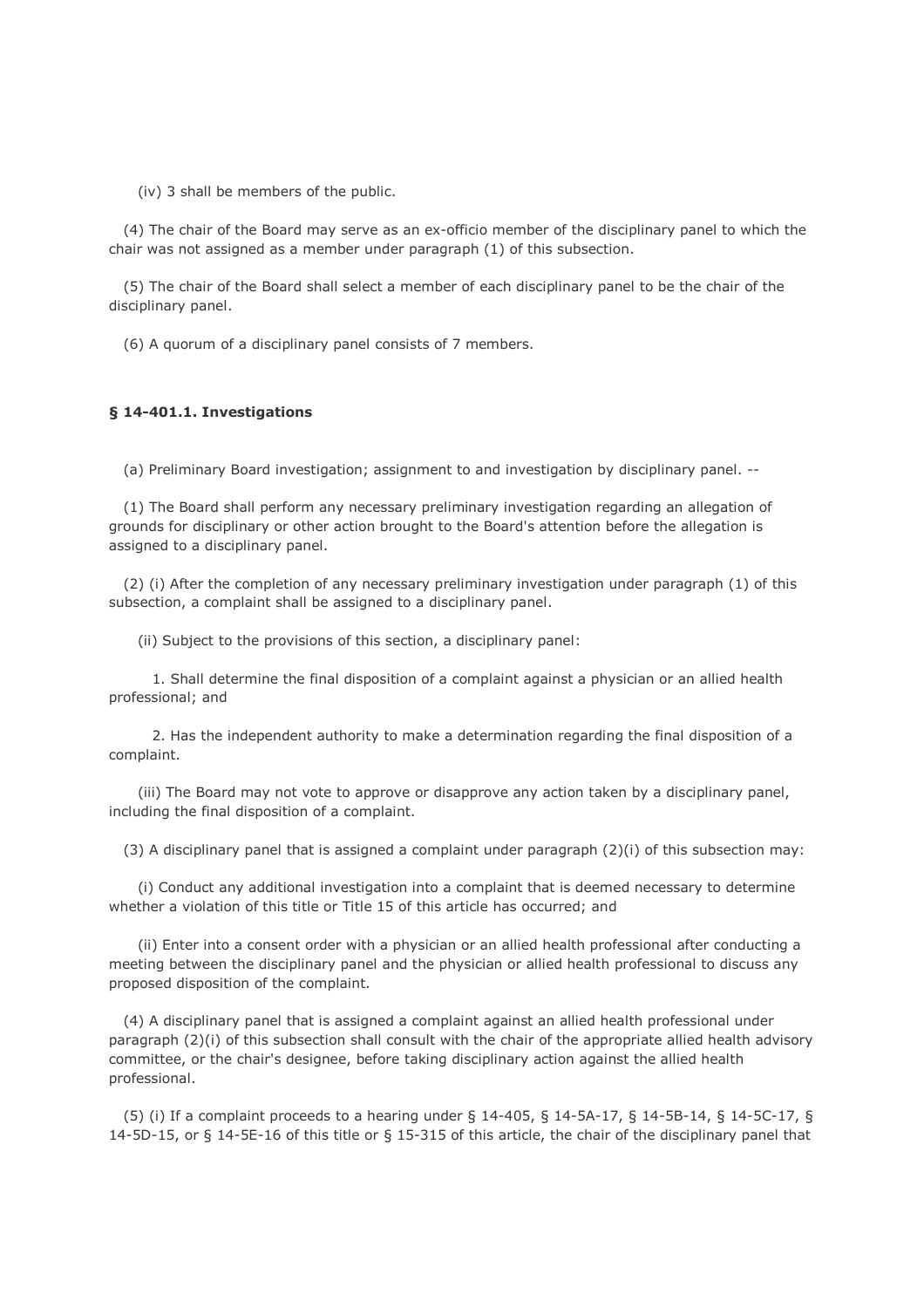was assigned the complaint under paragraph (2)(i) of this subsection shall refer the complaint to the other disciplinary panel.

 (ii) If the complaint proceeds to a hearing and is referred to the other disciplinary panel under subparagraph (i) of this paragraph, the disciplinary panel that was assigned the complaint under paragraph (2)(i) of this subsection, or any of its members, may not:

- 1. Continue to handle the complaint;
- 2. Participate in any disciplinary proceedings regarding the complaint; or
- 3. Determine the final disposition of the complaint.

(b) Offer of interview with person present. -- If an allegation of grounds for disciplinary or other action is made by a patient or a family member of a patient based on  $\S$  14-404(a)(22) of this subtitle and a full investigation results from that allegation, the full investigation shall include an offer of an interview with the patient or a family member of the patient who was present on or about the time that the incident that gave rise to the allegation occurred.

(c) Referral or further action to be taken by disciplinary panel. --

 (1) Except as otherwise provided in this subsection, after being assigned a complaint under subsection (a) of this section, the disciplinary panel may:

 (i) Refer an allegation for further investigation to the entity that has contracted with the Board under subsection (e) of this section;

(ii) Take any appropriate and immediate action as necessary; or

 (iii) Come to an agreement for corrective action with a licensee pursuant to paragraph (4) of this subsection.

 (2) (i) After being assigned a complaint, the disciplinary panel shall refer any allegation in the complaint based on § 14-404(a)(22) of this subtitle to the entity or entities that have contracted with the Board under subsection (e) of this section for further investigation and physician peer review within the involved medical specialty or specialties.

 (ii) A disciplinary panel shall obtain two peer review reports from the entity or individual with whom the Board contracted under subsection (e) of this section for each allegation the disciplinary panel refers for peer review.

 (3) If, after being assigned a complaint, the disciplinary panel determines that an allegation involving fees for professional or ancillary services does not constitute grounds for disciplinary or other action, the disciplinary panel shall offer the complainant and the licensee an opportunity to mediate the dispute.

 (4) (i) Except as provided in subparagraph (ii) of this paragraph, if an allegation is based on § 14- 404(a)(40) of this subtitle, a disciplinary panel:

1. May determine that an agreement for corrective action is warranted; and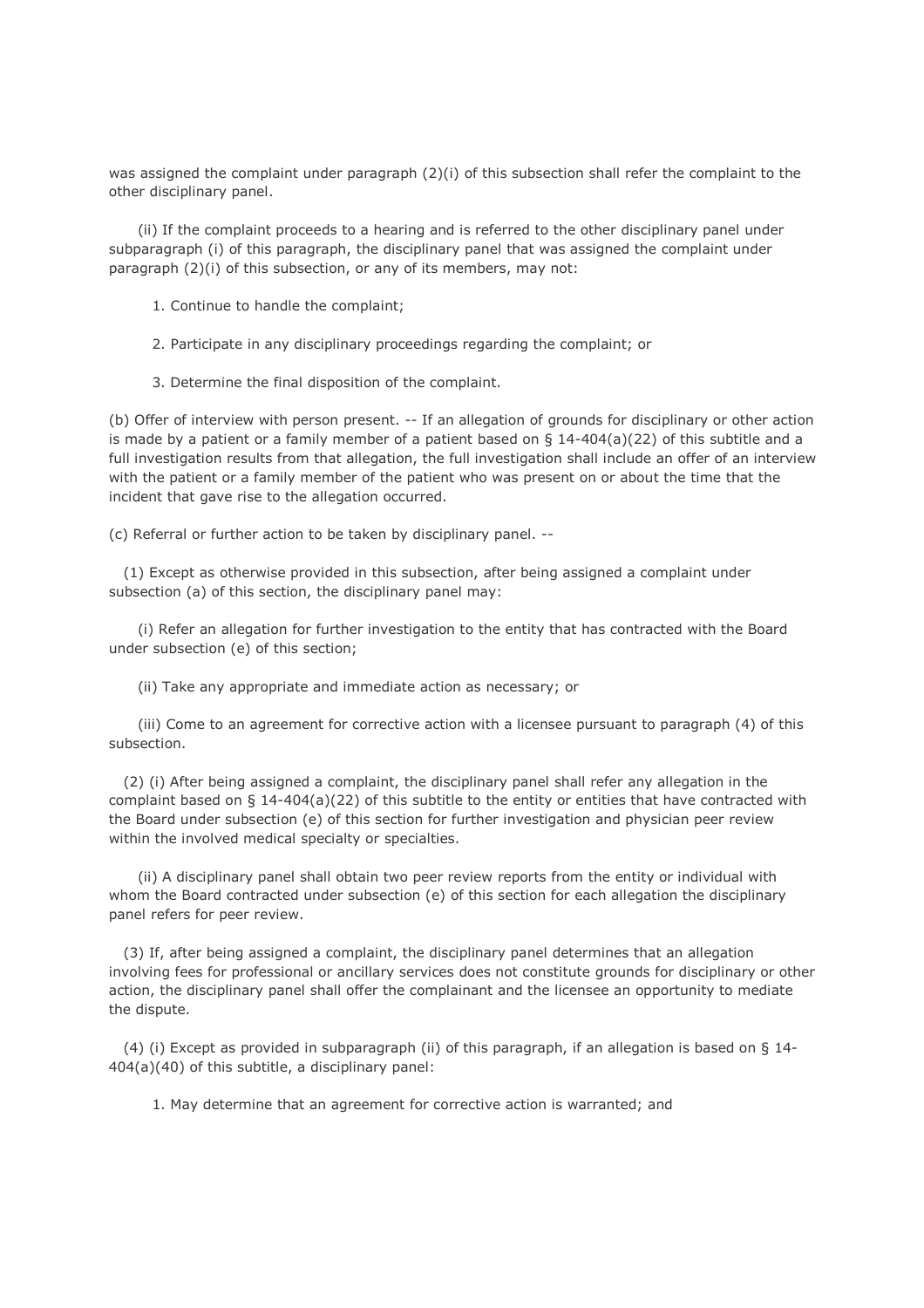2. Shall notify the licensee of the identified deficiencies and enter into an agreement for corrective action with the licensee as provided in this paragraph.

 (ii) A disciplinary panel may not enter into an agreement for corrective action with a licensee if patient safety is an issue.

(iii) The disciplinary panel shall subsequently evaluate the licensee and shall:

 1. Terminate the corrective action if the disciplinary panel is satisfied that the licensee is in compliance with the agreement for corrective action and has corrected the deficiencies; or

 2. Pursue disciplinary action under § 14-404 of this subtitle if the deficiencies persist or the licensee has failed to comply with the agreement for corrective action.

 (iv) An agreement for corrective action under this paragraph may not be made public or considered a disciplinary action under this title.

 (v) The Board shall provide a summary of each disciplinary panel's corrective action agreements in the executive director's report of Board activities.

(d) County medical societies to initiate investigation. -- County medical societies shall refer to the Board all complaints that set forth allegations of grounds for disciplinary action under § 14-404 of this subtitle.

(e) Physician peer review. --

 (1) In accordance with subsection (f) of this section, the Board shall enter into a written contract with an entity or individual for confidential physician peer review of allegations based on § 14- 404(a)(22) of this subtitle.

(2) A peer reviewer shall:

(i) Be board certified;

(ii) Have special qualifications to judge the matter at hand;

(iii) Have received a specified amount of medical experience and training;

(iv) Have no formal actions against the peer reviewer's own license;

(v) Receive training in peer review;

(vi) Have a standard format for peer review reports; and

(vii) To the extent practicable, be licensed and engaged in the practice of medicine in the State.

 (3) The Board may consult with the appropriate specialty health care provider societies in the State to obtain a list of physicians qualified to provide peer review services.

 (4) For purposes of peer review, the Board may use sole source procurement under § 13-107 of the State Finance and Procurement Article.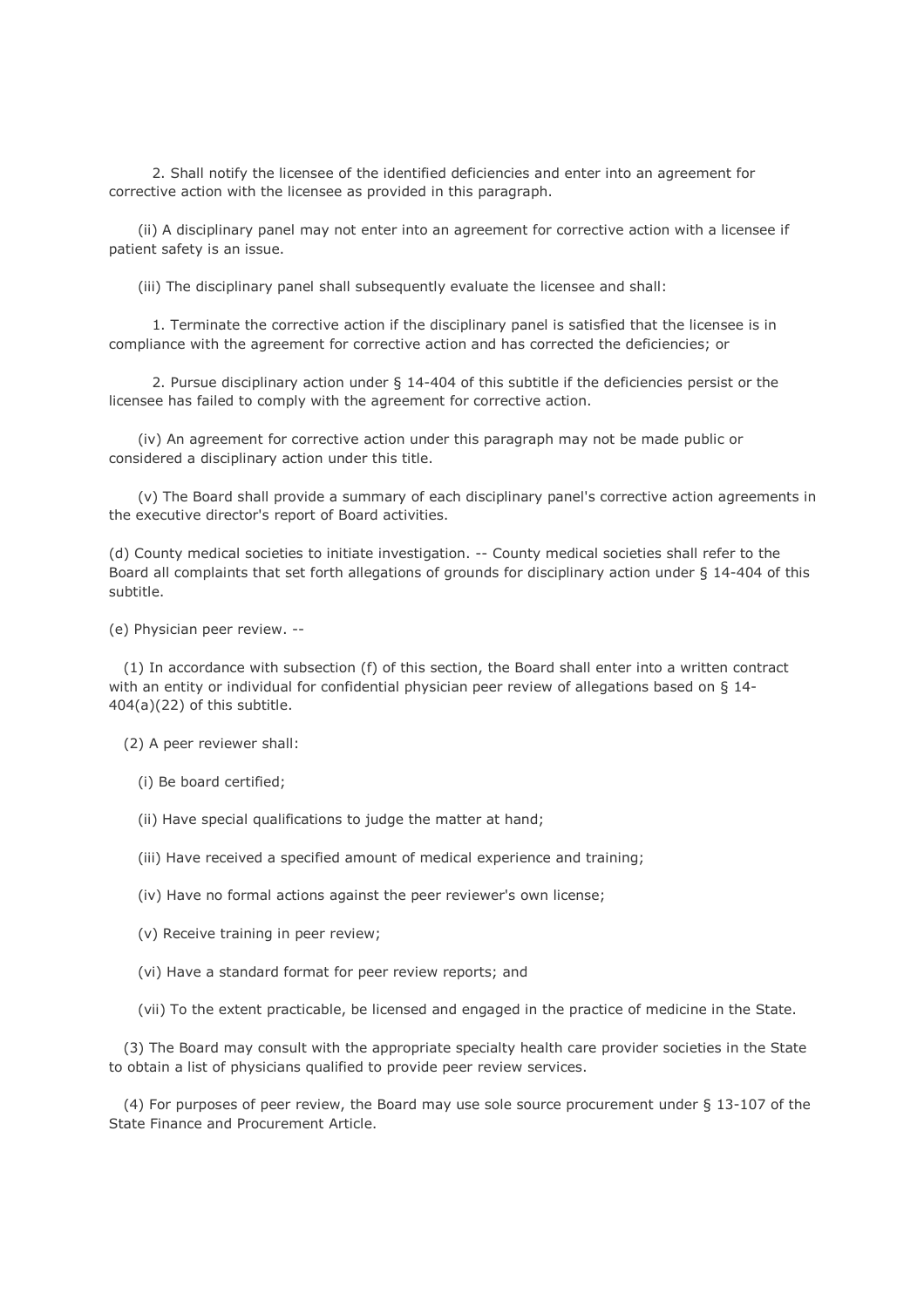(5) The hearing of charges may not be stayed or challenged because of the selection of peer reviewers under this subsection before the filing of charges.

(f) Physician peer review -- Completion. --

 (1) The entity or individual peer reviewer with which the Board contracts under subsection (e) of this section shall have 90 days for completion of peer review.

 (2) The entity or individual peer reviewer may apply to the Board for an extension of up to 30 days to the time limit imposed under paragraph (1) of this subsection.

 (3) If an extension is not granted, and 90 days have elapsed, the Board may contract with any other entity or individual who meets the requirements of subsection (e)(2) of this section for the services of peer review.

 (4) If an extension has been granted, and 120 days have elapsed, the Board may contract with any other entity or individual who meets the requirements of subsection (e)(2) of this section for the services of peer review.

(g) Rehabilitation services. -- The Board shall issue a request for proposals and enter into a written contract with a nonprofit entity to provide rehabilitation services for physicians or other allied health professionals directed by the Board to receive rehabilitation services.

(h) Investigatory and mediation powers. --

 (1) To facilitate the investigation and prosecution of disciplinary matters and the mediation of fee disputes coming before it, the Board may contract with an entity or entities for the purchase of investigatory, mediation, and related services.

(2) Services that may be contracted for under this subsection include the services of:

- (i) Investigators;
- (ii) Attorneys;
- (iii) Accountants;
- (iv) Expert witnesses;
- (v) Consultants; and
- (vi) Mediators.

(i) Subpoenas; oaths. -- The Board or a disciplinary panel may issue subpoenas and administer oaths in connection with any investigation under this section and any hearing or proceeding before it.

(j) Those not licensed under this title. -- Those individuals not licensed under this title but covered under § 14-413(a)(1)(ii)3 and 4 of this subtitle are subject to the hearing provisions of § 14-405 of this subtitle.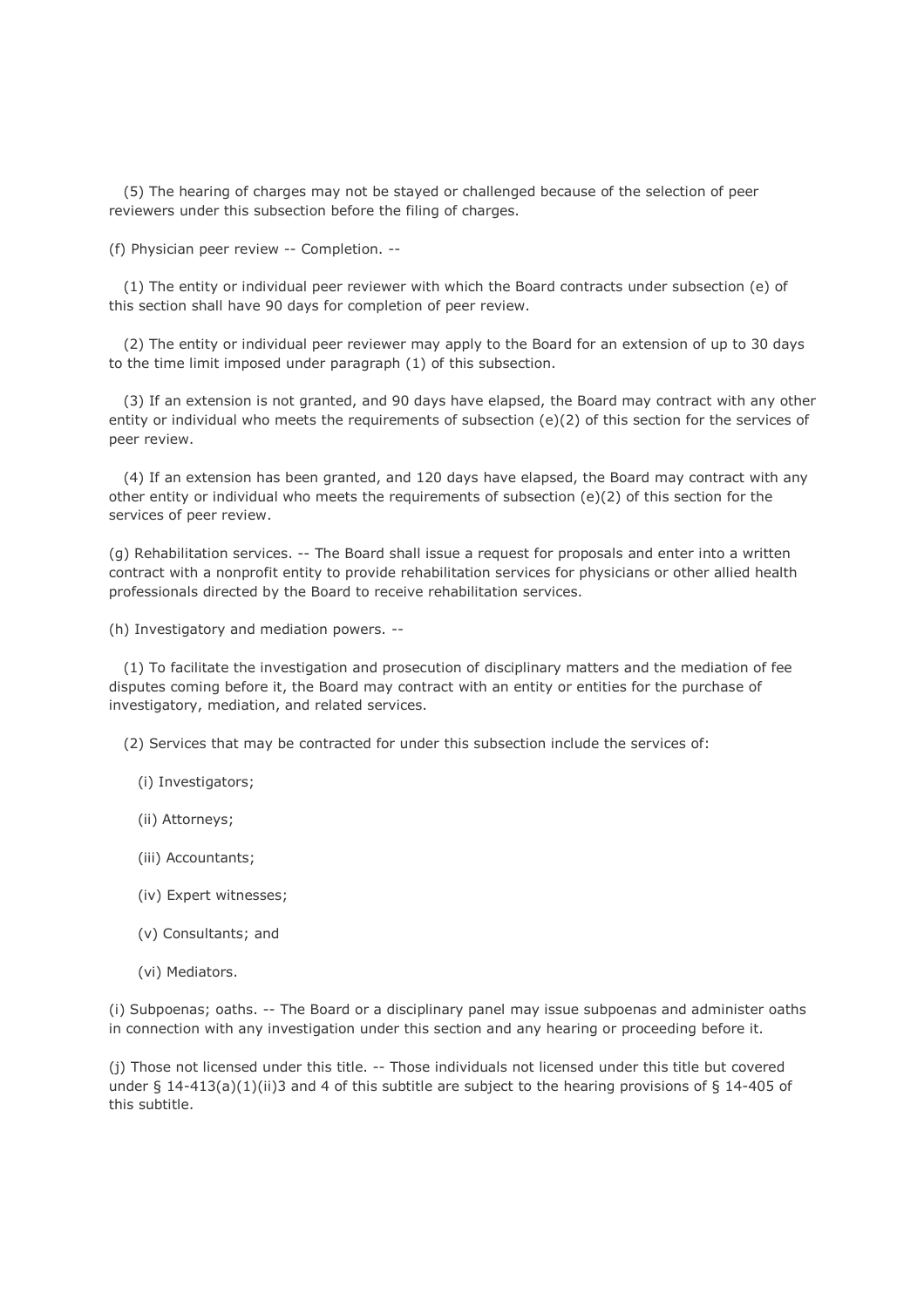(k) Time for disposition of complaint. --

 (1) It is the intent of this section that the disposition of every complaint against a licensee that sets forth allegations of grounds for disciplinary action filed with the Board shall be completed as expeditiously as possible and, in any event, within 18 months after the complaint was received by the Board.

 (2) If a disciplinary panel is unable to complete the disposition of a complaint within 1 year, the Board shall include in the record of that complaint a detailed explanation of the reason for the delay.

(l) Opportunity to appear before disciplinary panel. -- A disciplinary panel, in conducting a meeting with a physician or allied health professional to discuss the proposed disposition of a complaint, shall provide an opportunity to appear before the disciplinary panel to both the licensee who has been charged and the individual who has filed the complaint against the licensee giving rise to the charge.

## **§ 14-402. Examination of licensed physician or other regulated health professional; Physician Rehabilitation Program**

 (a) In general. -- In reviewing an application for licensure, certification, or registration or in investigating an allegation brought against a licensed physician or any allied health professional regulated by the Board under this title, the Physician Rehabilitation Program may request the Board to direct, or the Board on its own initiative may direct, the licensed physician or any allied health professional regulated by the Board under this title to submit to an appropriate examination.

(b) Implied consent to examination. -- In return for the privilege given by the State issuing a license, certification, or registration, the licensed, certified, or registered individual is deemed to have:

 (1) Consented to submit to an examination under this section, if requested by the Board in writing; and

(2) Waived any claim of privilege as to the testimony or examination reports.

(c) Failure to submit to examination. -- The unreasonable failure or refusal of the licensed, certified, or registered individual to submit to an examination is prima facie evidence of the licensed, certified, or registered individual's inability to practice medicine or the respective discipline competently, unless the Board finds that the failure or refusal was beyond the control of the licensed, certified, or registered individual.

(d) Cost of examination. -- The Board shall pay the costs of any examination made under this section.

(e) Physician Rehabilitation Program -- In general. --

 (1) The Board or the entity or entities with which the Board contracts shall appoint the members of the Physician Rehabilitation Program.

 (2) The chair of the Board shall appoint one member of the Board to serve as a liaison to the Physician Rehabilitation Program.

(f) Physician Rehabilitation Program -- Audits. -- The Legislative Auditor shall every 2 years audit the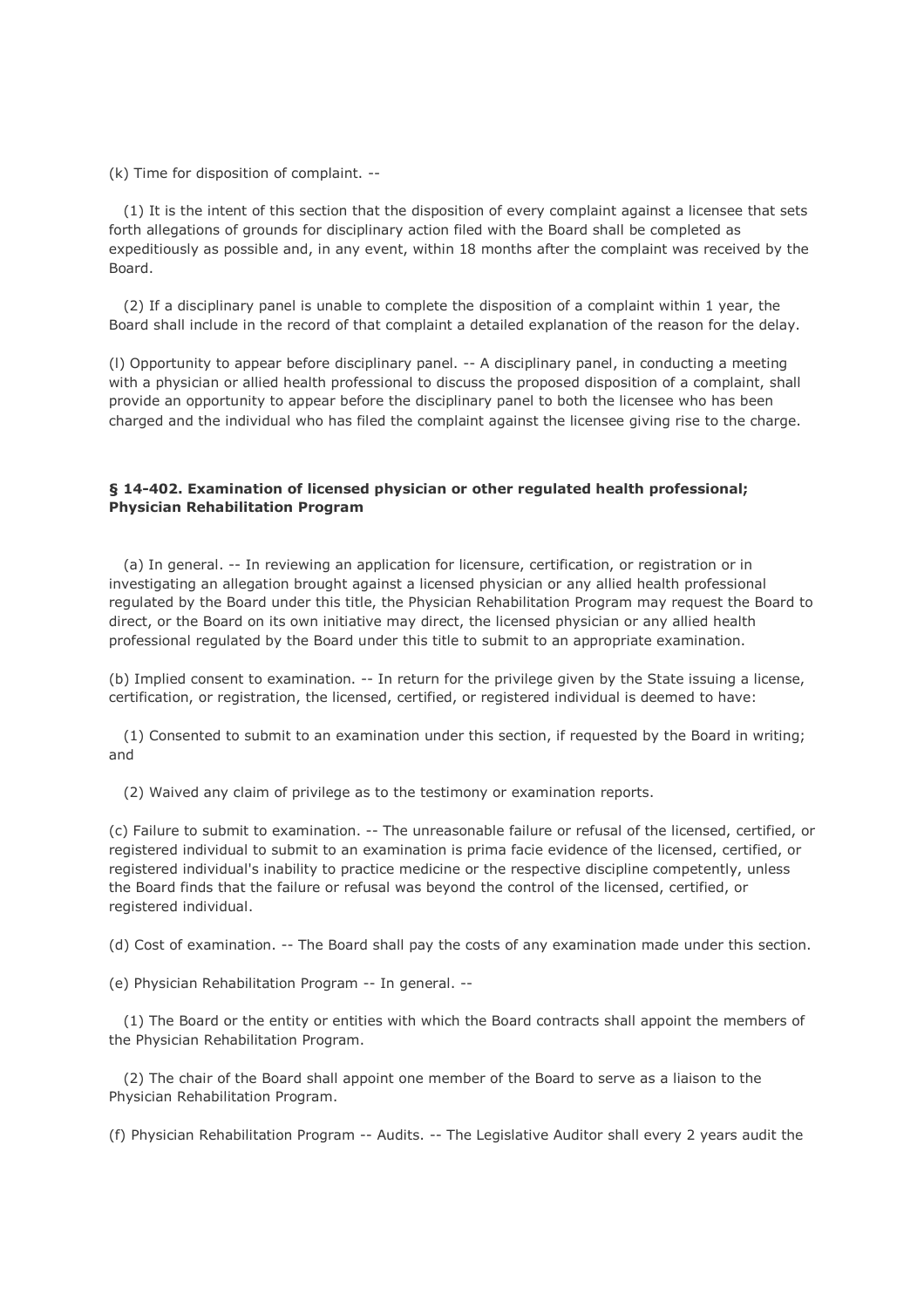accounts and transactions of the Physician Rehabilitation Program as provided in § 2-1220 of the State Government Article.

## **§ 14-403. Conditions for surrender of license, certification or registration**

 (a) Agreement of disciplinary panel required. -- Unless a disciplinary panel agrees to accept the surrender of a license, certification, or registration of an individual the Board regulates, the individual may not surrender the license, certification, or registration nor may the license, certification, or registration lapse by operation of law while the individual is under investigation or while charges are pending.

(b) Conditions on agreement. -- A disciplinary panel may set conditions on its agreement to accept surrender of a license, certification, or registration.

### **§ 14-404. Denials, reprimands, probations, suspensions, and revocations -- Grounds**

 (a) In general. -- Subject to the hearing provisions of § 14-405 of this subtitle, a disciplinary panel, on the affirmative vote of a majority of the quorum of the disciplinary panel, may reprimand any licensee, place any licensee on probation, or suspend or revoke a license if the licensee:

 (1) Fraudulently or deceptively obtains or attempts to obtain a license for the applicant or licensee or for another;

- (2) Fraudulently or deceptively uses a license;
- (3) Is guilty of:
	- (i) Immoral conduct in the practice of medicine; or
	- (ii) Unprofessional conduct in the practice of medicine;
- (4) Is professionally, physically, or mentally incompetent;
- (5) Solicits or advertises in violation of § 14-503 of this title;
- (6) Abandons a patient;
- (7) Habitually is intoxicated;

 (8) Is addicted to, or habitually abuses, any narcotic or controlled dangerous substance as defined in § 5-101 of the Criminal Law Article;

- (9) Provides professional services:
	- (i) While under the influence of alcohol; or
	- (ii) While using any narcotic or controlled dangerous substance, as defined in § 5-101 of the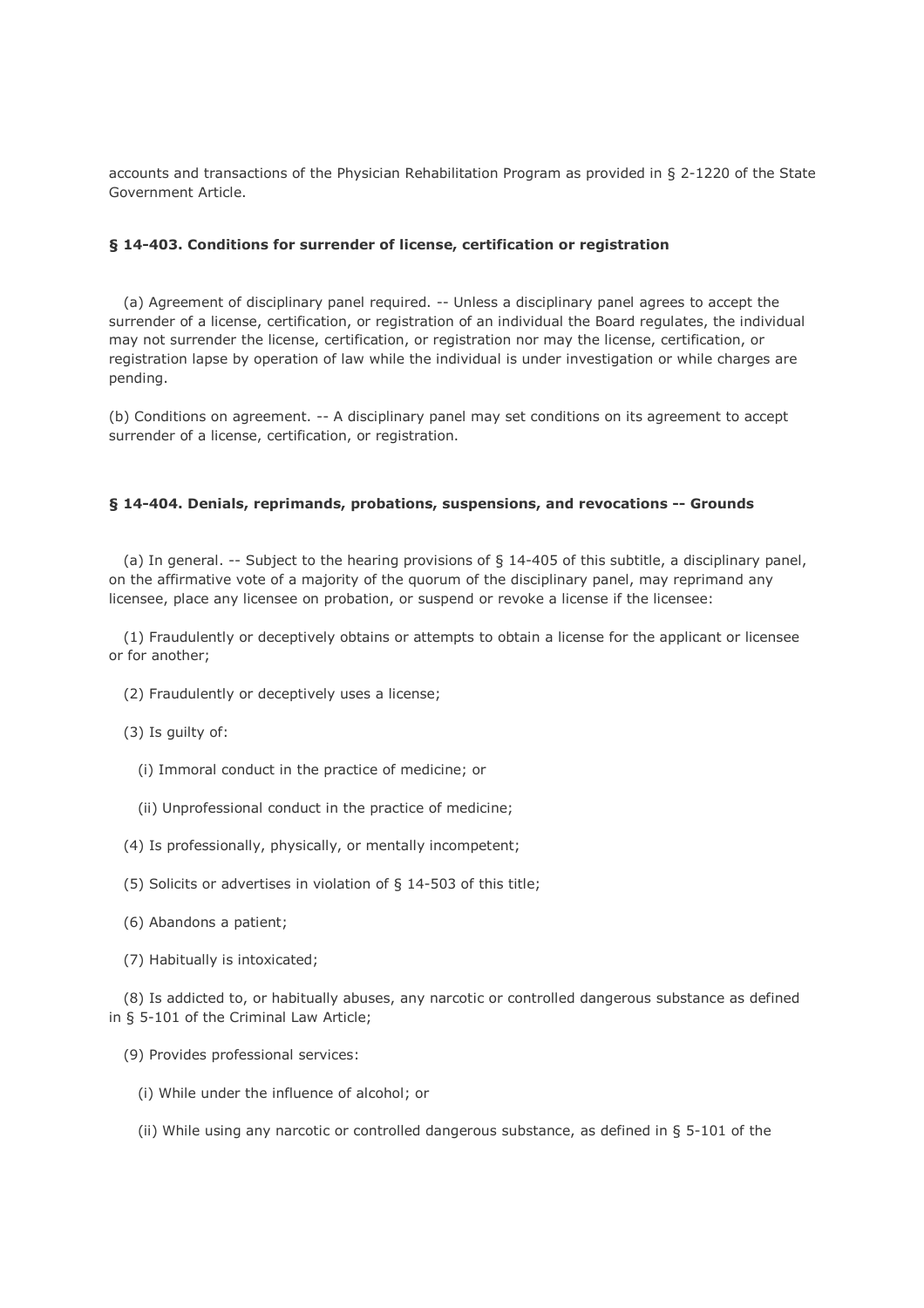Criminal Law Article, or other drug that is in excess of therapeutic amounts or without valid medical indication;

 (10) Promotes the sale of drugs, devices, appliances, or goods to a patient so as to exploit the patient for financial gain;

(11) Willfully makes or files a false report or record in the practice of medicine;

 (12) Willfully fails to file or record any medical report as required under law, willfully impedes or obstructs the filing or recording of the report, or induces another to fail to file or record the report;

 (13) On proper request, and in accordance with the provisions of Title 4, Subtitle 3 of the Health - General Article, fails to provide details of a patient's medical record to the patient, another physician, or hospital;

 (14) Solicits professional patronage through an agent or other person or profits from the acts of a person who is represented as an agent of the physician;

 (15) Pays or agrees to pay any sum to any person for bringing or referring a patient or accepts or agrees to accept any sum from any person for bringing or referring a patient;

 (16) Agrees with a clinical or bioanalytical laboratory to make payments to the laboratory for a test or test series for a patient, unless the licensed physician discloses on the bill to the patient or thirdparty payor:

(i) The name of the laboratory;

(ii) The amount paid to the laboratory for the test or test series; and

 (iii) The amount of procurement or processing charge of the licensed physician, if any, for each specimen taken;

(17) Makes a willful misrepresentation in treatment;

 (18) Practices medicine with an unauthorized person or aids an unauthorized person in the practice of medicine;

(19) Grossly overutilizes health care services;

 (20) Offers, undertakes, or agrees to cure or treat disease by a secret method, treatment, or medicine;

 (21) Is disciplined by a licensing or disciplinary authority or convicted or disciplined by a court of any state or country or disciplined by any branch of the United States uniformed services or the Veterans' Administration for an act that would be grounds for disciplinary action under this section;

 (22) Fails to meet appropriate standards as determined by appropriate peer review for the delivery of quality medical and surgical care performed in an outpatient surgical facility, office, hospital, or any other location in this State;

(23) Willfully submits false statements to collect fees for which services are not provided;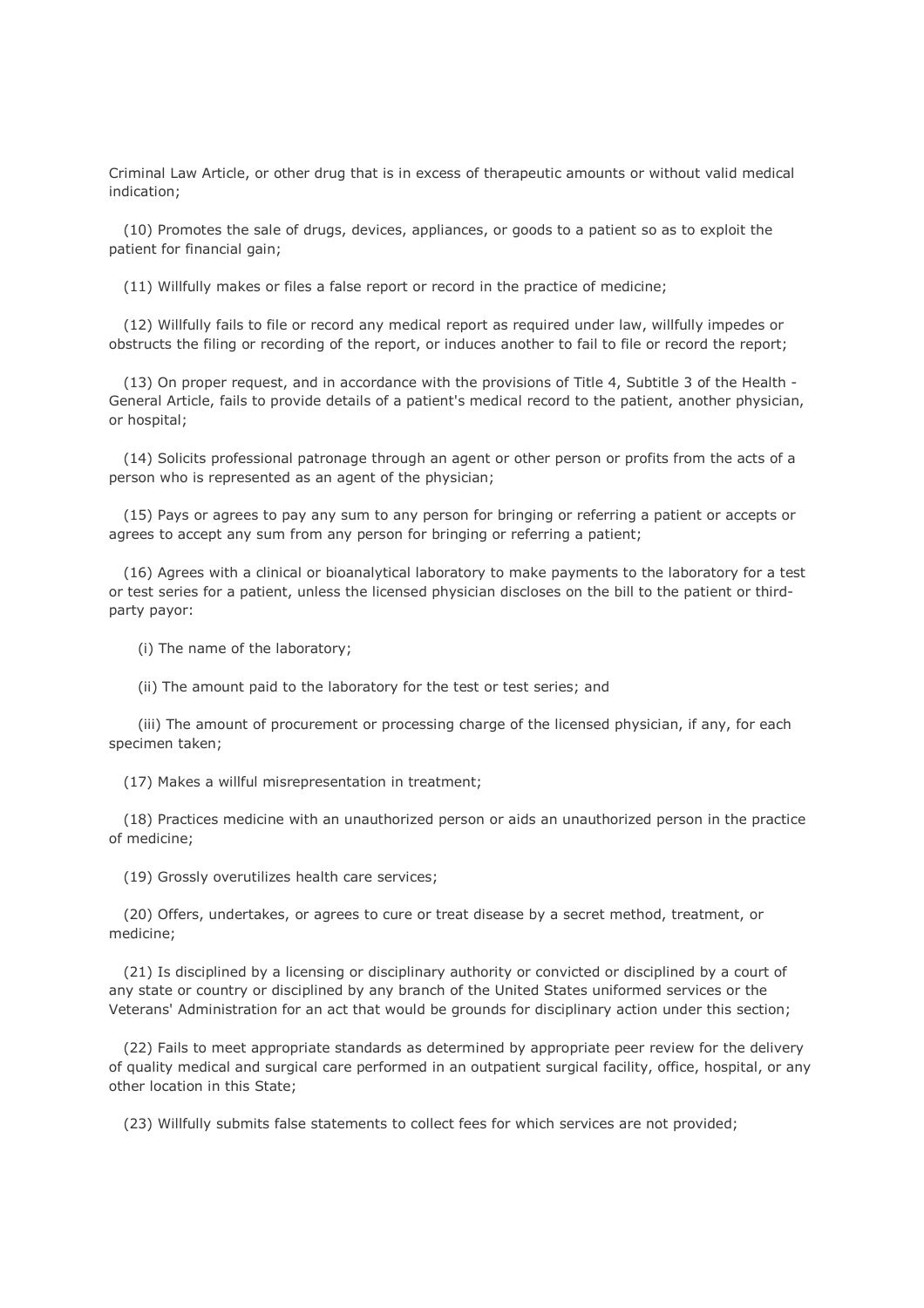(24) Was subject to investigation or disciplinary action by a licensing or disciplinary authority or by a court of any state or country for an act that would be grounds for disciplinary action under this section and the licensee:

(i) Surrendered the license issued by the state or country to the state or country; or

(ii) Allowed the license issued by the state or country to expire or lapse;

 (25) Knowingly fails to report suspected child abuse in violation of § 5-704 of the Family Law Article;

 (26) Fails to educate a patient being treated for breast cancer of alternative methods of treatment as required by § 20-113 of the Health - General Article;

(27) Sells, prescribes, gives away, or administers drugs for illegal or illegitimate medical purposes;

(28) Fails to comply with the provisions of § 12-102 of this article;

 (29) Refuses, withholds from, denies, or discriminates against an individual with regard to the provision of professional services for which the licensee is licensed and qualified to render because the individual is HIV positive;

(30) Except as to an association that has remained in continuous existence since July 1, 1963:

 (i) Associates with a pharmacist as a partner or co-owner of a pharmacy for the purpose of operating a pharmacy;

(ii) Employs a pharmacist for the purpose of operating a pharmacy; or

(iii) Contracts with a pharmacist for the purpose of operating a pharmacy;

 (31) Except in an emergency life-threatening situation where it is not feasible or practicable, fails to comply with the Centers for Disease Control and Prevention's guidelines on universal precautions;

(32) Fails to display the notice required under § 14-415 of this subtitle;

(33) Fails to cooperate with a lawful investigation conducted by the Board or a disciplinary panel;

(34) Is convicted of insurance fraud as defined in § 27-801 of the Insurance Article;

 (35) Is in breach of a service obligation resulting from the applicant's or licensee's receipt of State or federal funding for the licensee's medical education;

 (36) Willfully makes a false representation when seeking or making application for licensure or any other application related to the practice of medicine;

 (37) By corrupt means, threats, or force, intimidates or influences, or attempts to intimidate or influence, for the purpose of causing any person to withhold or change testimony in hearings or proceedings before the Board or a disciplinary panel or those otherwise delegated to the Office of Administrative Hearings;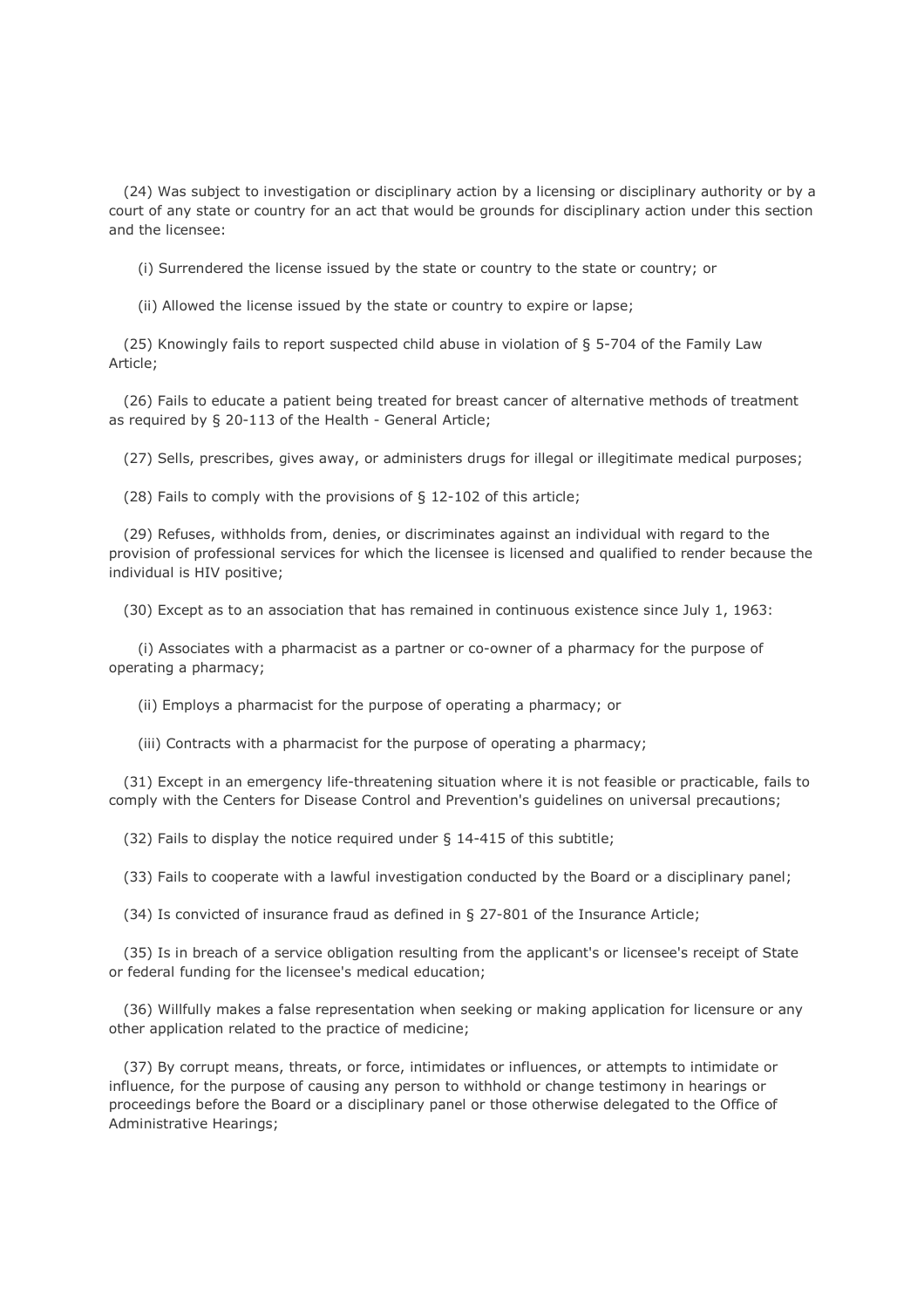(38) By corrupt means, threats, or force, hinders, prevents, or otherwise delays any person from making information available to the Board or a disciplinary panel in furtherance of any investigation of the Board or a disciplinary panel;

 (39) Intentionally misrepresents credentials for the purpose of testifying or rendering an expert opinion in hearings or proceedings before the Board or a disciplinary panel or those otherwise delegated to the Office of Administrative Hearings;

(40) Fails to keep adequate medical records as determined by appropriate peer review; or

(41) Performs a cosmetic surgical procedure in an office or a facility that is not:

(i) Accredited by:

1. The American Association for Accreditation of Ambulatory Surgical Facilities;

- 2. The Accreditation Association for Ambulatory Health Care; or
- 3. The Joint Commission on the Accreditation of Health Care Organizations; or

 (ii) Certified to participate in the Medicare program, as enacted by Title XVIII of the Social Security Act.

(b) Crimes involving moral turpitude. --

 (1) On the filing of certified docket entries with the Board by the Office of the Attorney General, a disciplinary panel shall order the suspension of a license if the licensee is convicted of or pleads guilty or nolo contendere with respect to a crime involving moral turpitude, whether or not any appeal or other proceeding is pending to have the conviction or plea set aside.

 (2) After completion of the appellate process if the conviction has not been reversed or the plea has not been set aside with respect to a crime involving moral turpitude, a disciplinary panel shall order the revocation of a license on the certification by the Office of the Attorney General.

(c) Licensee providing patient with statement, medical records, or testimony regarding therapeutic or palliative relief from marijuana. --

 (1) Except as provided in paragraph (2) of this subsection, a disciplinary panel may not reprimand, place on probation, or suspend or revoke a license of a licensee for providing a patient with a written statement, medical records, or testimony that, in the licensee's professional opinion, the patient is likely to receive therapeutic or palliative relief from marijuana.

 (2) Nothing in this subsection shall be deemed to release a licensee from the duty to exercise a professional standard of care when evaluating a patient's medical condition.

## **§ 14-405. Hearings**

(a) Right to hearing. -- Except as otherwise provided in the Administrative Procedure Act, before the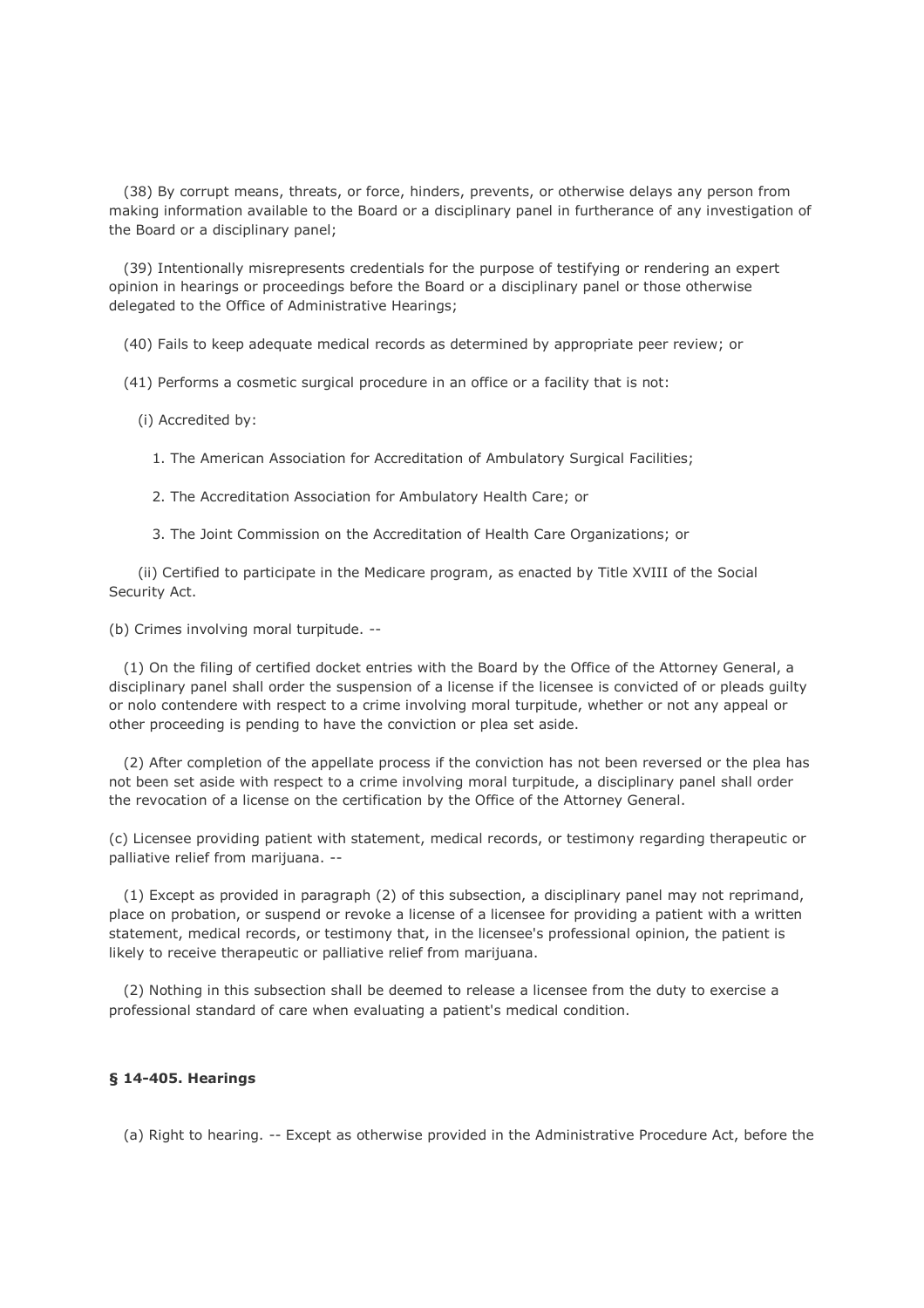Board or a disciplinary panel takes any action under § 14-404(a) of this subtitle or § 14-5A-17(a) of this title, it shall give the individual against whom the action is contemplated an opportunity for a hearing before a hearing officer.

(b) Application of Administrative Procedure Act. --

 (1) The hearing officer shall give notice and hold the hearing in accordance with the Administrative Procedure Act.

(2) Factual findings shall be supported by a preponderance of the evidence.

(c) Right to counsel. -- The individual may be represented at the hearing by counsel.

(d) Ex parte hearings. -- If after due notice the individual against whom the action is contemplated fails or refuses to appear, nevertheless the hearing officer may hear and refer the matter to the Board or a disciplinary panel for disposition.

(e) Proposed factual findings. -- After performing any necessary hearing under this section, the hearing officer shall refer proposed factual findings to the Board or a disciplinary panel for the Board's or disciplinary panel's disposition.

(f) Discovery. -- The Board may adopt regulations to govern the taking of depositions and discovery in the hearing of charges.

(g) Stay or challenge for procedural defects. -- The hearing of charges may not be stayed or challenged by any procedural defects alleged to have occurred prior to the filing of charges.

# **§ 14-405.1. Penalty instead of suspension or in addition to suspension or revocation**

 (a) Imposition of penalty. -- If after a hearing under § 14-405 of this subtitle a disciplinary panel finds that there are grounds under § 14-404 of this subtitle to suspend or revoke a license to practice medicine or osteopathy, or to reprimand a licensed physician or osteopath, the disciplinary panel may impose a fine subject to the Board's regulations:

(1) Instead of suspending the license; or

(2) In addition to suspending or revoking the license or reprimanding the licensee.

(b) Disposition of funds. -- The Board shall pay any fines collected under this section into the General Fund.

# **§ 14-406. Findings and order of disciplinary panel -- In general**

 (a) Action found warranted. -- Following the filing of charges, if a majority of the quorum of a disciplinary panel finds that there are grounds for action under § 14-404 of this subtitle, the disciplinary panel shall pass an order in accordance with the Administrative Procedure Act.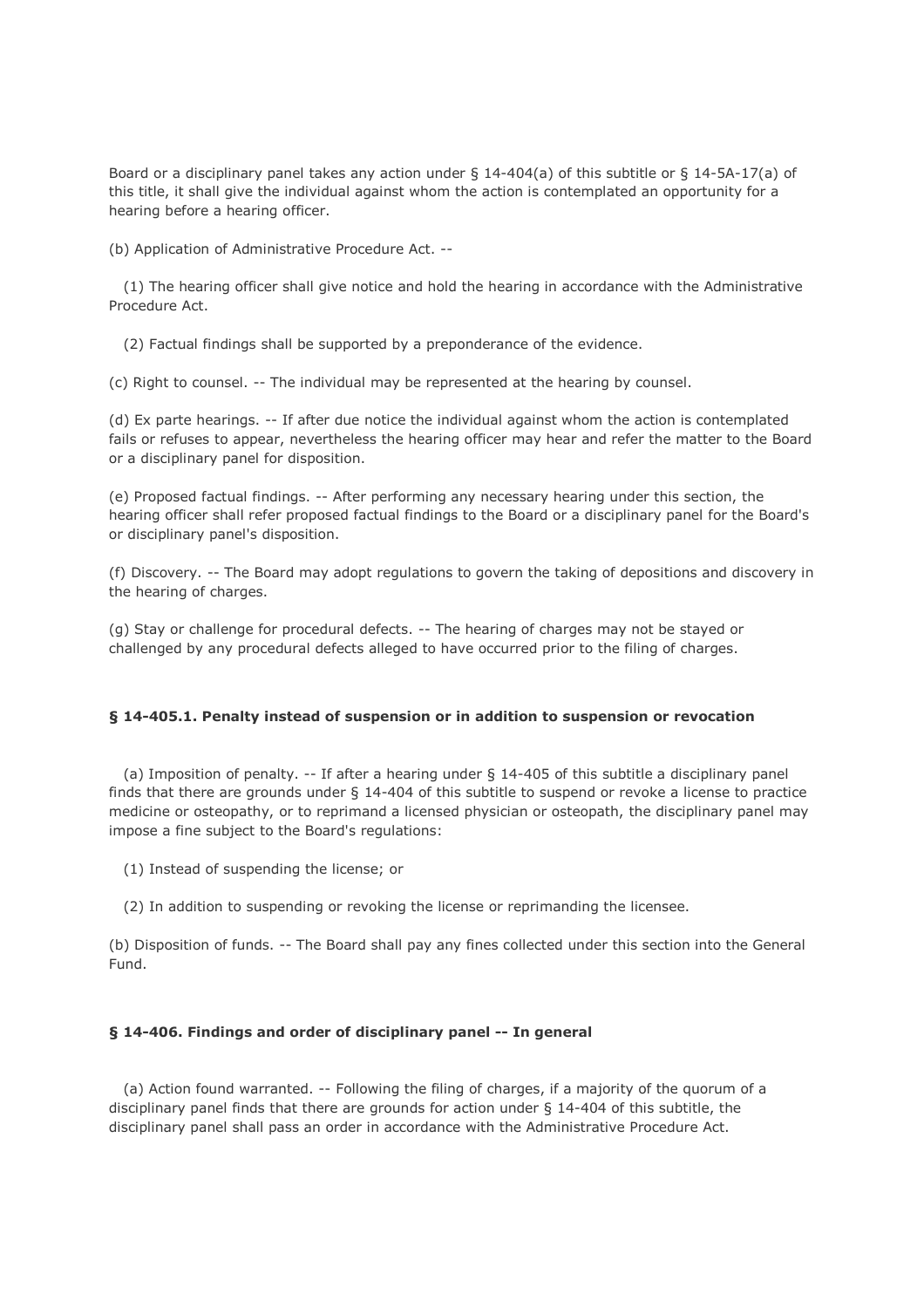(b) Action found unwarranted. -- After the charges are filed, if a disciplinary panel finds, on an affirmative vote of a majority of its quorum, that there are no grounds for action under § 14-404 of this subtitle, the disciplinary panel:

(1) Immediately shall dismiss the charges and exonerate the licensee;

 (2) (i) Except as provided in item (ii) of this item, shall expunge all records of the charges 3 years after the charges are dismissed; or

 (ii) If the physician executes a document releasing the Board from any liability related to the charges, shall immediately expunge all records of the charges; and

(3) May not take any further action on the charges.

#### **§ 14-407. Order of suspension or revocation**

 (a) Order effective on filing. -- An order of suspension or revocation is effective, in accordance with its terms and conditions, as soon as a disciplinary panel files it under this title.

(b) Surrender of license. -- On suspension or revocation of any license, the holder shall surrender the license certificate to the Board.

(c) Return of license. -- At the end of the suspension period, the Board shall return to the licensee any license certificate surrendered under this section.

(d) Retention of order as a permanent record. -- The Board shall keep a copy of the order of suspension or revocation as a permanent record.

### **§ 14-408. Administrative and judicial review**

 (a) In general. -- Except as provided in this section for an action under § 14-404 of this subtitle or § 14-5A-17 of this title, any person aggrieved by a final decision of the Board or a disciplinary panel in a contested case, as defined in the Administrative Procedure Act, may:

(1) Appeal that decision to the Board of Review; and

(2) Then take any further appeal allowed by the Administrative Procedure Act.

(b) Action under § 14-404 or § 14-5A-17. --

 (1) Any person aggrieved by a final decision of the Board or a disciplinary panel under § 14-404 of this subtitle or § 14-5A-17 of this title may not appeal to the Secretary or Board of Review but may take a direct judicial appeal.

 (2) The appeal shall be made as provided for judicial review of final decisions in the Administrative Procedure Act.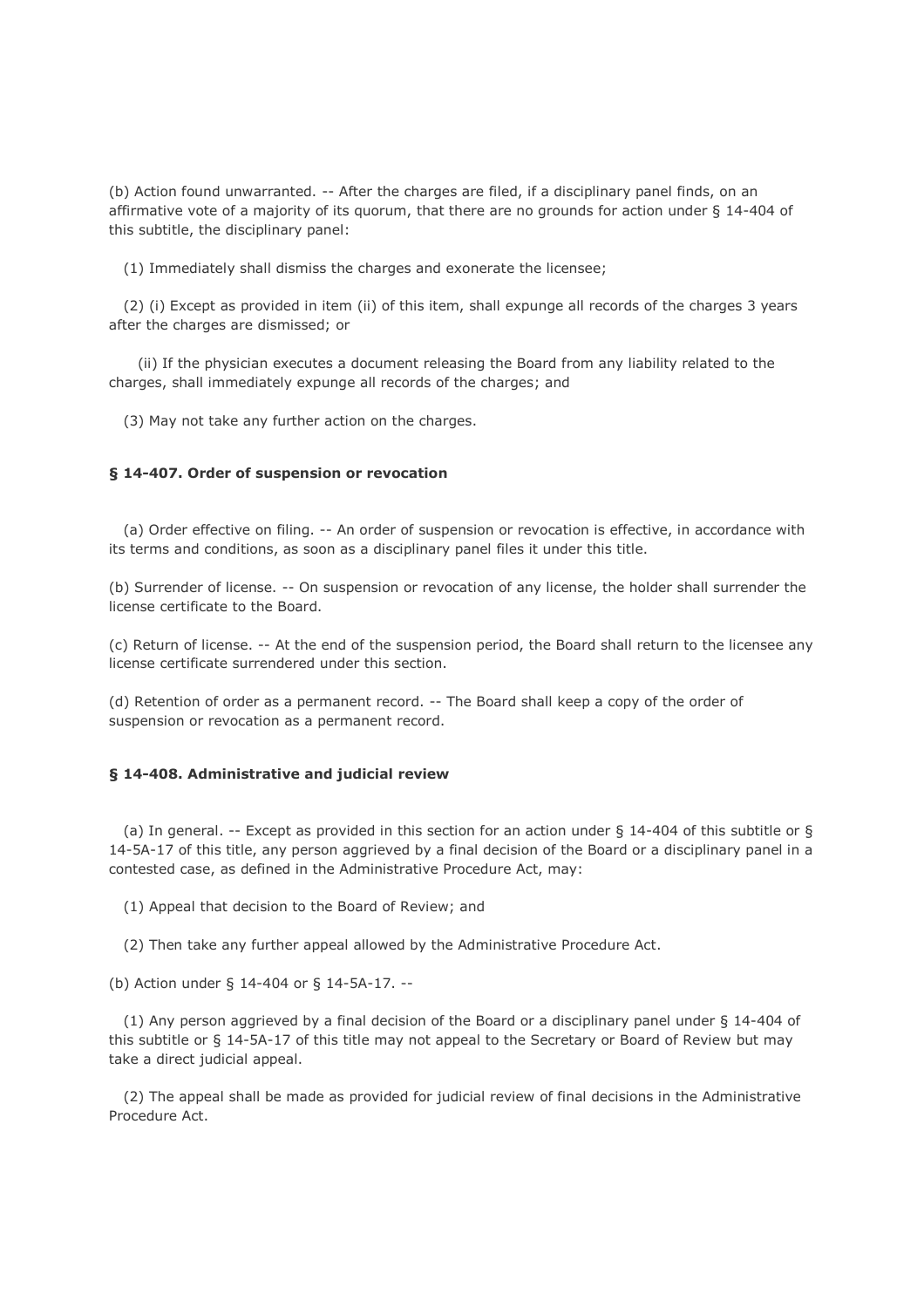(c) Stay of decision. -- An order of the Board or a disciplinary panel may not be stayed pending review.

(d) Right of Board to appeal. -- The Board may appeal from any decision that reverses or modifies an order of the Board or a disciplinary panel.

### **§ 14-409. Reinstatement of suspended or revoked license**

(a) In general. --

 (1) Except as provided in subsection (b) of this section, a disciplinary panel may reinstate the license of an individual whose license has been suspended or revoked under this title only in accordance with:

(i) The terms and conditions of the order of suspension or revocation;

- (ii) An order of reinstatement issued by the disciplinary panel; or
- (iii) A final judgment in any proceeding for review.

 (2) If a disciplinary panel reinstates a license under paragraph (1) of this subsection, the disciplinary panel shall notify the Board of the reinstatement.

(b) Requirements for reinstatement. -- An individual whose license has been suspended or revoked under this title and who seeks reinstatement shall meet the continuing medical education requirements established for the renewal of licenses as if the individual were licensed during the period of suspension or revocation.

(c) Suspension or revocation for crime involving moral turpitude. -- If an order of suspension or revocation is based on § 14-404 (b) of this subtitle, and the conviction or plea subsequently is overturned at any stage of an appeal or other postconviction proceeding, the suspension or revocation ends when the conviction or plea is overturned.

## **§ 14-410. Discoverability or admissibility in evidence of documents from investigations and hearings.**

 (a) Records not discoverable or admissible -- In general. -- Except by the express stipulation and consent of all parties to a proceeding before the Board, a disciplinary panel, or any of its other investigatory bodies, in a civil or criminal action:

 (1) The proceedings, records, or files of the Board, a disciplinary panel, or any of its other investigatory bodies are not discoverable and are not admissible in evidence; and

(2) Any order passed by the Board or disciplinary panel is not admissible in evidence.

(b) Records not discoverable or admissible -- Exception. -- This section does not apply to a civil action brought by a party to a proceeding before the Board or a disciplinary panel who claims to be aggrieved by the decision of the Board or the disciplinary panel.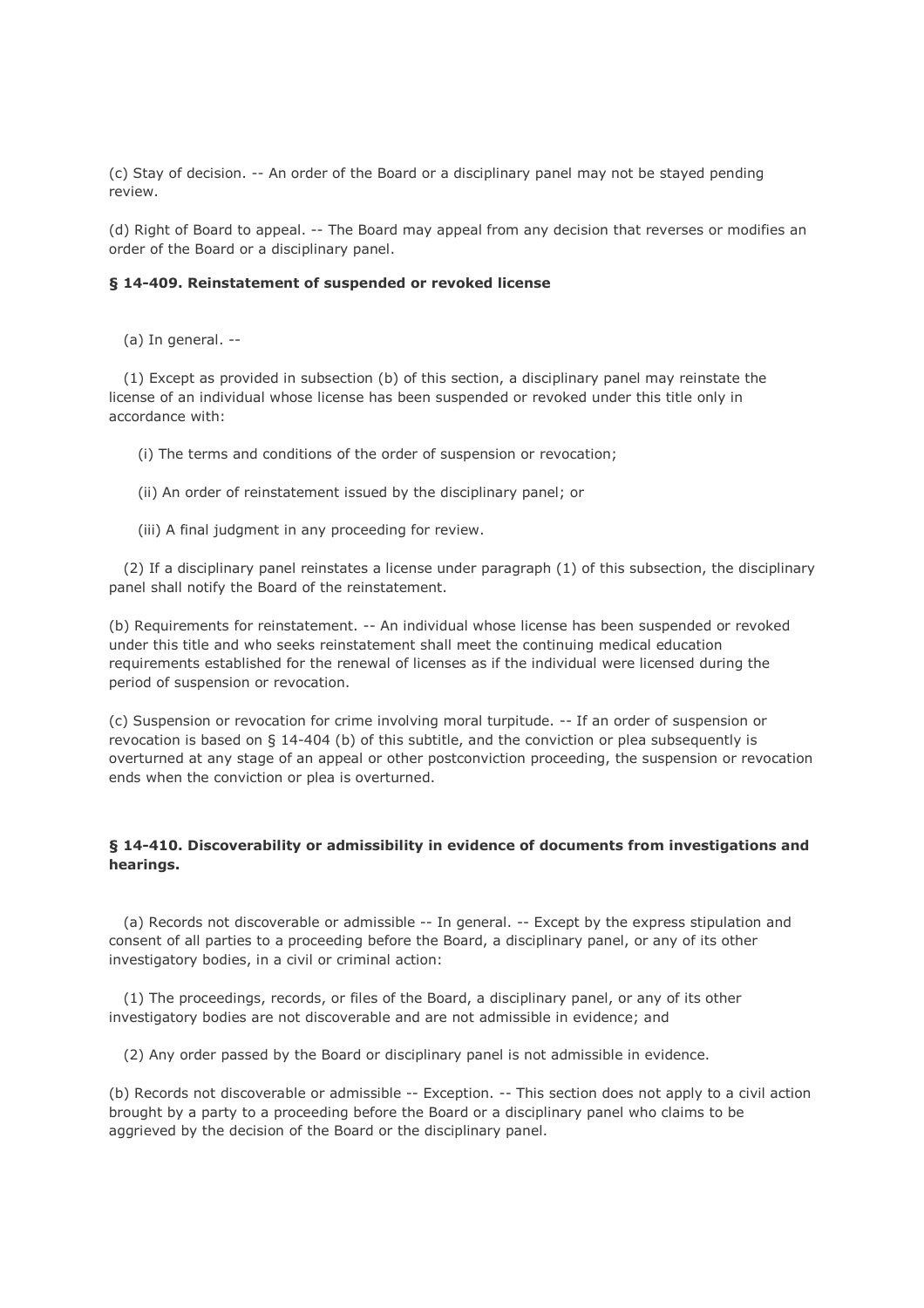(c) Other evidence not affected. -- If any medical or hospital record or any other exhibit is subpoenaed and otherwise is admissible in evidence, the use of that record or exhibit in a proceeding before the Board, a disciplinary panel, or any of its other investigatory bodies does not prevent its production in any other proceeding.

## **§ 14-411. Disclosure of records by Board or disciplinary panel.**

 (a) "Record" defined. -- In this section, "record" means the proceedings, records, or files of the Board or a disciplinary panel.

(b) Disclosure of record prohibited. -- Except as otherwise expressly provided in this section and § 14- 411.1 of this subtitle, the Board, a disciplinary panel, or any of its other investigatory bodies may not disclose any information contained in a record.

(c) Permissible disclosure -- General licensure, certification, profile or registration information. -- Nothing in this section shall be construed to prevent or limit the disclosure of:

 (1) General licensure, certification, or registration information maintained by the Board, if the request for release complies with the criteria of § 10-617(h) of the State Government Article;

(2) Profile information collected and disseminated under § 14-411.1 of this subtitle; or

 (3) Personal and other identifying information of a licensee, as required by the National Practitioner Data Bank for participation in the proactive disclosure service.

(d) Permissible disclosure -- Hospital committee or related institution. -- The Board shall disclose any information contained in a record to:

(1) A committee of a hospital, health maintenance organization, or related institution if:

 (i) The committee of a medical hospital staff concerned with physician discipline or other committee of a hospital, health maintenance organization, or related institution requests the information in writing;

 (ii) A disciplinary panel has issued an order as to a licensed physician on whom the information is requested; and

 (iii) The Board determines that the information requested is necessary for an investigation or action of the committee as to a medical privilege of a licensed physician; or

 (2) The Secretary, the Office of Health Care Quality in the Department, the Maryland Health Care Commission, or the Health Services Cost Review Commission for the purpose of investigating quality or utilization of care in any entity regulated by the Office of Health Care Quality or the Health Services Cost Review Commission.

(e) Joint regulations. -- On or before January 1, 2013, the Board, the Secretary, the Maryland Health Care Commission, and the Health Services Cost Review Commission jointly shall adopt regulations for the efficient and secure transfer, under subsection (d)(2) of this section, of any information in a record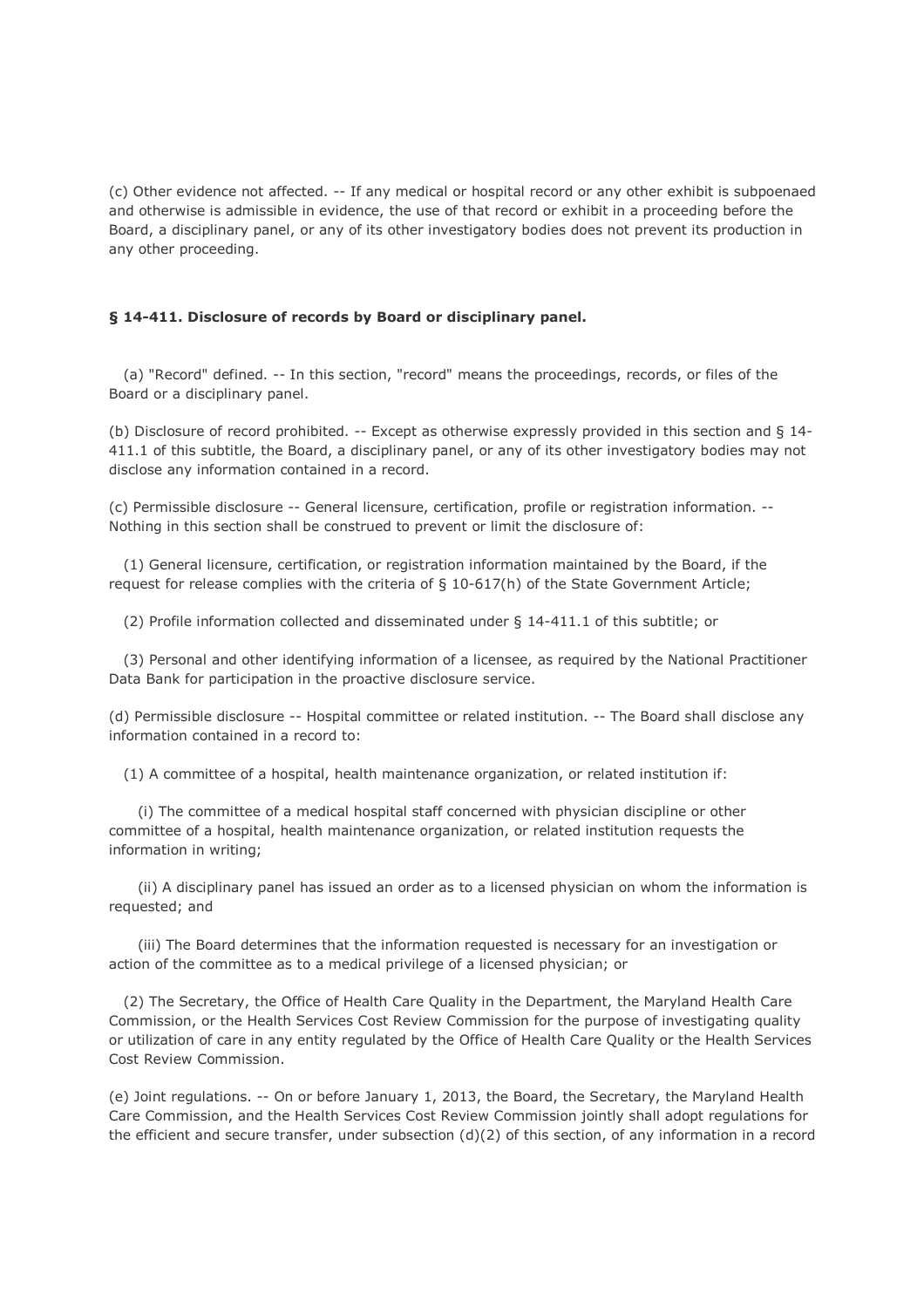that may indicate that an investigation of an entity regulated by the Office of Health Care Quality, the Maryland Health Care Commission, or the Health Services Cost Review Commission may be appropriate.

(f) Subsection  $(d)(2)$  does not alter authority of Secretary. -- Subsection  $(d)(2)$  of this section may not be construed to alter the authority of the Secretary under § 1-203(a) of this article or § 2-106(c) of the Health - General Article.

(g) Notice of complaints or reports against physicians or allied health professionals. --

 (1) The Board shall notify all hospitals, health maintenance organizations, or other health care facilities where a physician or an allied health professional regulated by the Board has privileges, has a provider contract with a health maintenance organization, or is employed of a complaint or report filed against that physician, if:

 (i) The Board determines, in its discretion, that the hospital, health maintenance organization, or health care facility should be informed about the report or complaint;

 (ii) The nature of the complaint suggests a reasonable possibility of an imminent threat to patient safety; or

 (iii) The complaint or report was as a result of a claim filed in the Health Care Alternative Dispute Resolution Office and a certificate of a qualified expert is filed in accordance with § 3-2A-04 (b)(1) of the Courts Article.

 (2) The Board shall disclose any information pertaining to a physician's competency to practice medicine contained in record to a committee of a hospital, health maintenance organization, or other health care facility if:

 (i) The committee is concerned with physician discipline and requests the information in writing; and

(ii) The Board has received a complaint or report pursuant to paragraph  $(1)(i)$  and  $(ii)$  of this subsection on the licensed physician on whom the information is requested.

 (3) The Board shall, after formal action is taken pursuant to § 14-406 of this subtitle, notify those hospitals, health maintenance organizations, or health care facilities where the physician has privileges, has a provider contract with a health maintenance organization, or is employed of its formal action within 10 days after the action is taken and shall provide the hospital, health maintenance organization, or health care facility with periodic reports as to enforcement or monitoring of a formal disciplinary order against a physician within 10 days after receipt of those reports.

(h) Notice of complaints or reports against physicians or allied health professionals -- Status of complaint. -- On the request of a person who has made a complaint to the Board regarding a physician, the Board shall provide the person with information on the status of the complaint.

(i) Notice of complaints or reports against physicians or allied health professionals -- Filing of charges or denial of license application. -- Following the filing of charges or notice of initial denial of license application, the Board shall disclose the filing to the public on the Board's Web site.

(j) Notice of complaints or reports against physicians or allied health professionals -- Licensing or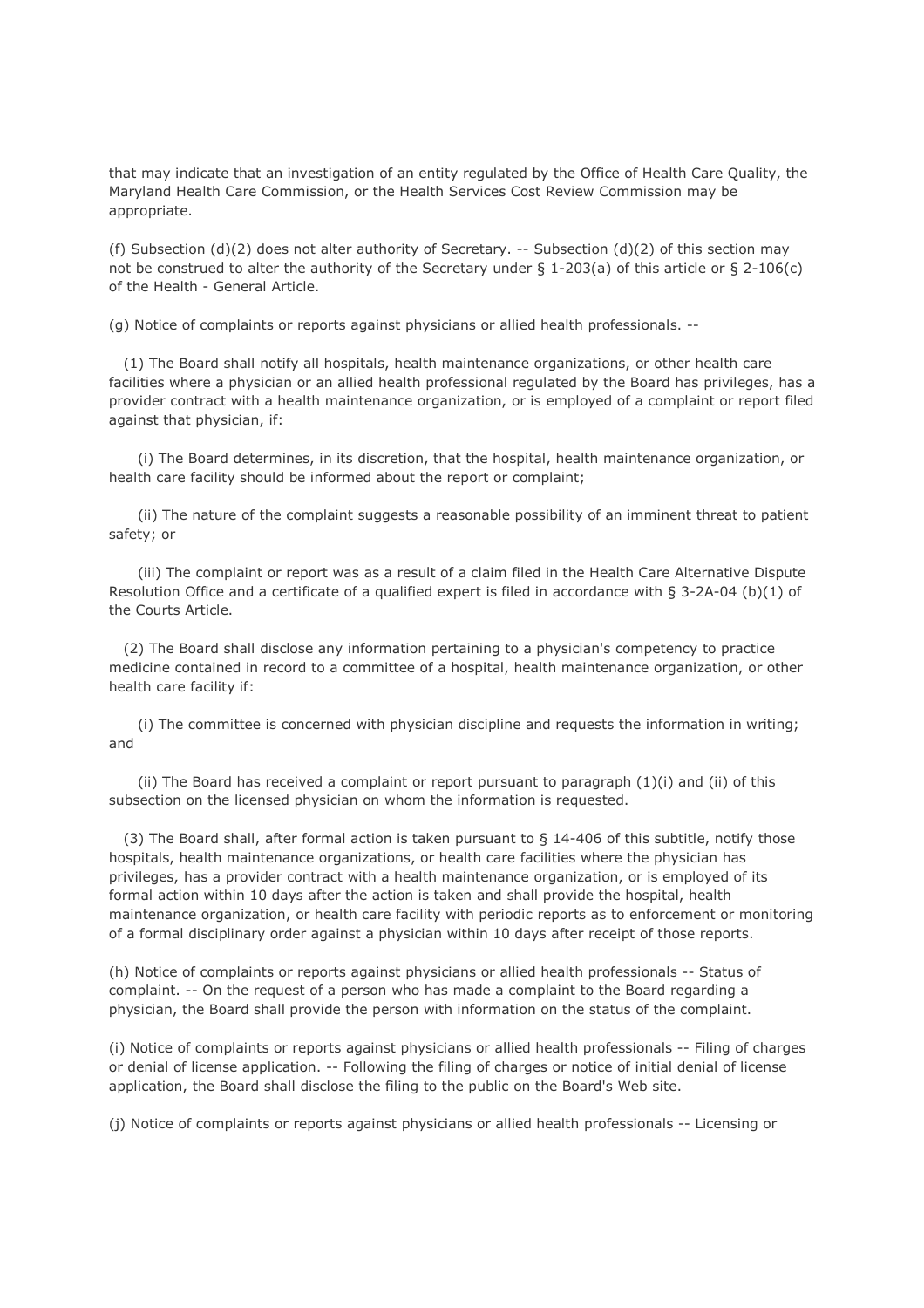disciplinary authority of another state. -- The Board may disclose any information contained in a record to a licensing or disciplinary authority of another state if:

 (1) The licensing or disciplinary authority of another state that regulates licensed physicians in that state requests the information in writing; and

 (2) The disclosure of any information is limited to the pendency of an allegation of a ground for disciplinary or other action by a disciplinary panel until:

(i) The disciplinary panel has passed an order under § 14-406 of this subtitle; or

 (ii) A licensed physician on whom the information is requested authorizes a disclosure as to the facts of an allegation or the results of an investigation before the Board.

(k) Notice of complaints or reports against physicians or allied health professionals -- Individual. -- The Board may disclose any information contained in a record to a person if:

 (1) A licensed physician on whom any information is requested authorizes the person to receive the disclosure;

(2) The person requests the information in writing; and

(3) The authorization for the disclosure is in writing.

(l) Notice of complaints or reports against physicians or allied health professionals -- Medical Assistance Compliance Administration, etc. -- The Board may disclose any information contained in a record to the State Medical Assistance Compliance Administration, the Secretary of the U.S. Department of Health and Human Services or the Secretary's designee, or any health occupational regulatory board if:

 (1) (i) The State Medical Assistance Compliance Administration or any health occupational regulatory board requests the information in writing; or

 (ii) The Secretary of the U.S. Department of Health and Human Services or the Secretary's designee is entitled to receive the information or have access to the information under 42 U.S.C. § 1396r-2;

(2) (i) A disciplinary panel has issued an order under § 14-406 of this subtitle; or

(ii) An allegation is pending before the Board or a disciplinary panel; and

 (3) The Board determines that the requested information is necessary for the proper conduct of the business of that administration or board.

(m) Notice of complaints or reports against physicians or allied health professionals -- Law enforcement or prosecutorial official. -- If the Board or a disciplinary panel determines that the information contained in a record concerns possible criminal activity, the Board or the disciplinary panel shall disclose the information to a law enforcement or prosecutorial official.

(n) Permissible disclosure -- Research projects. -- The Board may permit inspection of records for which inspection otherwise is not authorized by a person who is engaged in a research project if: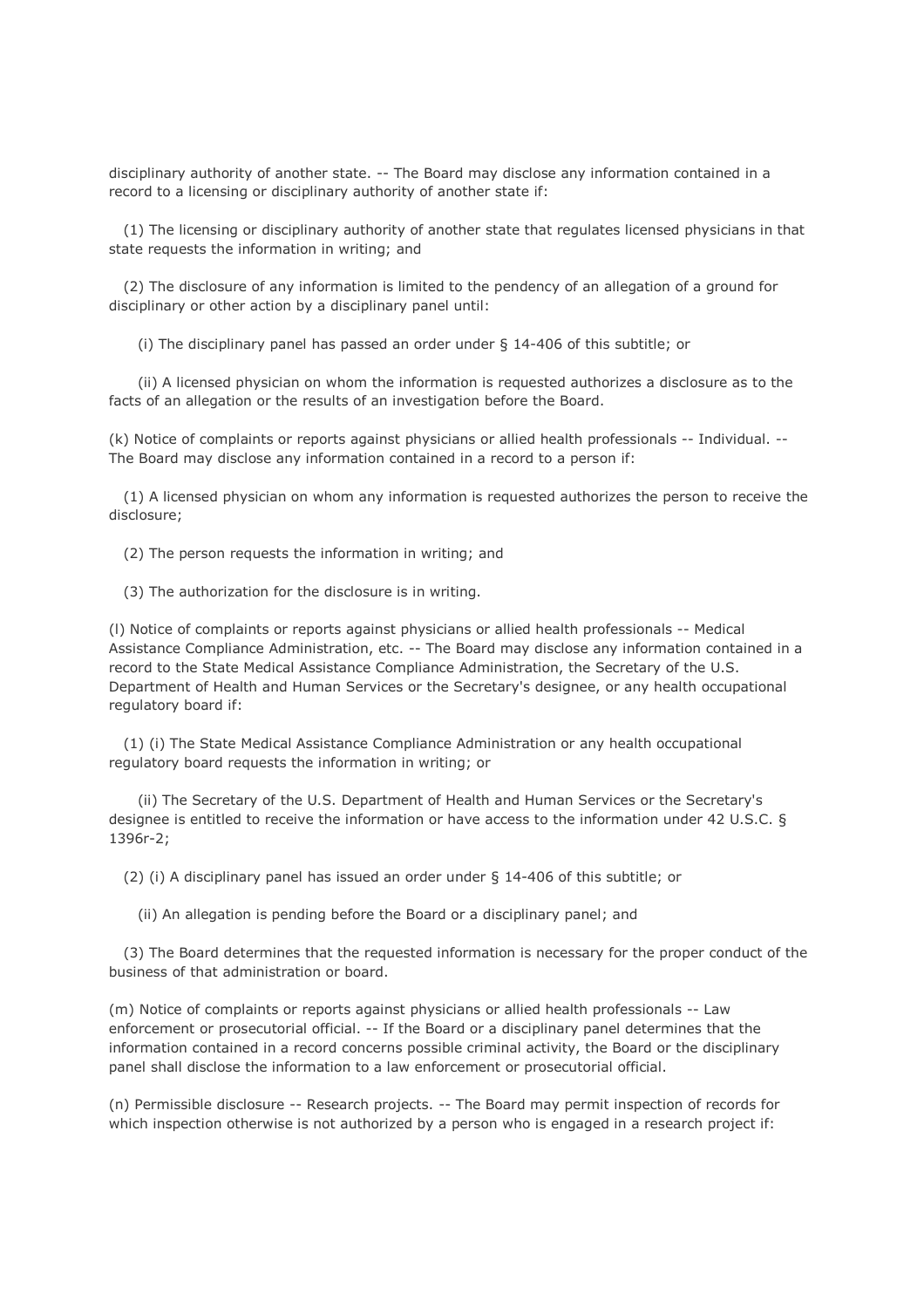(1) The researcher submits to the executive director and the Board approves a written request that:

(i) Describes the purpose of the research project;

- (ii) Describes the intent, if any, to publish the findings;
- (iii) Describes the nature of the requested personal records;

 (iv) Describes the safeguards that the researcher would take to protect the identity of the persons in interest; and

 (v) States that persons in interest will not be contacted unless the executive director approves and monitors the contact;

 (2) The executive director is satisfied that the proposed safeguards will prevent the disclosure of the identity of persons in interest; and

(3) The researcher makes an agreement with the executive director that:

- (i) Defines the scope of the research project;
- (ii) Sets out the safeguards for protecting the identity of the persons in interest; and
- (iii) States that a breach of any condition of the agreement is a breach of contract.

(o) Copy of testimony. -- On the request of a person who has testified in a Board or Office of Administrative Hearings proceeding, the Board shall provide to the person who testified a copy of the portion of the transcript of that person's testimony.

(p) Restrictions on published summary of allegations. --

(1) The Board may publish a summary of any allegations of grounds for disciplinary or other action.

- (2) A summary may not identify:
	- (i) Any person who makes an allegation to the Board or any of its investigatory bodies;
	- (ii) A licensed physician about whom an allegation is made; or

 (iii) A witness in an investigation or a proceeding before the Board or any of its investigatory bodies.

(q) Restrictions on published summary of allegations -- Governor, Secretary, or Legislative Auditor. -- The Board shall disclose information in a record upon the request of the Governor, Secretary, or Legislative Auditor, in accordance with § 2-1223(a) of the State Government Article. However, the Governor, Secretary, or Auditor, or any of their employees may not disclose personally identifiable information from any of these records which are otherwise confidential by law.

(r) Inapplicability of section. -- This section does not apply to: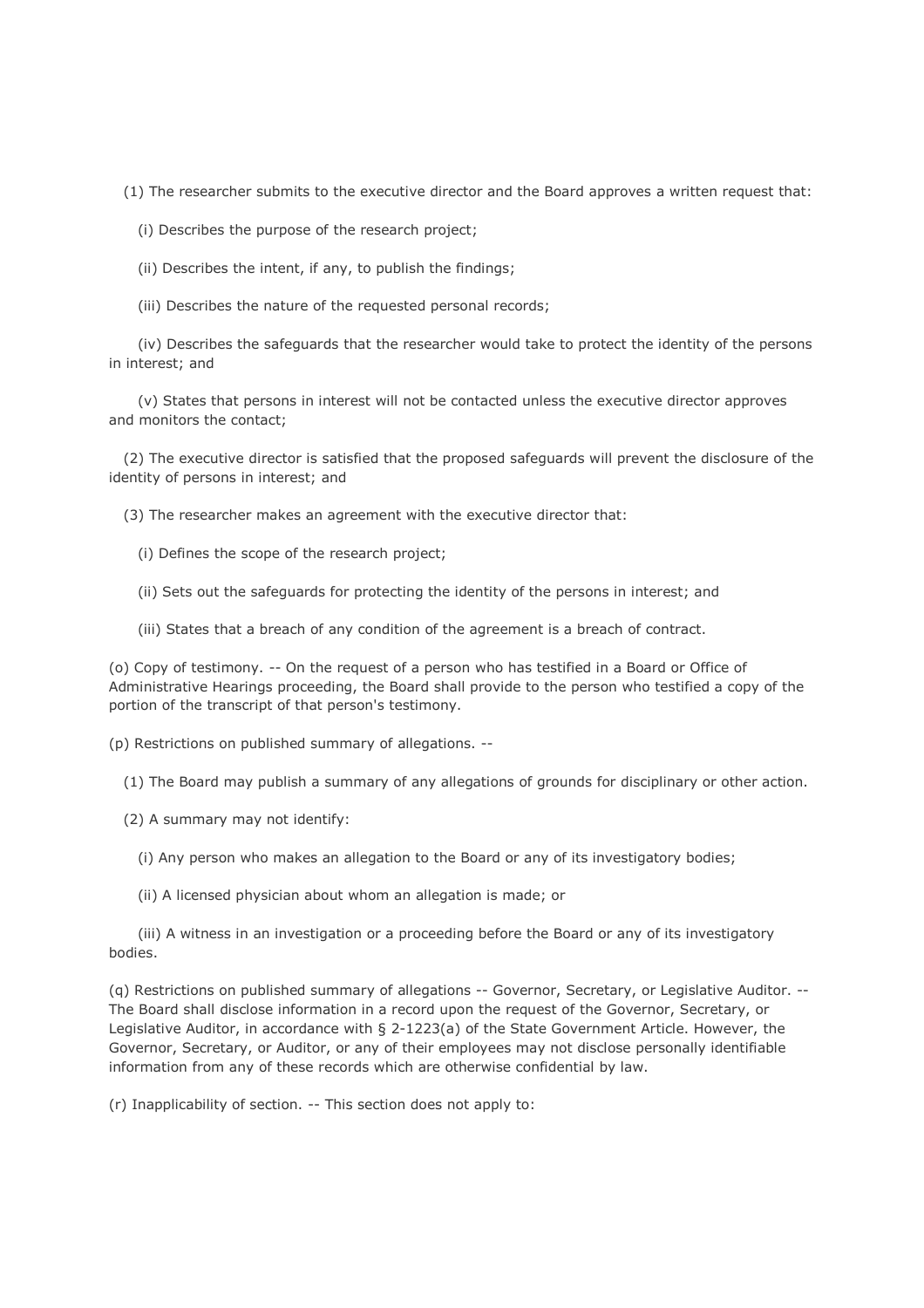(1) Any disclosure of a record by the Board to a disciplinary panel or any of its other investigatory bodies; or

 (2) A licensee, certificate holder, or registration holder who has been charged under this title or a party to a proceeding before the Board or a disciplinary panel who claims to be aggrieved by the decision of the Board or the disciplinary panel.

(s) Subsequent disclosure. -- If any information contained in any medical or hospital document or any other exhibit is otherwise open for disclosure under law, the use of that document or exhibit in any record of the Board, a disciplinary panel, or any of its other investigatory bodies does not prevent its disclosure in any other proceeding.

## **§ 14-411.1. Individual licensee profiles -- Internet links**

 (a) "Health maintenance organization" defined. -- In this section, "health maintenance organization" has the meaning stated in § 19-701 of the Health - General Article.

(b) Contents of individual profiles. -- The Board shall create and maintain a public individual profile on each licensee that includes the following information:

 (1) A summary of charges filed against the licensee, including a copy of the charging document, until a disciplinary panel has taken action under § 14-404 of this subtitle based on the charges or has rescinded the charges.

 (2) A description of any disciplinary action taken by the Board or a disciplinary panel against the licensee within the most recent 10-year period that includes a copy of the public order;

 (3) A description in summary form of any final disciplinary action taken by a licensing board in any other state or jurisdiction against the licensee within the most recent 10-year period;

 (4) The number of medical malpractice final court judgments and arbitration awards against the licensee within the most recent 10-year period for which all appeals have been exhausted as reported to the Board;

 (5) A description of a conviction or entry of a plea of guilty or nolo contendere by the licensee for a crime involving moral turpitude reported to the Board under § 14-416 of this subtitle; and

(6) Medical education and practice information about the licensee including:

 (i) The name of any medical school that the licensee attended and the date on which the licensee graduated from the school;

(ii) A description of any internship and residency training;

 (iii) A description of any specialty board certification by a recognized board of the American Board of Medical Specialties or the American Osteopathic Association;

 (iv) The name of any hospital where the licensee has medical privileges as reported to the Board under § 14-413 of this subtitle;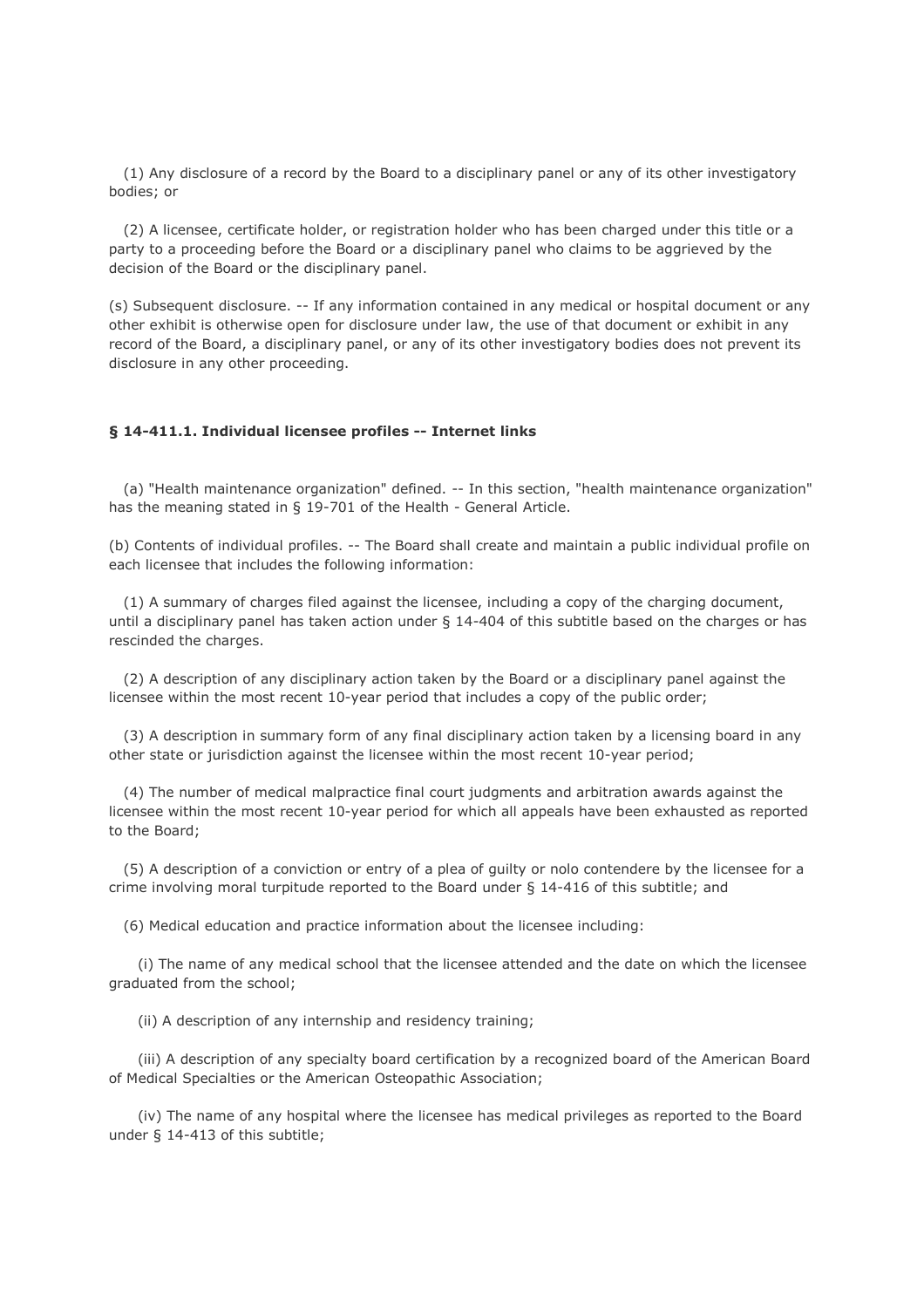(v) The location of the licensee's primary practice setting; and

(vi) Whether the licensee participates in the Maryland Medical Assistance Program.

(c) Internet links. -- In addition to the requirements of subsection (b) of this section, the Board shall:

(1) Provide appropriate and accessible Internet links from the Board's Internet site:

 (i) To the extent available, to the appropriate portion of the Internet site of each health maintenance organization licensed in this State which will allow the public to ascertain the names of the physicians affiliated with the health maintenance organization; and

(ii) To the appropriate portion of the Internet site of the American Medical Association;

 (2) Include a statement on each licensee's profile of information to be taken into consideration by a consumer when viewing a licensee's profile, including factors to consider when evaluating a licensee's malpractice data, and a disclaimer stating that a charging document does not indicate a final finding of guilt by a disciplinary panel; and

(3) Provide on the Board's Internet site:

 (i) Notification that a person may contact the Board by telephone, electronic mail, or written request to find out whether the number of medical malpractice settlements involving a particular licensee totals three or more with a settlement amount of \$ 150,000 or greater within the most recent 5-year period as reported to the Board; and

 (ii) A telephone number, electronic mail address, and physical address through which a person may contact the Board to request the information required to be provided under item (i) of this item.

(d) Requests for information. -- The Board:

 (1) On receipt of a written request for a licensee's profile from any person, shall forward a written copy of the profile to the person;

 (2) Shall maintain a website that serves as a single point of entry where all physician profile information is available to the public on the Internet; and

(3) On receipt of a verbal, electronic, or written request in accordance with subsection  $(c)(3)$  of this section, shall provide the information within 2 business days of the request.

(e) Disclosure requirements. -- The Board shall provide a mechanism for the notification and prompt correction of any factual inaccuracies in a licensee's profile.

(f) Inclusion of final disciplinary action information in profile. -- The Board shall include information relating to charges filed against a licensee by a disciplinary panel and any final disciplinary action taken by a disciplinary panel against a licensee in the licensee's profile within 10 days after the charges are filed or the action becomes final.

(g) Construction with § 14-411. -- This section does not limit the Board's authority to disclose information as required under § 14-411 of this subtitle.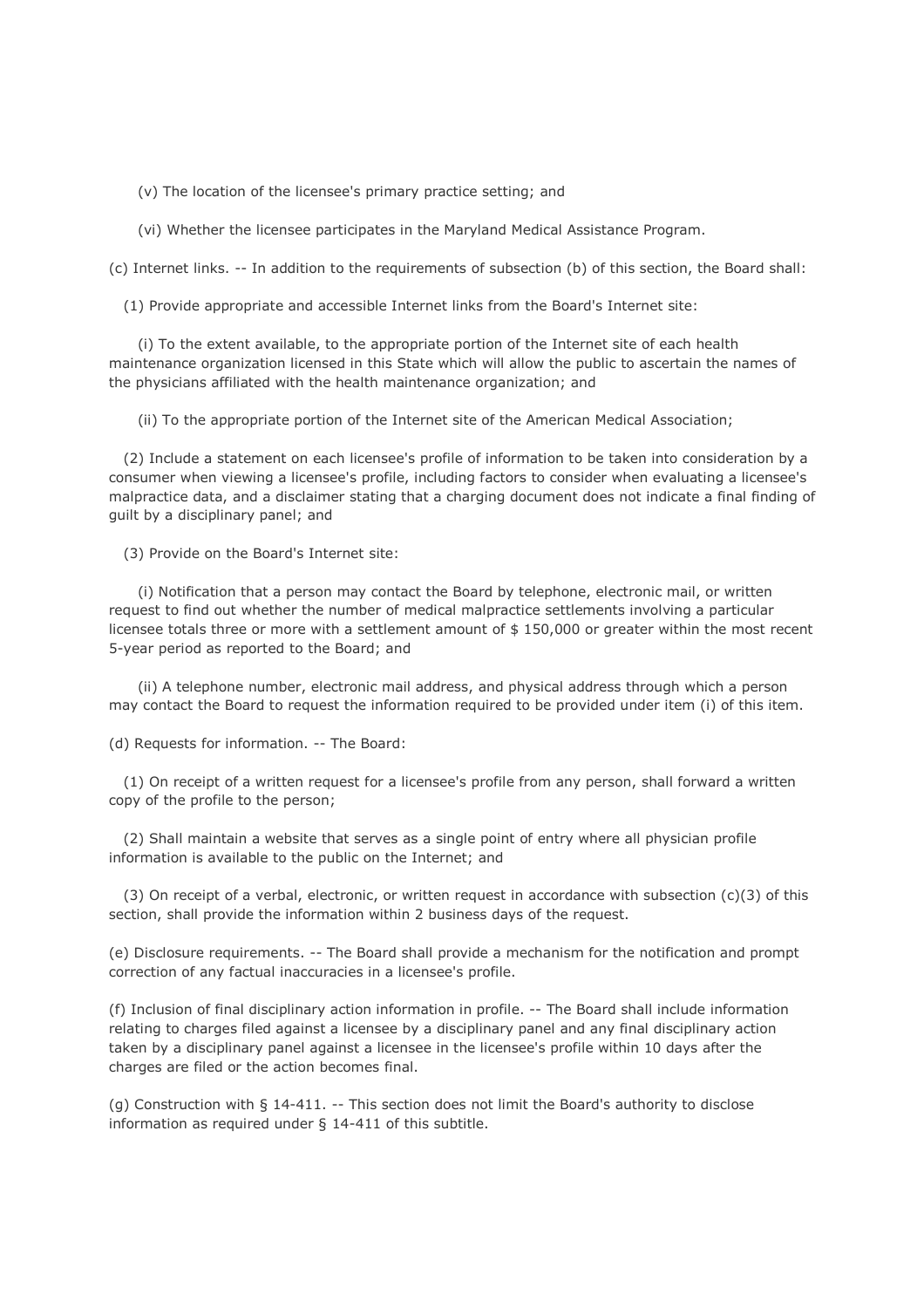## **§ 14-412. Immunity from civil liability of participants in Board proceedings**

 (a) Member or agent of Board. -- If a person is a member of the Board or a legally authorized agent of the Board and is investigating, prosecuting, participating in a hearing, or otherwise acting on an allegation of a ground for Board action made to the Board or the Faculty, the person shall have the immunity from liability described under § 5-715 (b) of the Courts and Judicial Proceedings Article.

(b) Person making complaint. -- A person who makes an allegation of a ground for Board action to the Board or the Faculty shall have the immunity from liability described under § 5-715 (c) of the Courts and Judicial Proceedings Article.

## **§ 14-413. Reports to be made to Board.**

- (a) Hospitals and related institutions. --
- (1) Every 6 months, each hospital and related institution shall file with the Board a report that:
	- (i) Contains the name of each licensed physician who, during the 6 months preceding the report:
		- 1. Is employed by the hospital or related institution;
		- 2. Has privileges with the hospital or related institution; and
		- 3. Has applied for privileges with the hospital or related institution; and
	- (ii) States whether, as to each licensed physician, during the 6 months preceding the report:

 1. The hospital or related institution denied the application of a physician for staff privileges or limited, reduced, otherwise changed, or terminated the staff privileges of a physician, or the physician resigned whether or not under formal accusation, if the denial, limitation, reduction, change, termination, or resignation is for reasons that might be grounds for disciplinary action under § 14-404 of this subtitle;

 2. The hospital or related institution took any disciplinary action against a salaried, licensed physician without staff privileges, including termination of employment, suspension, or probation, for reasons that might be grounds for disciplinary action under § 14-404 of this subtitle;

 3. The hospital or related institution took any disciplinary action against an individual in a postgraduate medical training program, including removal from the training program, suspension, or probation for reasons that might be grounds for disciplinary action under § 14-404 of this subtitle;

 4. A licensed physician or an individual in a postgraduate training program voluntarily resigned from the staff, employ, or training program of the hospital or related institution for reasons that might be grounds for disciplinary action under § 14-404 of this subtitle; or

 5. The hospital or related institution placed any other restrictions or conditions on any of the licensed physicians as listed in items 1 through 4 of this subparagraph for any reasons that might be grounds for disciplinary action under § 14-404 of this subtitle.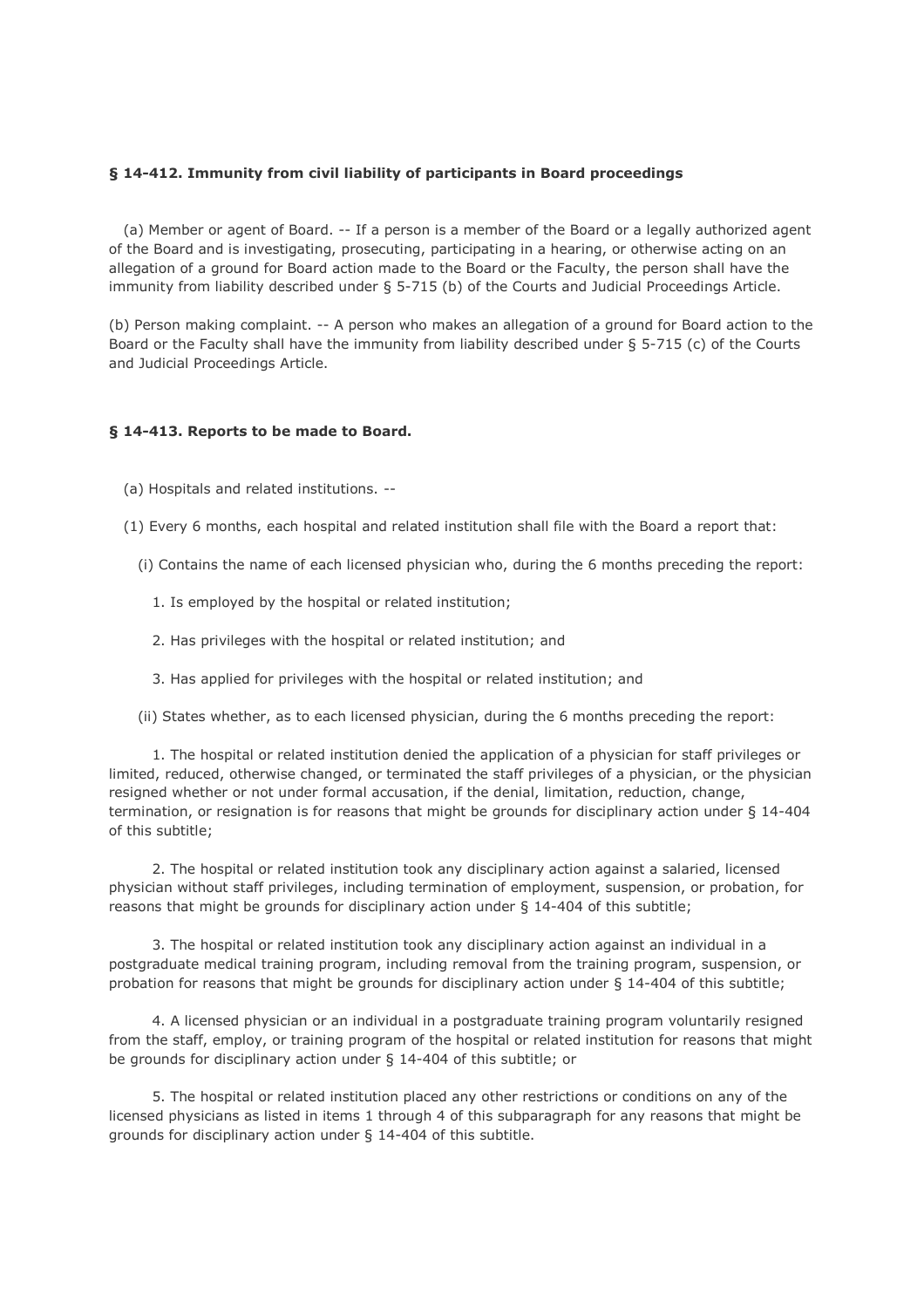(2) The hospital or related institution shall:

 (i) Submit the report within 10 days of any action described in paragraph (1)(ii) of this subsection; and

 (ii) State in the report the reasons for its action or the nature of the formal accusation pending when the physician resigned.

(3) The Board may extend the reporting time under this subsection for good cause shown.

 (4) The minutes or notes taken in the course of determining the denial, limitation, reduction, or termination of the staff privileges of any physician in a hospital or related institution are not subject to review or discovery by any person.

(5) The Board, in consultation with all interested parties, may adopt regulations to define:

(i) Changes in employment or privileges that require reporting under this section; and

 (ii) Actions by licensees that are grounds for discipline and that require reporting under this section.

(2) The court shall submit the report within 10 days of the conviction or entry of the plea.

(b) Subpoena power of Board. -- The Board may enforce this section by subpoena.

(c) Immunity from civil liability of persons. -- Any person shall have the immunity from liability described under § 5-715(d) of the Courts and Judicial Proceedings Article for giving any of the information required by this section.

(d) Confidentiality of reports. -- A report made under this section is not subject to subpoena or discovery in any civil action other than a proceeding arising out of a hearing and decision of the Board or a disciplinary panel under this title.

(e) Penalty for failure to report. --

(1) The Board may impose a civil penalty of up to \$ 5,000 for failure to report under this section.

 (2) The Board shall remit any penalty collected under this subsection into the General Fund of the State.

#### **§ 14-414. Reports from alternative health systems**

(a) In general. --

 (1) Every 6 months, each alternative health system as defined in § 1-401 of this article shall file with the Board a report that: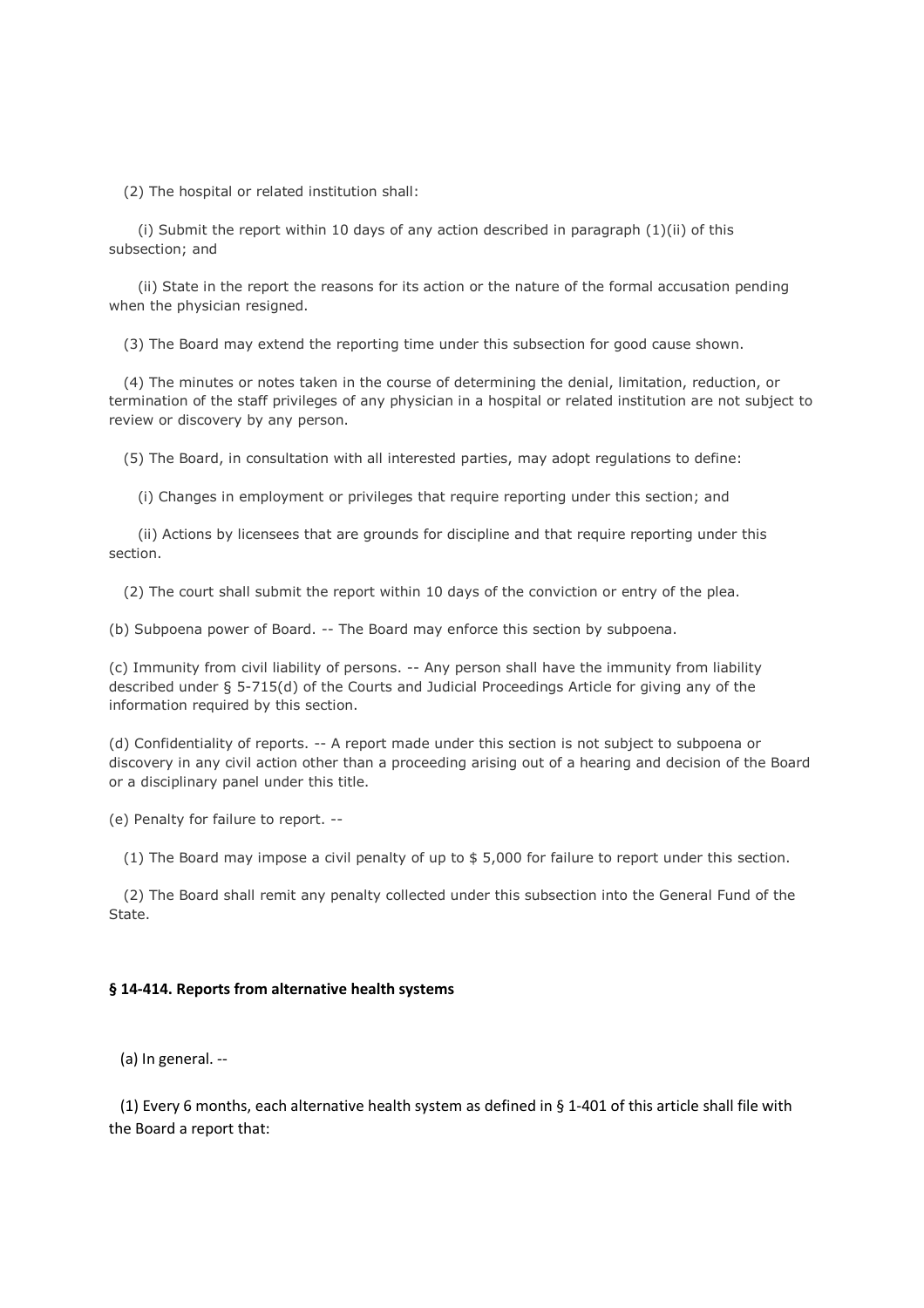(i) Contains the name of each licensed physician who, during the 6 months preceding the report:

1. Is employed by the alternative health system;

2. Is under contract with the alternative health system; and

 3. Has completed a formal application process to become under contract with the alternative health system; and

(ii) States whether, as to each licensed physician, during the 6 months preceding the report:

 1. The alternative health system denied the formal application of a physician to contract with the alternative health system or limited, reduced, otherwise changed, or terminated the contract of a physician, or the physician resigned whether or not under formal accusation, if the denial, limitation, reduction, change, termination, or resignation is for reasons that might be grounds for disciplinary action under § 14-404 of this subtitle; or

 2. The alternative health system placed any other restrictions or conditions on any licensed physician for any reasons that might be grounds for disciplinary action under § 14-404 of this subtitle.

(2) The alternative health system shall:

 (i) Submit the report within 10 days of any action described in paragraph (1)(ii) of this subsection; and

 (ii) State in the report the reasons for its action or the nature of the formal accusation pending when the physician resigned.

(3) The Board may extend the reporting time under this subsection for good cause shown.

 (4) The minutes or notes taken in the course of determining the denial, limitation, reduction, or termination of the employment contract of any physician in an alternative health system are not subject to review or discovery by any person.

(5) The Board, in consultation with all interested parties, may adopt regulations to define:

(i) Changes in employment or privileges that require reporting under this section; and

(ii) Actions by licensees that are grounds for discipline and require reporting under this section.

(b) Subpoena powers. -- The Board may enforce this section by subpoena.